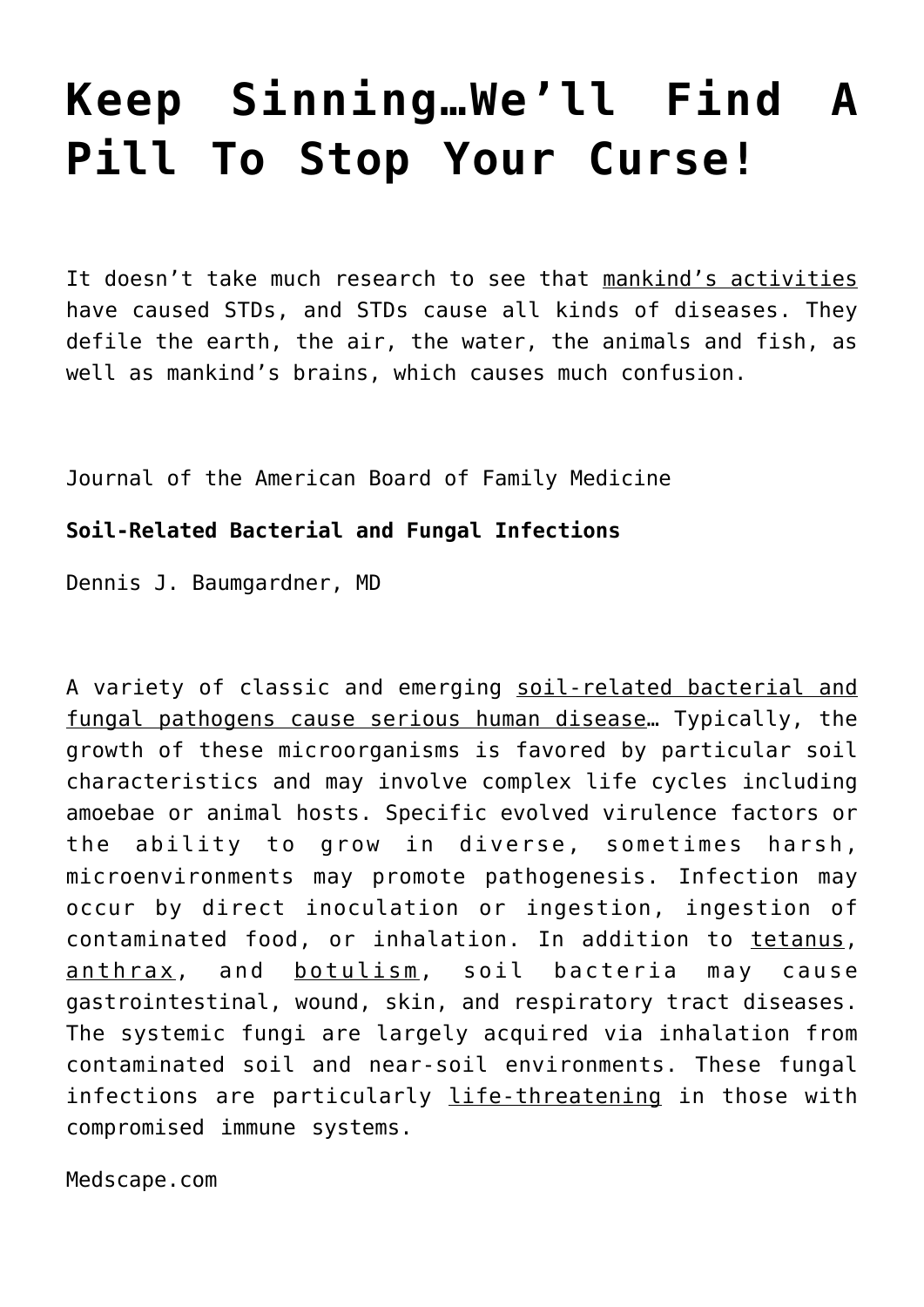# **Planet of the viruses**

by Matthew Cobb

… our planet is covered with microbial life and above all with viruses. For most biologists, viruses aren't actually alive – they are bits of DNA (or sometimes RNA) and protein that pirate cell machinery to reproduce. However, whatever their formal status, their consequences on health and well-being can be devastating.

In a recent study published in the Journal of Virology, Tae Woong Whon and his co-workers from Kyung Hee University in South Korea decided to try and estimate how many viruses there are in a cubic metre of air, and to see how that density varies in space and time.

The overall numbers are mind-boggling: The number of viruses in a m3 of air ranged from 1,700,000 to 40,000,000, while the number of bacteria ranged from 860,000 to 11,000,000. Even though these things are very small, that's still an awful lot!

…most of the viruses the team identified were not human viruses. They sequenced the bits of DNA they were able to capture, and many of them were known to infect bacteria, plants, fungi and various birds. However, over 50% of the sequences could not be identified.

## **Herpes Virus Killing Coral Reefs**

NEW YORK—Corals get cold sores too. Only, for corals, a herpes virus infection isn't just annoying. It can be lethal, and it and other diseases are possibly a big factor in the deaths of coral reefs that humans are causing throughout the world's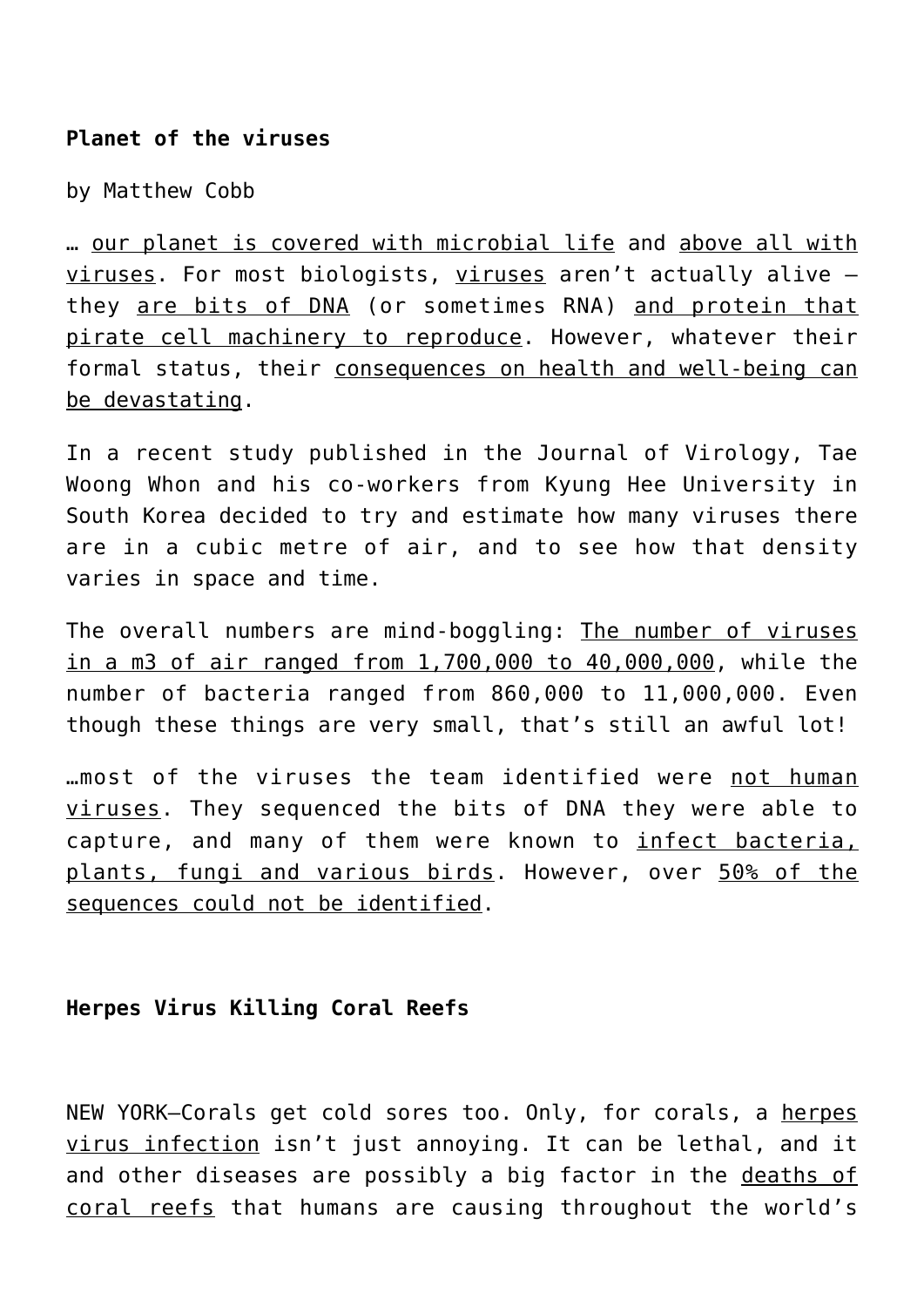oceans, new research shows.

Scientists have known for years that humans are killing corals indirectly and directly through global warming, overfishing and pollution. Many reefs off populous coasts have been decimated, while those near uninhabited areas are often thriving.

"For some reason, when you put people next to reefs, they die," said microbiologist Forest Rohwer of San Diego State University at a recent symposium at the American Museum of Natural History here.

A 2004 study found that 70 percent of the world's reefs had been destroyed or were threatened by global warming and other human activities.

Livescience.com

# **The Largest Disease Outbreak that we Know of Ever in the Oceans**

Macleans, June 13, 2014: From Alaska to Mexico-and all along the B.C. coast-an iconic animal is disappearing. For reasons that remain baffling to scientists, starfish are dying by the millions, in the grips of a mysterious wasting disease that dissolves their bodies into goo. "I'd do beach walks along a 50-m stretch of shoreline, and count 500 or 1,000 of them," says Chris Harley, a marine ecologist at the University of British Columbia who's been monitoring sea stars (as scientists call them) for nearly two decades […] Revisiting one of these sites recently, he found a single sea star. […] "This is one of the largest wildlife die-offs that we know of," [Seattle Aquarium veterinarian Lesanna Lahner] says.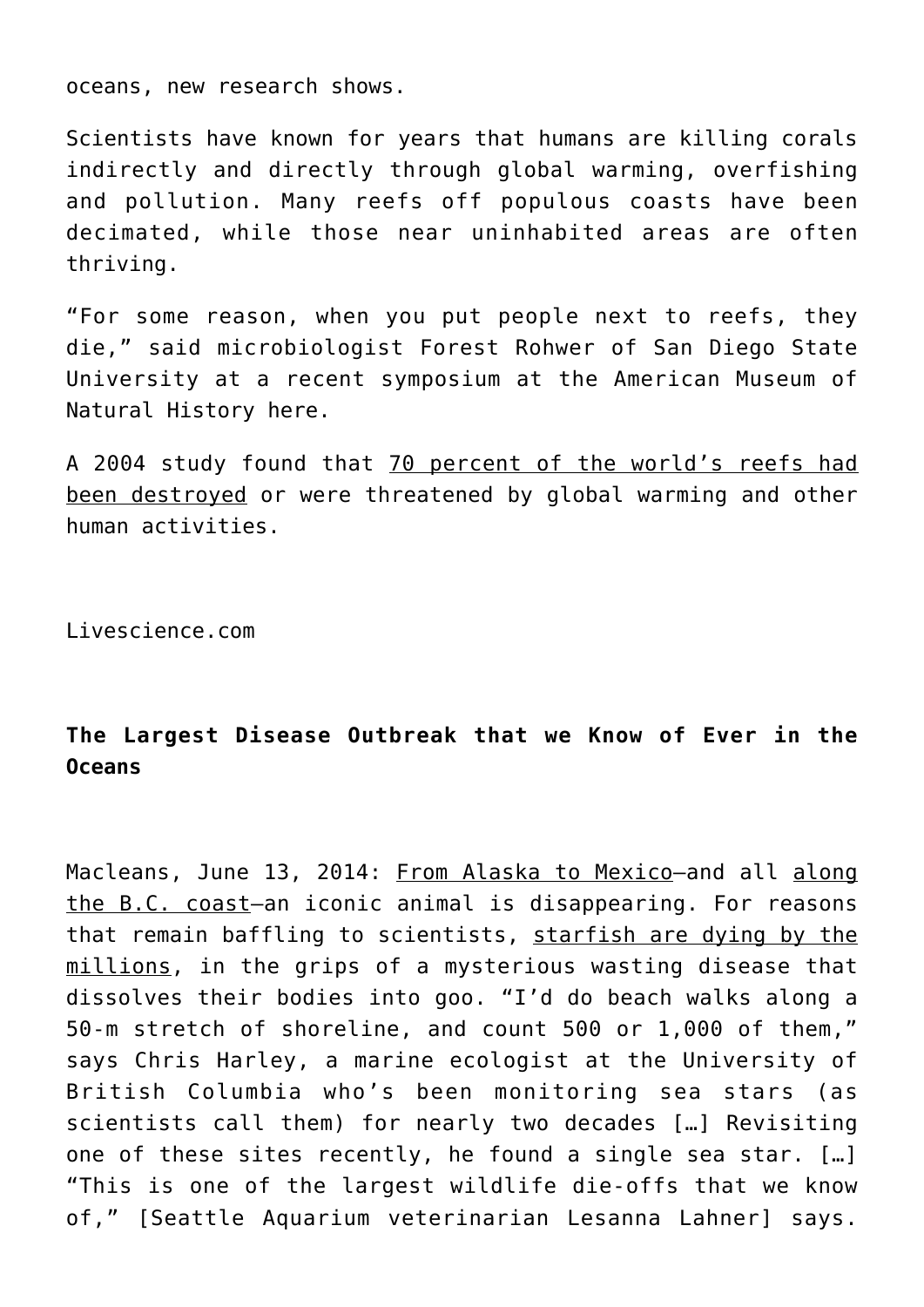"It's a signal in the ecosystem that something's not right."

Enenews.com

This confusion leads to harmful actions, such as shootings, beatings, rapes of men, women, boys, girls, hatred, anger, continual war, continual revenge, and soon nuclear war. The cause for all of these things is known by scientists all over the world. As long as mankind keeps the cause going, mutations will keep the ball endlessly rolling and growing.

You might find a pill for a mutation, but that would be one out of thousands each day. Meanwhile, the false hope you are sending out to the people is continue to sin, continue to cause death to the young and old, alike. "You will not surely die," you are saying to the people. We will have a pill for your infirmity in a few years, if we receive enough grant money, of course.

How long have these dogs been chasing their tails? Answer: Since the days of Adam and Eve. Since the days of Adam and Eve? Yes! Notice:

#### **Genesis 2:15-17**

15 Then Yahweh took the man and put him in the garden of Eden to work and care for it.

16 And Yahweh commanded the man, saying: Of every tree of the garden you may freely eat;

17 But of the tree of the knowledge of Righteousness and evil you must not eat, for in the day that you eat of it you will surely die.

The exact Hebrew means dying you will die. What are the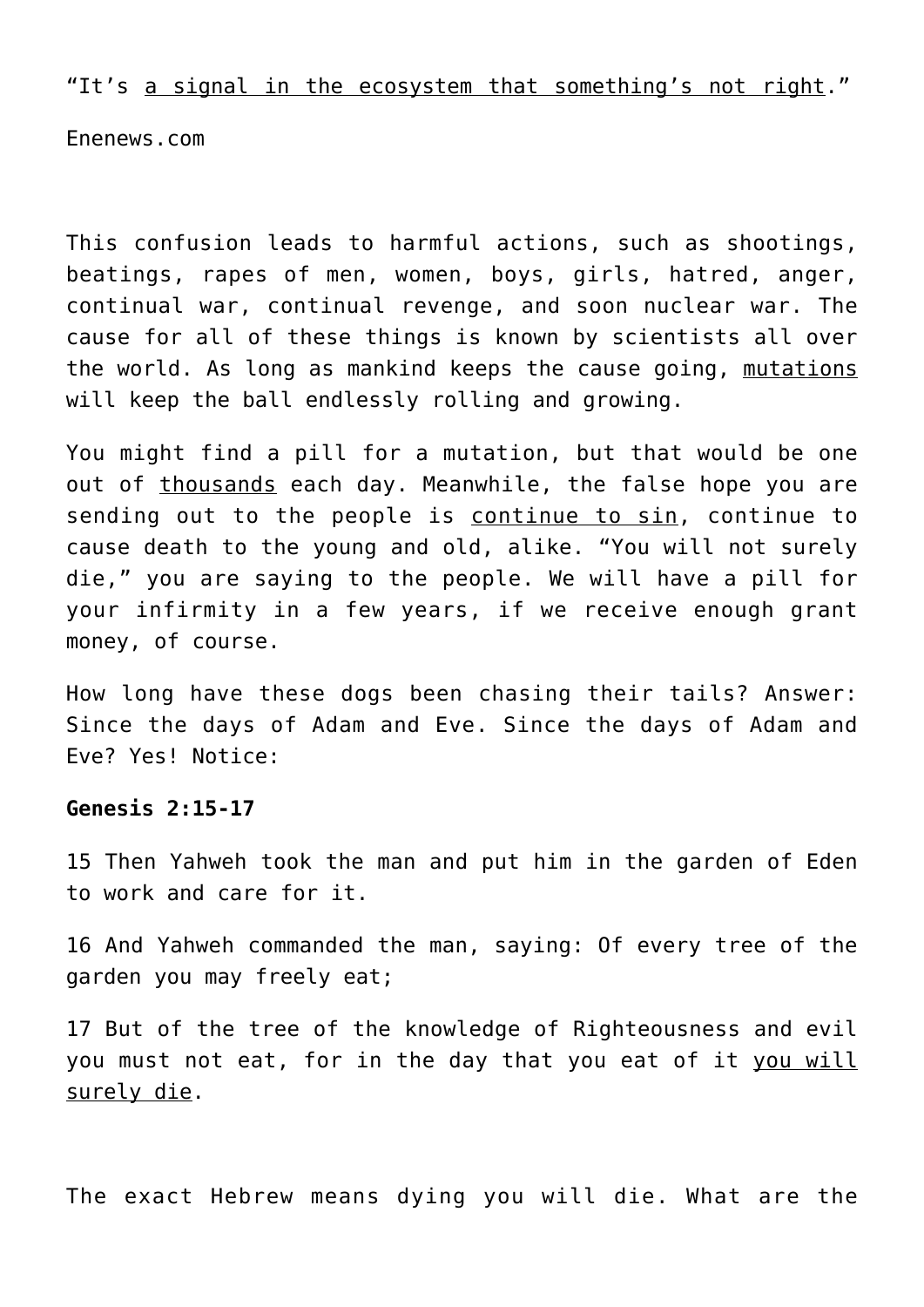actions called that cause sickness, disease, hatred and war? Notice:

### **Genesis 3:1-7**

1 Now the serpent was more subtle *and* crafty than any beast of the field which Yahweh had made. And she said to the woman; Has Yahweh indeed said: You shall not eat of every tree of the garden?

2 And the woman said to the serpent; We may eat the fruit of the trees of the garden;

3 But of the fruit of the tree which *is* in the midst of the garden, Yahweh has said: You shall not eat it, nor shall you touch it, or you will die.

4 And the serpent said to the woman; You will not surely die.

5 For He knows that in the day you eat of it, your eyes will be opened, and you will be as Gods (elohim), knowing Righteousness and evil.

6 So when the woman saw that the tree *was* desirable for food, that it *was* pleasant to the eyes, and a tree desirable to make *one* wise, she took of its fruit and ate. She also gave to her husband with her, and he ate.

7 Then the eyes of both of them were opened, and they realized that they had *isinned*; they had violated Yahweh's Laws. *Because* they had not kept Yahweh's Laws, they were afraid.

j. Hebrew root word **oram.** Traditionally translated **naked**. The *Theological Wordbook of the Old Testament* by Harris, Archer, and Waltke, Volume 2, page 695, shows this word is correctly translated *sin*. See also **I Yahchanan 3:4**.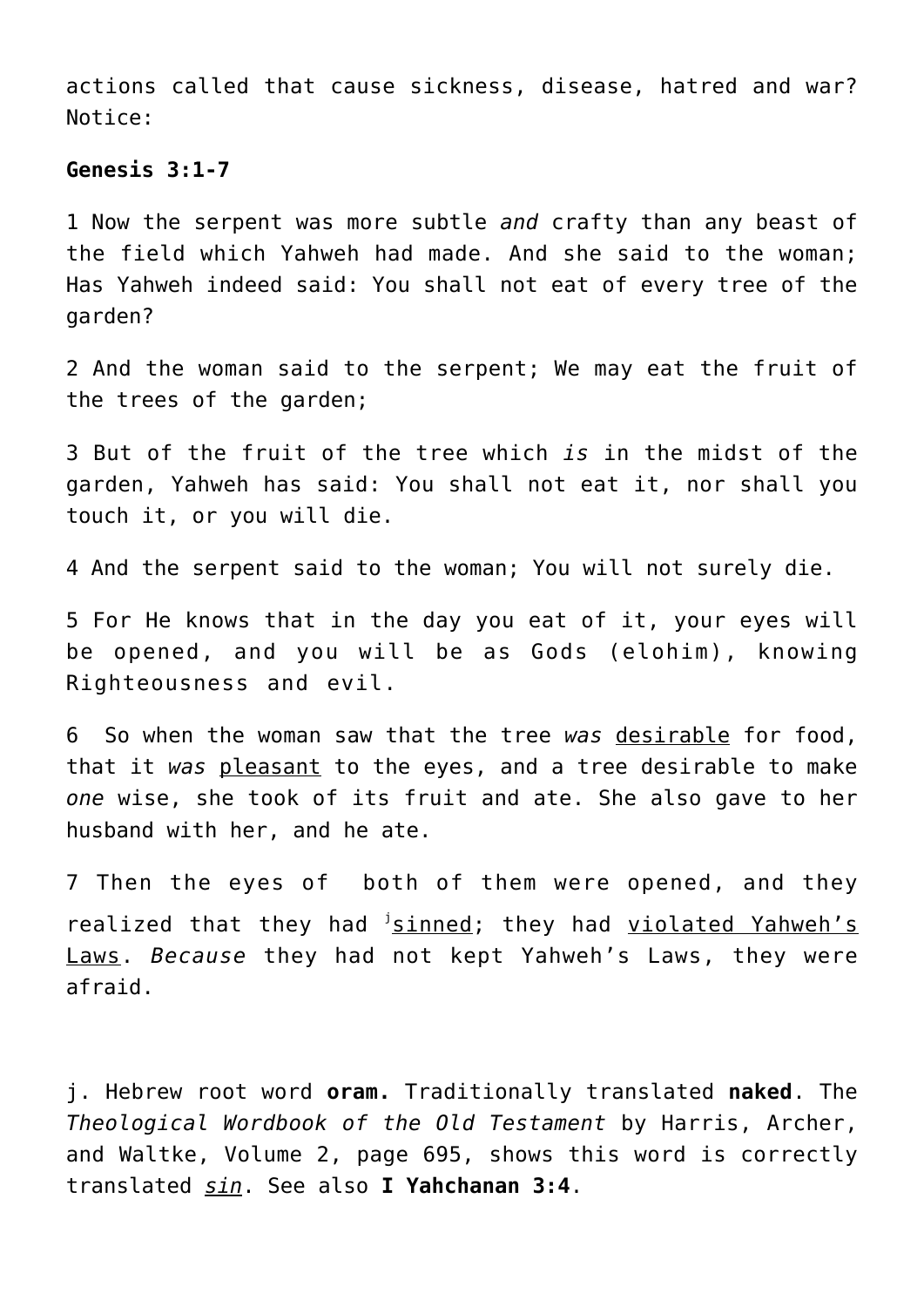The first real victim of this evil like the Gods, shown in your bible, was Cain; angry, downcast Cain. That's part of the evil, so-called "desirable, pleasant" activities of sin—it bites back. Cain, why are you angry? Why is everyone angry today? They have all gone the way of Cain. They, the whole

world, are angry and downcast, but that's not all. Notice:

## **Genesis 4:6-8**

6 So Yahweh said to Cain: Why are you angry? Why are you downcast?

7 If you do Righteousness, will you not be acceptable? And if you do not do Righteousness, sin *is* crouching at your door. The desire to sin is with you, but you must overcome it!

8 Now Cain talked with Abel his brother; and it came to pass, when they were spread abroad, that Cain rose against Abel his brother and killed him.

## **Anger: The Most Deadly Serpent Lies Within**

The 200,000-year-old human health assassin

Published on March 25, 2014 by Billi Gordon, Ph.D. in Obesely Speaking

While anger has been with humans since the beginning, most people do not realize where the lion's share of their anger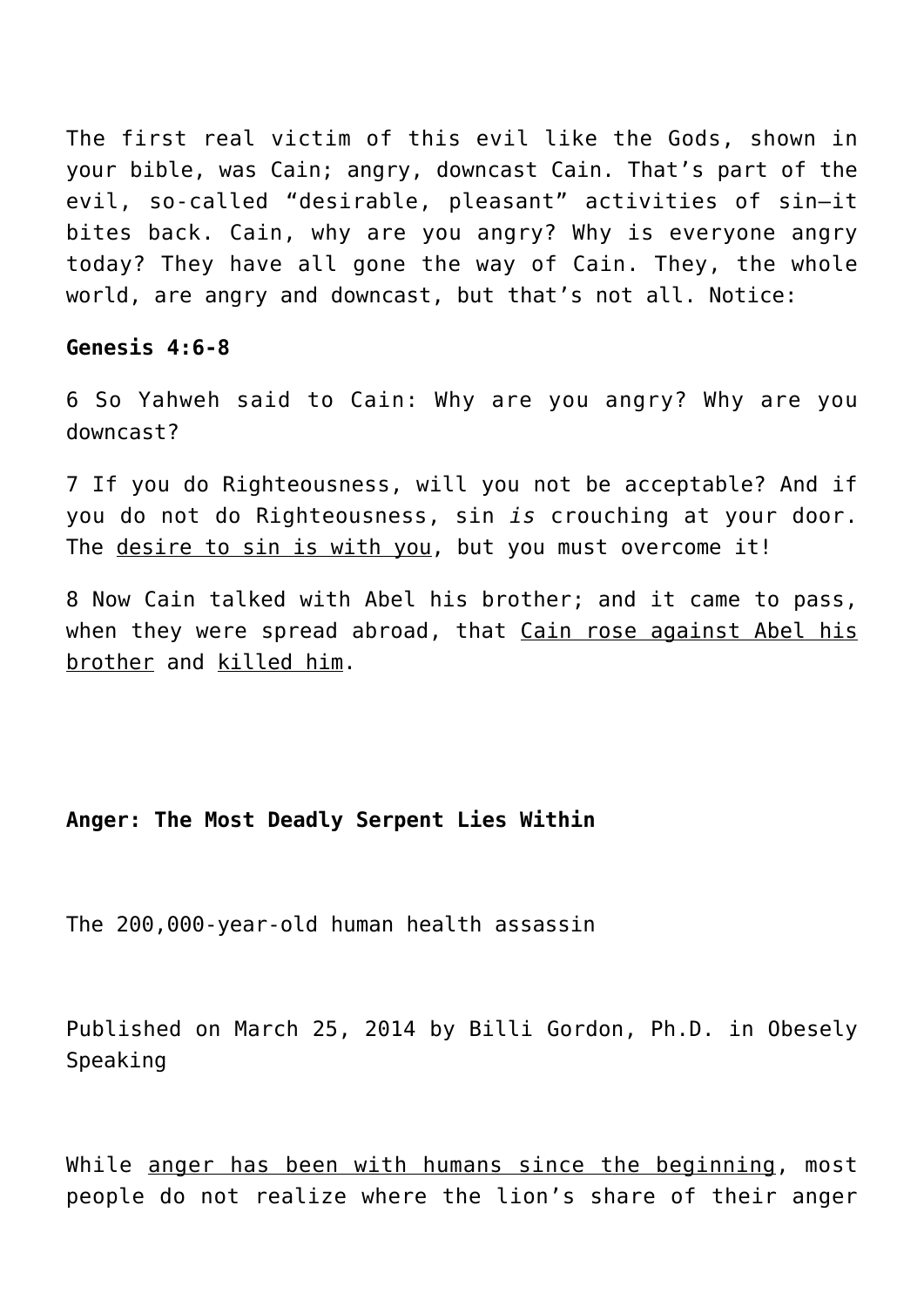comes from.

# **Anger in our Social Journey**

Like suffering, anger crosses generations through social memory. Whether it is the Jewish person, whose parents survived the death camps, or the Armenian, whose grandmother survived the holocaust by hiding beneath piles of dead bodies, or the traumatized child of a mentally unstable soldier suffering from PTSD, anger persists and extends beyond generations. It also extends to ethnic and social groups. The Jews are still angry with the Nazis, Armenians still enraged with Turks and Black America is furious with White America. The kind of anger that arises from genocidal tsunamis like the world's holocausts and American slavery does not go away quickly. This type of anger becomes a silent incapacitating emotion.

In families, anger passes from generation to generation in the stories that the elders tell the children…. I remember when I was a child and my father, with rare tears in his eyes, told me how my aunt, whom I never knew, died needlessly when her appendix burst on the way to the "Colored" hospital because they would not treat her at the "White" hospital. The very next day, I went to school and attacked one of my white schoolmates without provocation. …that anger still lives inside of me…it comes out in ways that I am neither penitent nor proud.

**Anger in the Brain**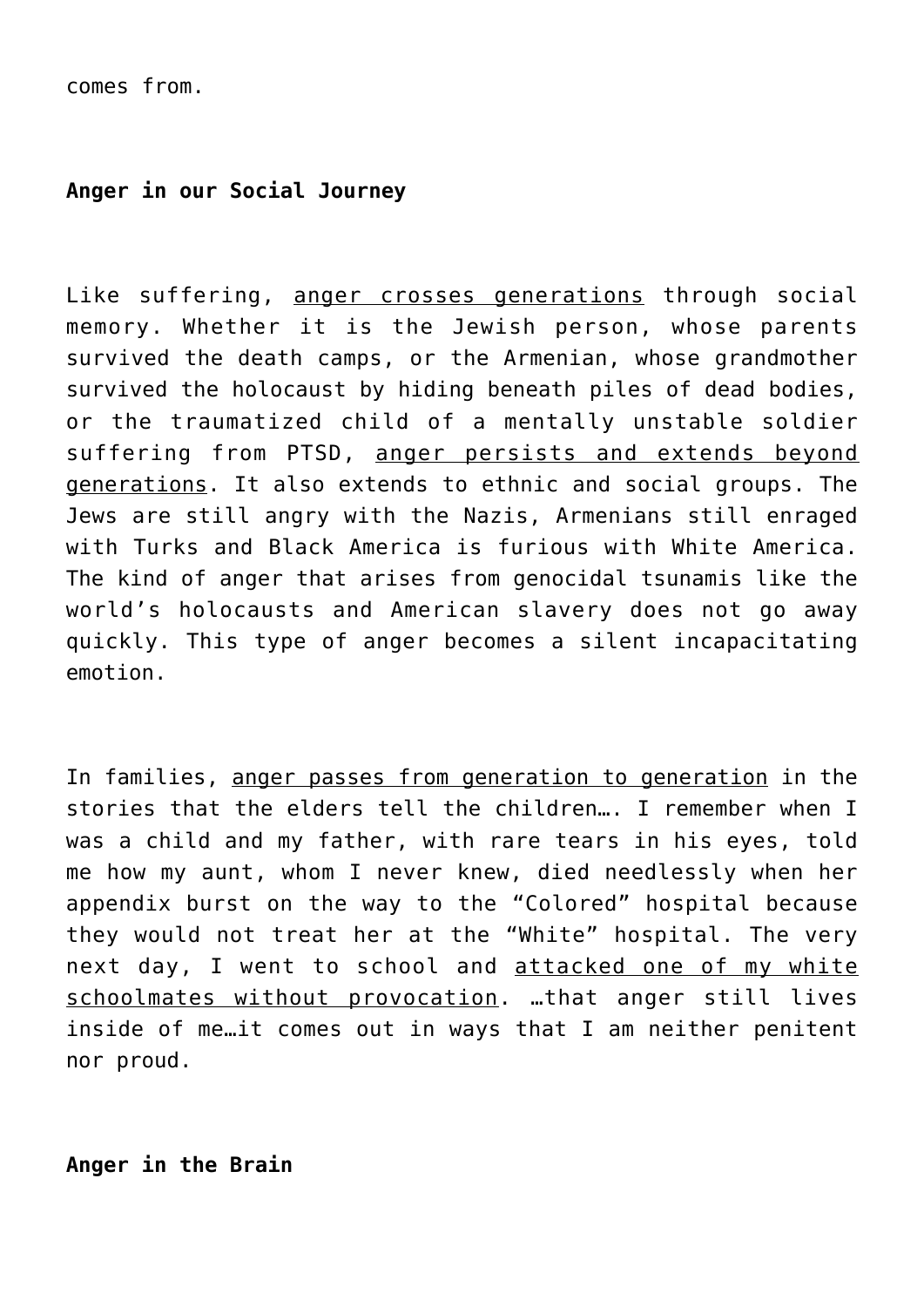The brain processes anger as stress, so it is responsible to the pathophysiology of stress, which prepares the individual for the eventuality of fight-or-flight, i.e. elevations in blood pressure, cortisol, serum glucose levels etc. The orbitofrontal cortex (OFC) is also involved in processing anger. The orbitofrontal cortex…integrates sensory information from various brain regions in weighing reward/action values, especially in intertemporal choice. Thus, conceivably alterations to the OFC, or to the sensory input it receives, differentiates anger presets, responses, and management styles in people.

# **Anger in our ways**

Anger makes humans do many things in many ways to the same end—disease, discontent and death. Some people have panic attacks. It depends.

The degree of control you have over your baseline anger will determine how well you are able to manage the daily anger issues in life. Any condition that can incite dysfunctional behavior can be harnessed and used for something productive…

Thus, the take home message is, you may never be punished for having anger, but having anger will always punish you, mind, body and soul.

Psychology Today

Cain, why are you angry?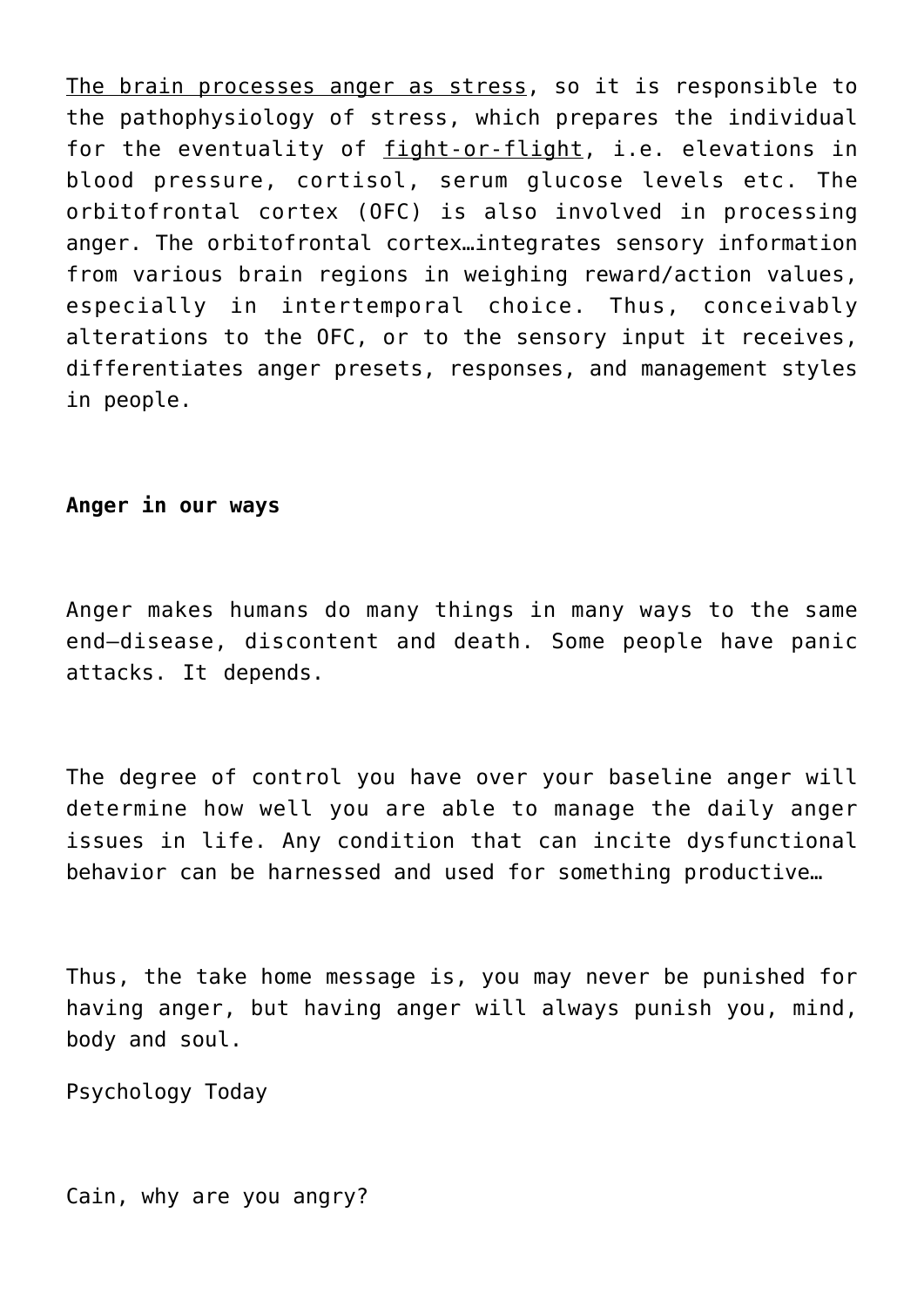**Charlie Hebdo shooting: At least 12 killed as shots fired at satirical magazine's Paris office**

At least 12 people have been killed in a shooting incident at the Paris office of French satirical weekly Charlie Hebdo, police have confirmed. Witnesses said that at least two gunmen were involved, and that they were seen armed with AK-47s and pump-action shotguns. The attackers themselves are still on the run.

Four of France's best-known satirical cartoonists, including the magazine's editor, were among the dead. A further 12 people were injured, some gravely, in what is the worst terrorist incident in France for 40 years.

The Independent

Cain, why are you angry?

**In Pakistan school attack, Taliban terrorists kill 145, mostly children**

By Sophia Saifi and Greg Botelho, CNN

Updated 1:28 AM ET, Wed December 17, 2014

"'God is great,'" the Taliban militants shouted as they roared through the hallways of a school in Peshawar, Pakistan.

Then, 14-year-old student Ahmed Faraz recalled, one of them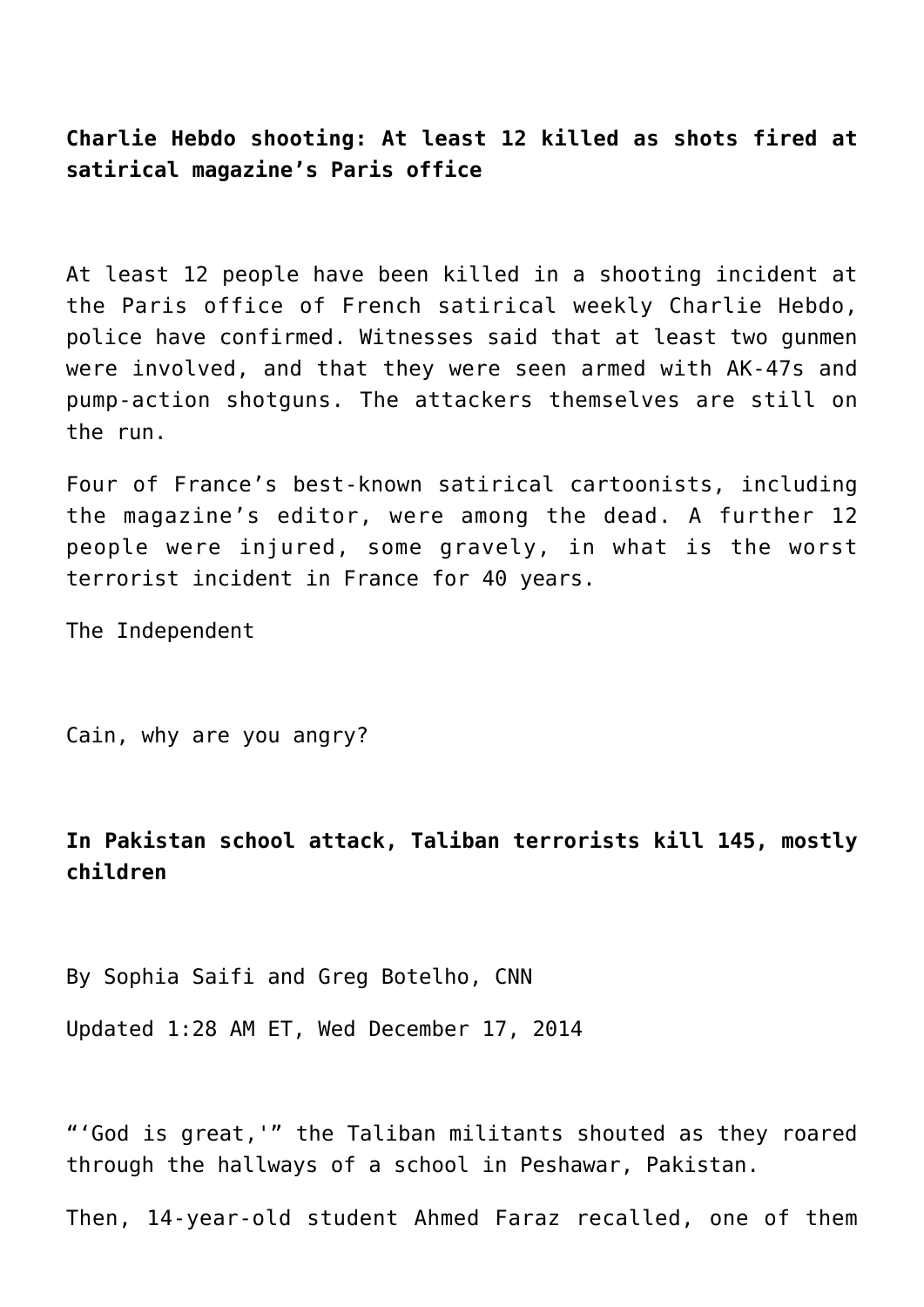took a harsher tone.

" 'A lot of the children are under the benches,' " a Pakistani Taliban said, according to Ahmed. " 'Kill them.' "

By the time the hours-long siege at Army Public School and Degree College ended early Tuesday evening, at least 145 people — 132 children, 10 school staff members and three soldiers — were dead, military spokesman Gen. Asim Bajwa said. More than 100 were injured, many with gunshot wounds, according to Khyber Pakhtunkhwa province Information Minister Mushtaq Ghani.

Cain, why are you angry?

**Two N.Y. police officers killed in possible revenge attack; Florida officer killed early Sunday**

By Reuters

December 21, 2014, 10:46 AM

A gunman shot dead two New York City police officers and then killed himself, police said, after a social media post indicated he may having been seeking revenge for the death of an unarmed black man during an arrest attempt..

The two New York City Police Department officers, Rafael Ramos, 40, and Wenjian Liu, 32, were ambushed in their patrol car Saturday afternoon, said NYPD Police Commissioner William Bratton.

"They were quite simply assassinated, targeted for their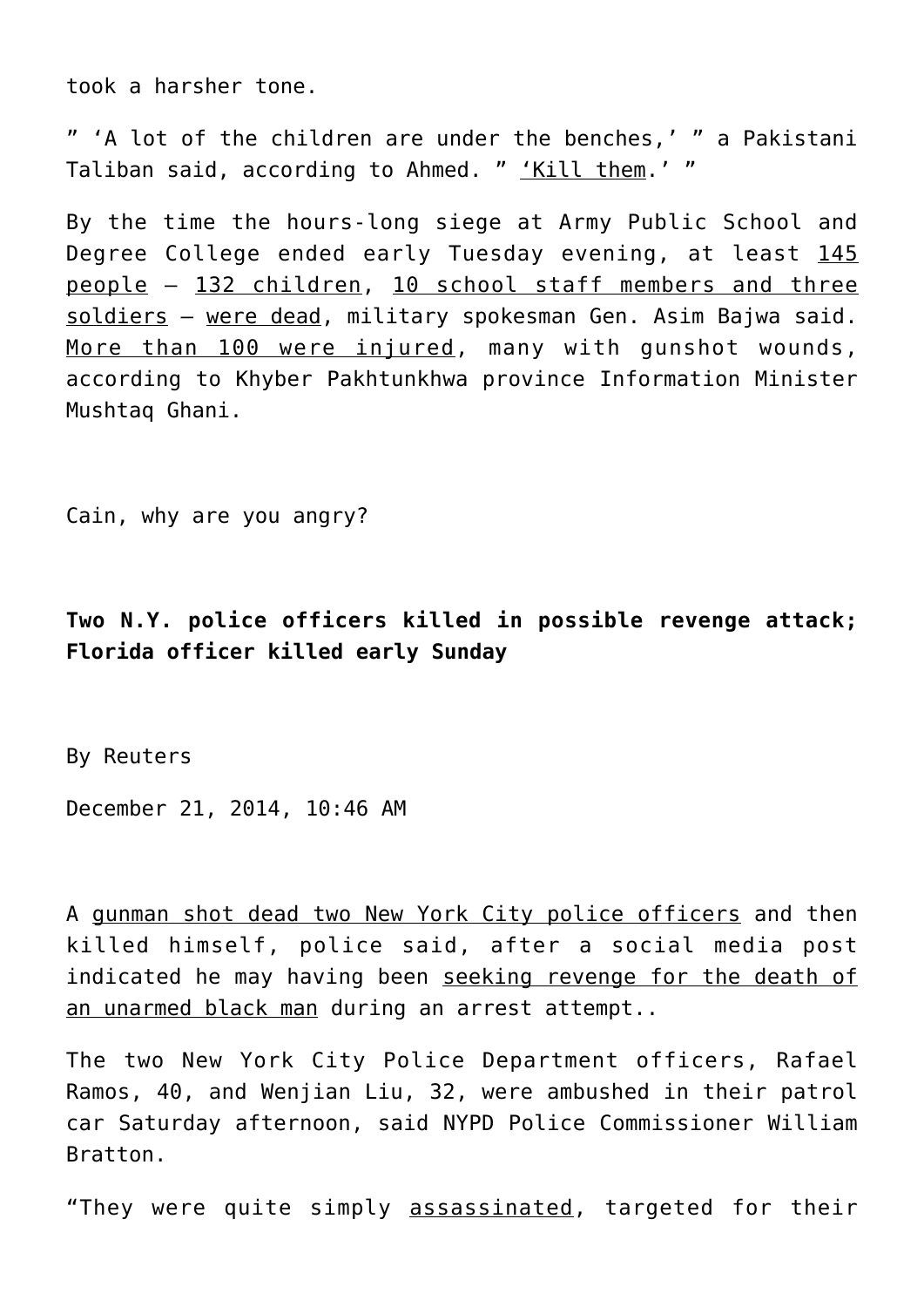uniforms," he told a news conference after the attack, the first in which NYPD officers had been killed by gunfire since 2011.

Meanwhile, a Florida police officer was killed in a shooting early on Sunday, and a suspect was in custody, according to a sheriff's office and local media reports. No motive was given.

The Florida officer's death followed a Saturday afternoon shooting in New York City…

The Morning Call

Cain, why are you angry?

# **90% of All Deaths In War Are CIVILIANS**

Posted on [May 16, 2014](http://www.washingtonsblog.com/2014/05/90-deaths-war-civilians.html) by [WashingtonsBlog](http://www.washingtonsblog.com/author/washingtonsblog)

And the U.S. Launched 201 Out of the 248 Armed Conflicts Since the End of WWII

The June 2014 issue of the American Journal of Public Health notes: Around 90% of all deaths in war are civilians:

*"The proportion of civilian deaths and the methods for classifying deaths as civilian are debated, but civilian war deaths constitute 85% to 90% of casualties caused by war, with about 10 civilians dying for every combatant killed in battle."*

The U.S. launched 201 out of the 248 armed conflicts since the end of WWII: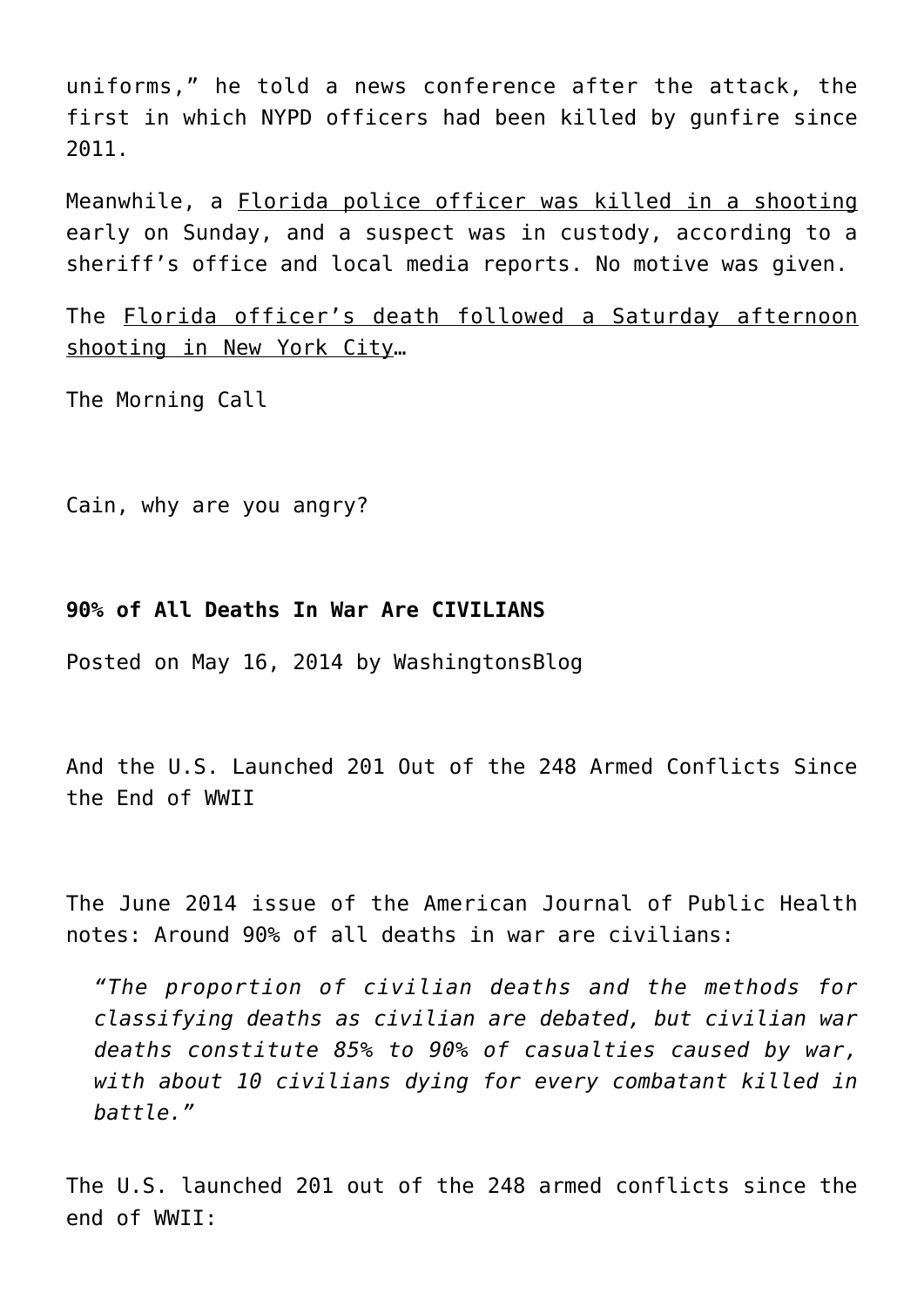*"Since the end of World War II, there have been 248 armed conflicts in 153 locations around the world. The United States launched 201 overseas military operations between the end of World War II and 2001, and since then, others, including Afghanistan and Iraq …."*

*The Book of Yahweh* shows that all the world has gone the way of Cain.

#### **Yahdah 1:11**

Woe to them! For they have gone in the way of Cain, have run greedily in the error of Balaam for reward, and have perished in the rebellion of Korah!

Back to Cain in:

## **Genesis 4:6-8, 13-14**

6 So Yahweh said to Cain: Why are you angry? Why are you downcast?

7 If you do Righteousness, will you not be acceptable? And if you do not do Righteousness, sin *is* crouching at your door. The desire to sin is with you, but you must overcome it!

8 Now Cain talked with Abel his brother; and it came to pass, when they were spread abroad, that Cain rose against Abel his brother and killed him.

13 And Cain said to Yahweh; My consequences *are* greater than I can bear!

14 Surely You have driven me out this day from the face of the ground; I shall not be seen by Your Face. I shall be a fugitive and a vagabond on the earth, for there shall be continual war, vengeance, and retaliation.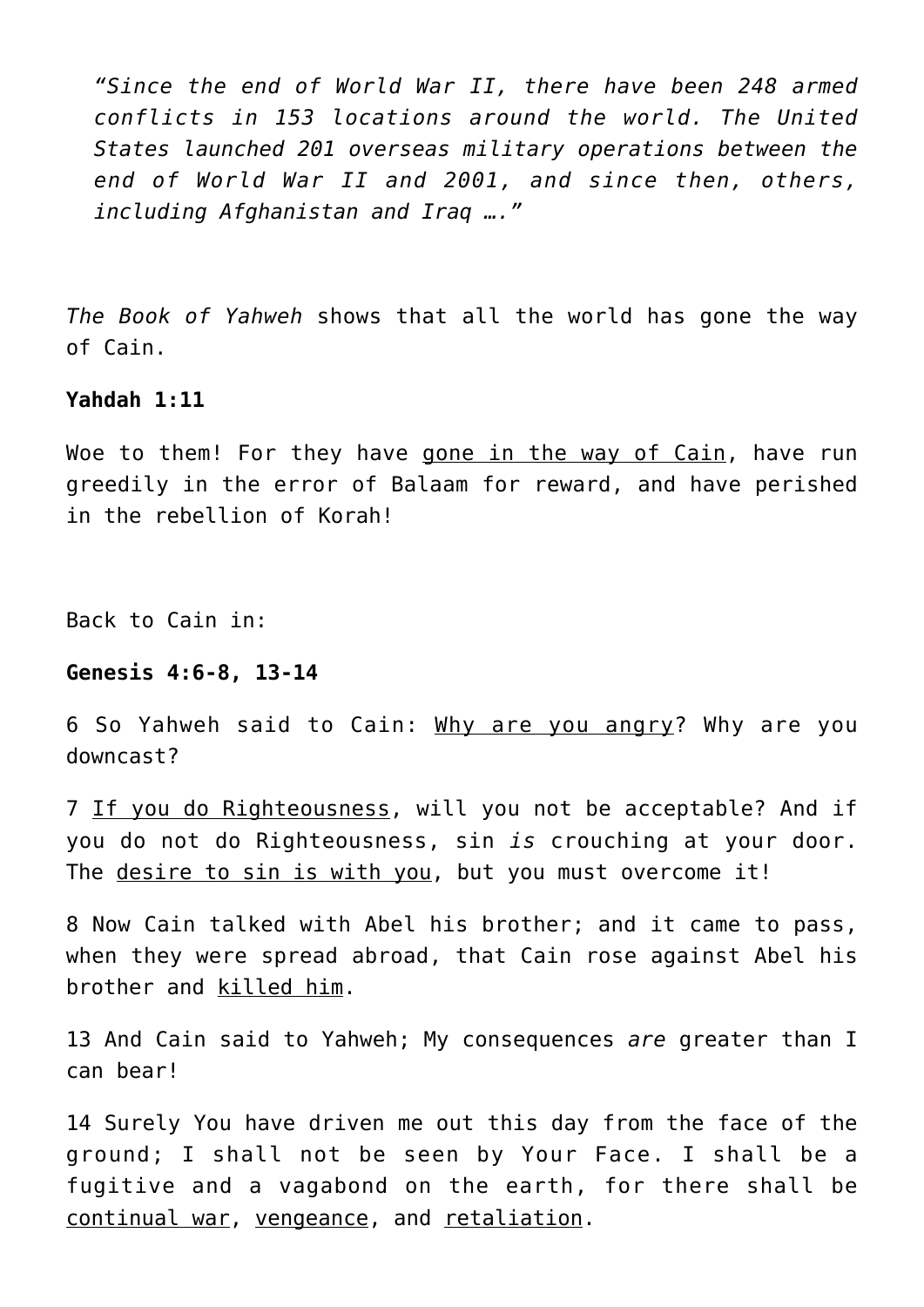Do you really want the answer, Cain? You just read it. If you do Righteousness, notice the Word of Yahweh to mankind.

# **Malakyah 4:1-3—**

1 For the Word of Yahweh was given to me, saying: Behold, the day comes that will burn like an oven; and all the proud, yes, and all who do wickedly, will be stubble—the day that comes will burn them up, and it will leave them neither root nor branch.

2 But for you who reverence My Name, the Light of Righteousness will arise with healing in its wings; and you will go out, leaping like calves *released* from the stall.

3 And the Word of Yahweh was given to me saying: the wicked will be trodden down; for they will be ashes under the soles of your feet in the day that *this* will be done.

If you do not do Righteousness, sin will take its toll: in every house, in every body, and on earth. As for this generation, there will be the worst of everything.

## **Mattithyah 24:7, 12, 21-22, 29, 33-34**

7 For nation will rise against nation, and kingdom against kingdom, and there will be famines, and pestilences; *disease epidemics,* and earthquakes; *environmental disasters,* in place after place:

12 And because iniquity will abound, the love of the many will grow cold.

21 For then will be Great Tribulation, such as has not come to pass since the beginning of the world to this time—no, nor ever will be.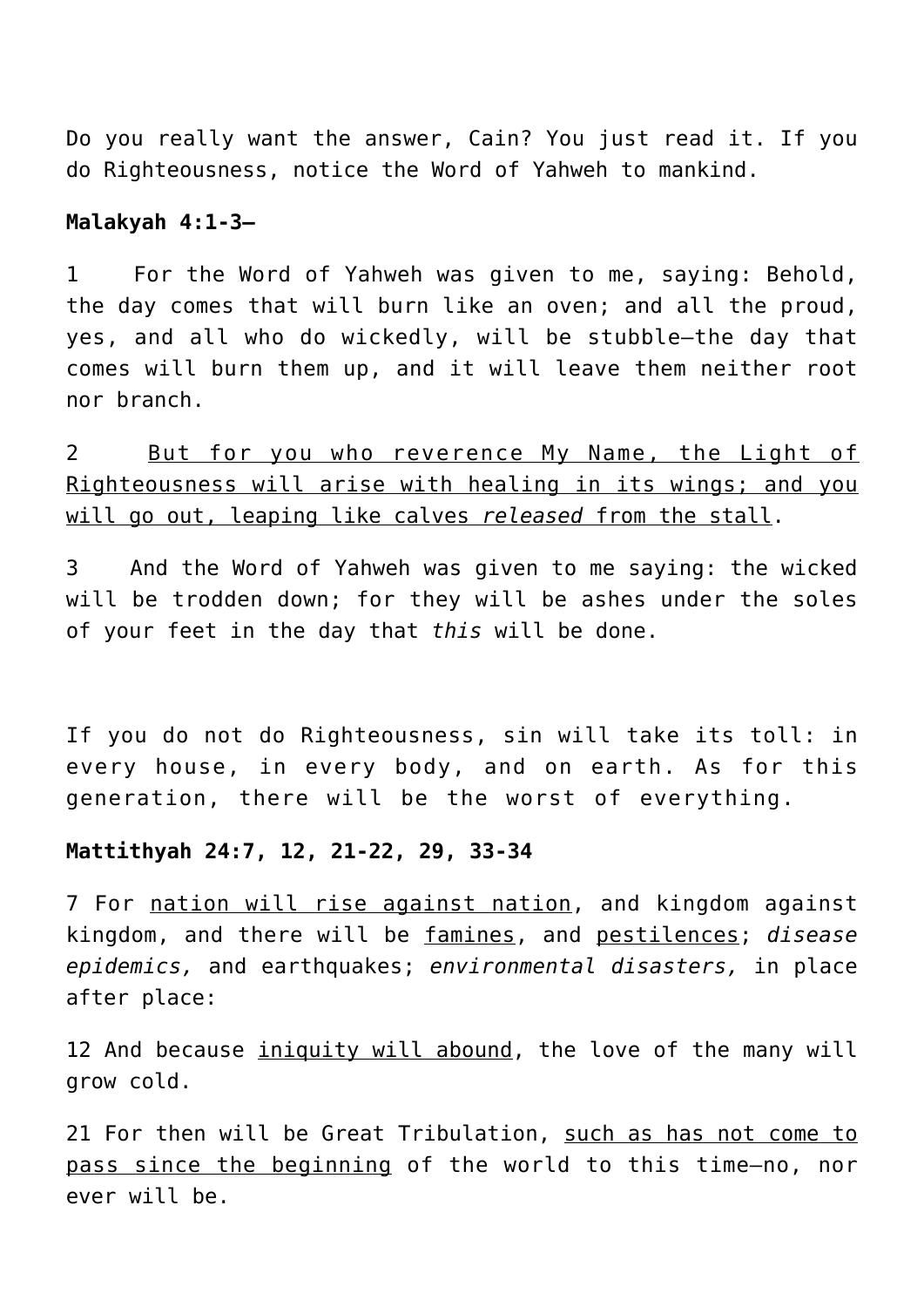22 And unless those days were shortened, there would no flesh be saved; but for the Elect's sake, those days will be shortened.

29 Immediately, *but* after the *Great* Tribulation of those days will the sun be darkened, and the moon will not give her light, and the stars will fall from heaven, and the powers of the heavens will be shaken.

33 In the same way, when you see all these things, know that *His coming and The End of the Ages* are near, at the very door.

34 Truly I say to you: That generation will not pass *away,* until all these things are fulfilled.

History shows from Cain and the beginning of the nimrod system of forced rule, there was forced compliance to that system of rebellion. This system of rebellion was called nimrod, which means he rebelled. Since that time, there has been rebellion against Yahweh's Laws of Righteousness and Peace. This same rebellion has led to sickness and disease, which bring confusion.

 **Leviticus 18** shows exactly what we see in the world today. All that is offered to the sick and those making themselves sick are high-priced pills. Because of lawless religions, like that of Cain, iniquity will be the worst in history, and four-fifths of the earth's population will be wiped out.

# **Mattithyah 24:21-22—**

21 For then will be Great Tribulation, such as has not come to pass since the beginning of the world to this time—no, nor ever will be.

22 And unless those days were shortened, there would no flesh be saved; but for the Elect's sake, those days will be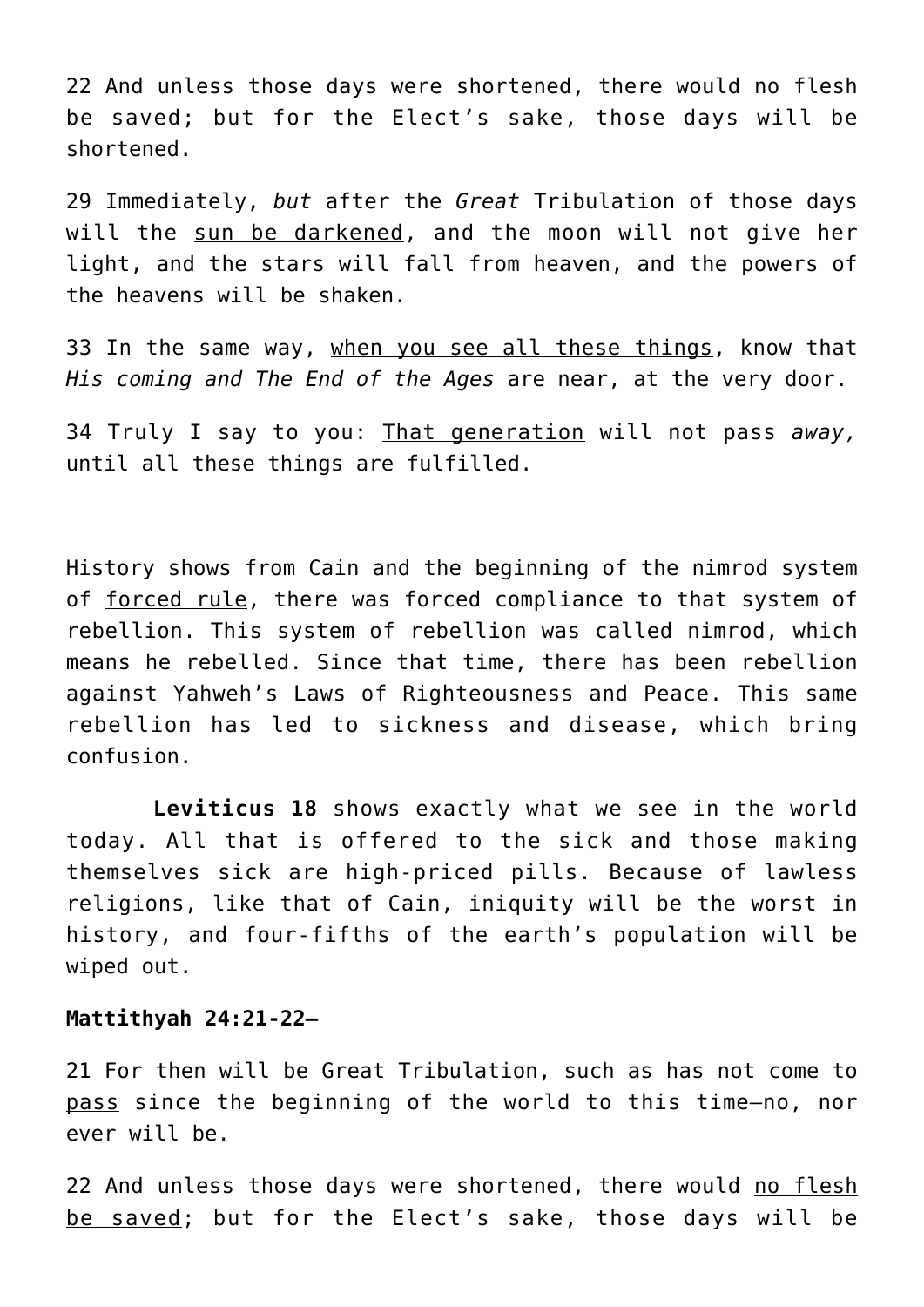shortened.

# **I Remember Penicillin**

The mold from which penicillin was made was discovered in 1928, just six years before I was born. As a young man, in 1951, I got a job in the State Board of Health Laboratory in Kansas City, Kansas. There, I talked to and dealt daily with doctors and scientists in the labs, who were constantly finding ways to deal with disease in livestock, birds, fish, and mankind. At that time, penicillin was the world's hope. "Hey, it kills syphilis, gonorrhea, tuberculosis, and who knows what else." Penicillin was the best drug on the market for killing the enemy and restoring 'health'. Yet, all the doctors were skeptical and for great reason. They knew from experience that penicillin, like all the other hopefuls, would soon become ineffective, as the ever-growing number of viruses and bacteria became resistant.

At that time, it seemed like all of the armed forces were getting syphilis, gonorrhea, and tuberculosis, which are just a few of the diseases plaguing the world's activities. From the best that I remember, we achieved our best results, according to statistics, from teaching self-control to the armed forces. We sent out a song called Katy to a number of army, navy, and marine camps, for the purpose of educating them about STDs—the symptoms and the cause. This was done in hopes of turning the tide on the thousands of STD cases among the young men and women enlisted each year.

We were very pleased with the results that song brought. The success rate was much greater than expected. But all of our data collected went into storage boxes that were stacked high in a warehouse, with the hope that we might remember on which floor they were placed. I do remember though that educating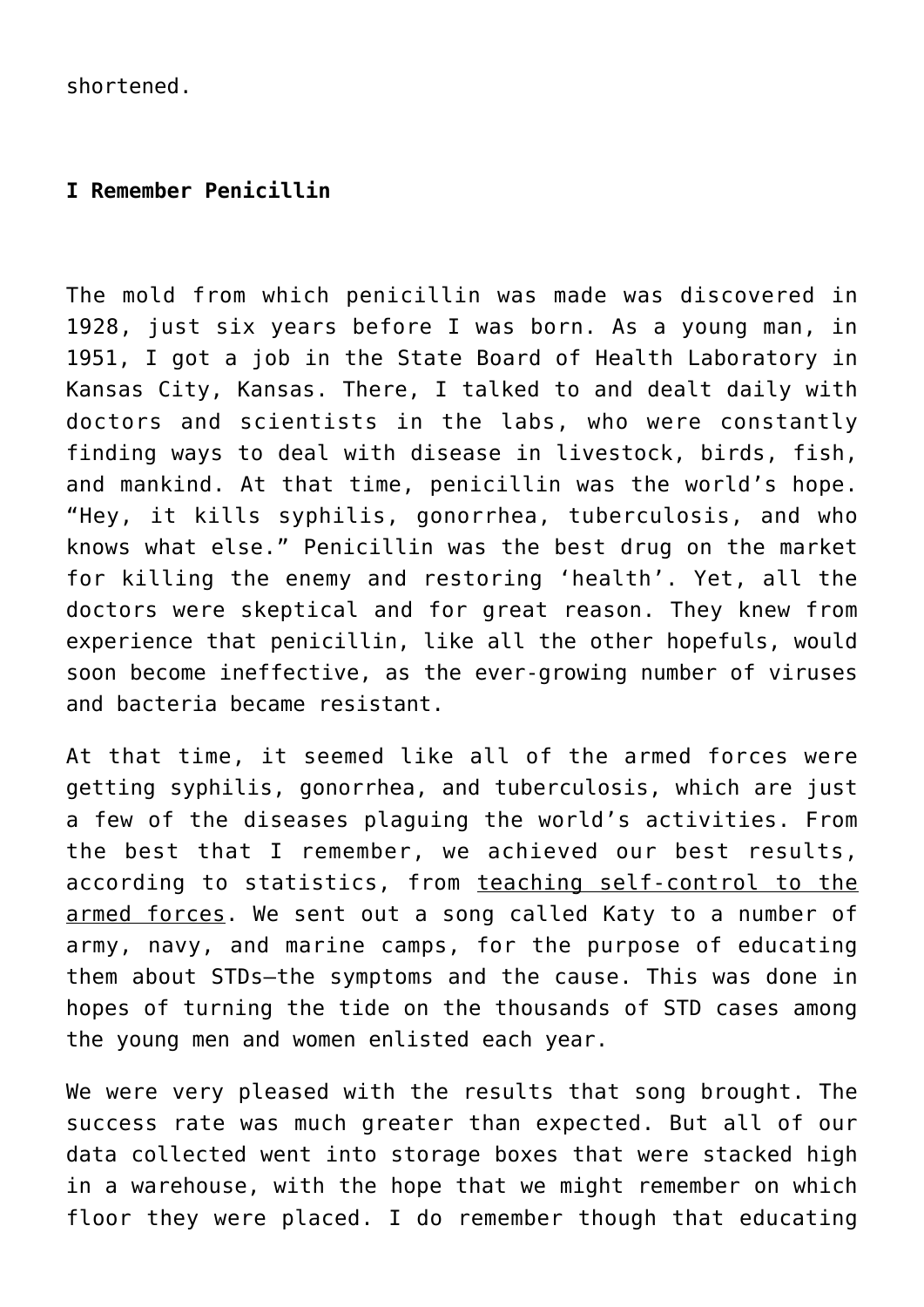them about the diseases was a very successful means of not exactly stopping it, but at least slowing the prevalence at that time. It is still the greatest answer to avoiding all sickness. But today, more than ever, there is encouragement for the desire to sin coming from the religious communities. But for those who won't take instruction, even with 100 percent proven results, they find out later, through pain and suffering, that the instruction found in *The Book of Yahweh* would have been the best to follow.

"Experience is the best teacher," is another lie from Satan. Why prove through experience that you will wreck your body and confuse your brain if you do certain things, when proven guidelines are available showing the harm you will bring to your life and those around you? These guidelines are what you should search for.

## **Isayah 34:16**

Search out The Book Of Yahweh, and read. Not one of these will be neglected. For it is written: Yahweh is their Shepherd; they shall not want; for His Mouth has commanded it, and His Spirit has gathered them.

The proven Way of Yahweh should be taught everyday in all schools, and especially in all homes. Your bible agrees.

## **Deuteronomy 6:5-7**

5 And you must love Yahweh your Father with all your heart, and with all your soul, and with all your might.

6 And these Laws which I command you this day must be in your heart;

7 And you must teach them diligently to your children, and talk about them when you sit in your house, and when you walk on the road, and when you lie down, and when you rise up.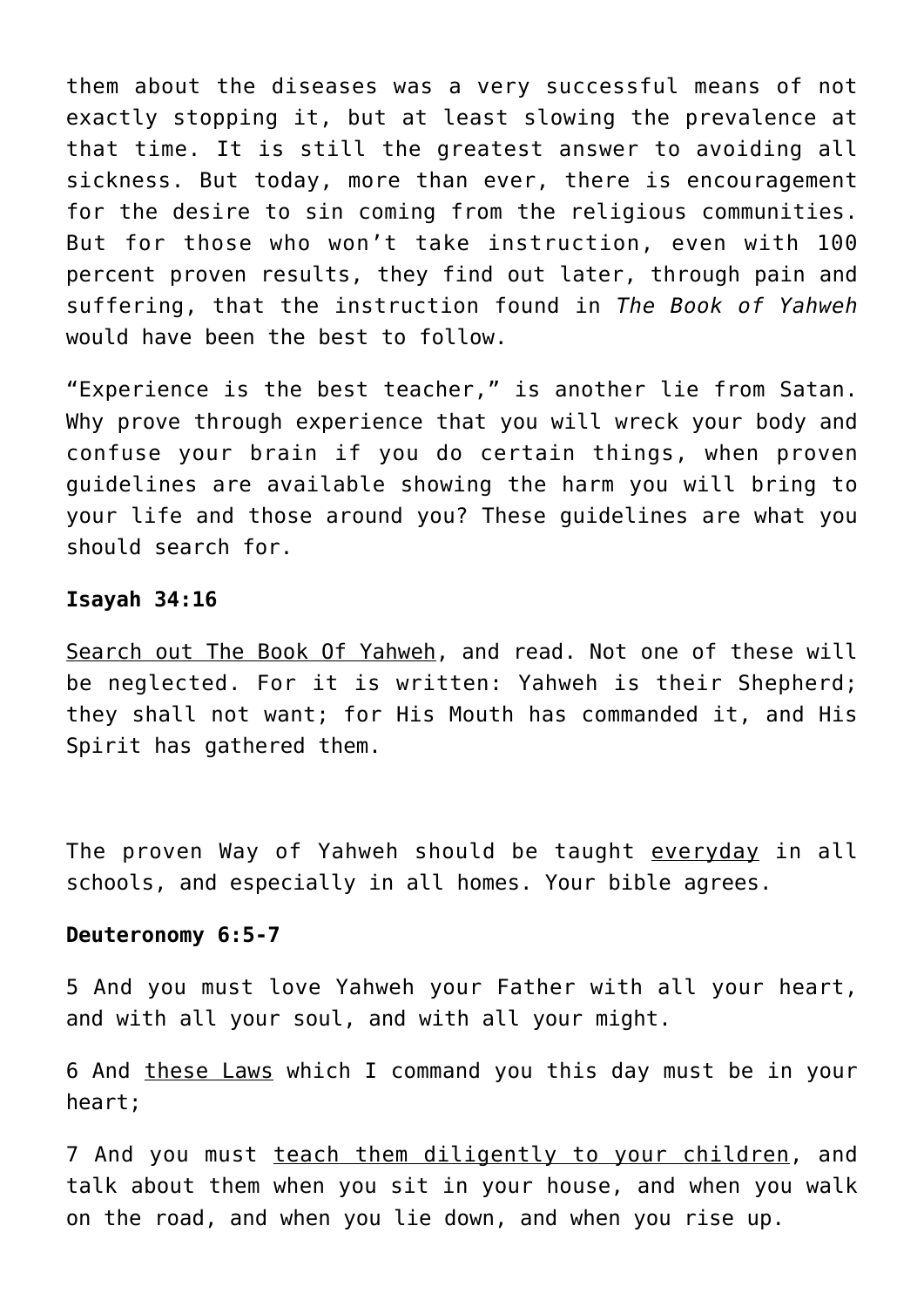Yahweh gave Solomon great wisdom before he became king.

# **I Kings 3:28**

All Israyl then heard the judgment the king had rendered; and they held the king in awe, because they perceived the Wisdom of Yahweh was in him to administer justice.

# **I Kings 4:29-34**

29 Yahweh gave Solomon wisdom, exceedingly great insight, and a breadth of understanding as infinite as the sands upon the seashore.

30 The wisdom of Solomon surpassed the wisdom of all the men of the East, and all the wisdom of Egypt.

31 He was wiser than all other men, including Ethan the Ezrahite, and Heman, Calcol, and Darda, the sons of Mahol. And his fame spread to all the surrounding nations.

32 He spoke three thousand proverbs, and his songs numbered a thousand and five.

33 He described the trees, from the cedar tree of Lebanon to the hyssop that grows out of the walls. He also instructed about animals, birds, creeping things, and fish.

34 Men of all nations, who had been sent by all the kings of the earth who had heard of his wisdom, came to listen to the wisdom of Solomon.

## **I Kings 5:12**

Yahweh gave Solomon wisdom, just as He had promised him, and there was peace between Hiram and Solomon, and the two of them made a treaty agreement together.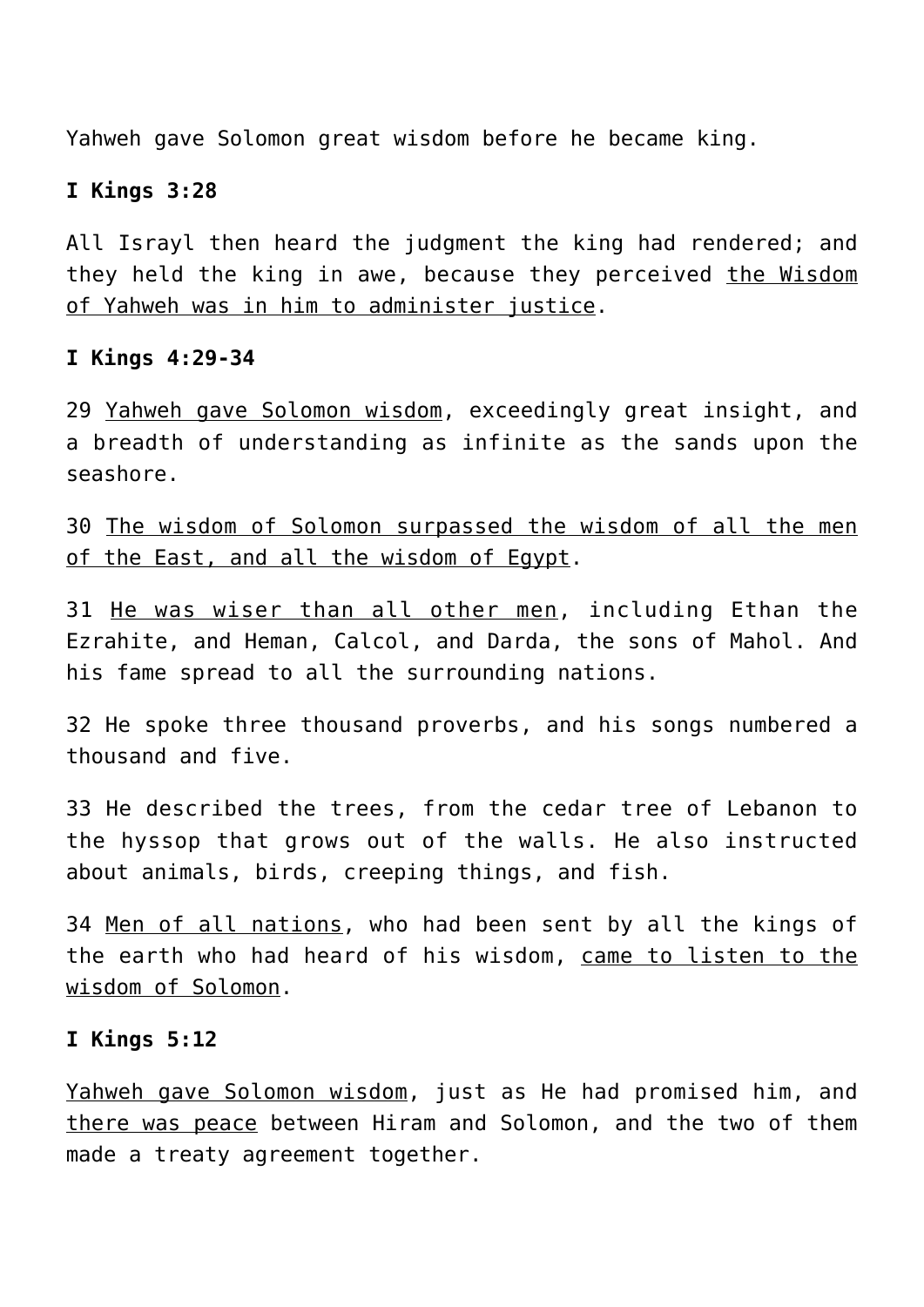If all families in the world, especially the children from birth, were taught the truth about cancer causing activities, such as fornication, adultery, homosexuality, bestiality and sodomy, and what these sins do to your body, we could stop cancer. Scientists know this. They even admit that it's mankind's activities causing all manner of sickness and disease. Even preachers know that their bibles condemn these acts and show the harm these sins bring when committed.

So why are the religions rejecting this valuable information?

Yahweh said to Adam and Eve, don't follow the evil preachers of the Gods or dying you will die.

## **Genesis 3:5—**

For He knows that in the day you eat of it, your eyes will be opened, and you will be as Gods (elohim), knowing Righteousness and evil.

#### **I Yahchanan 3:4, 7-8, 10—**

4 Whoever commits sin, transgresses also the Laws; for sin is the transgression of the Laws.

7 Little children, let no man deceive you; he who practices Righteousness is Righteous, just as He is Righteous.

8 He who commits sin is of the devil, for the devil has sinned from the beginning. For this purpose the Son of Yahweh was manifested; that He might destroy the works of the devil.

10 In this the Children of Yahweh and the children of the devil are manifest. Whoever does not practice Righteousness is not of Yahweh, and he does not love his neighbor!

## **Yahchanan 8:44—**

You are of **your** teacher *who is* Satan *the devil*, and whatever she who is your teacher desires, you will do. She was a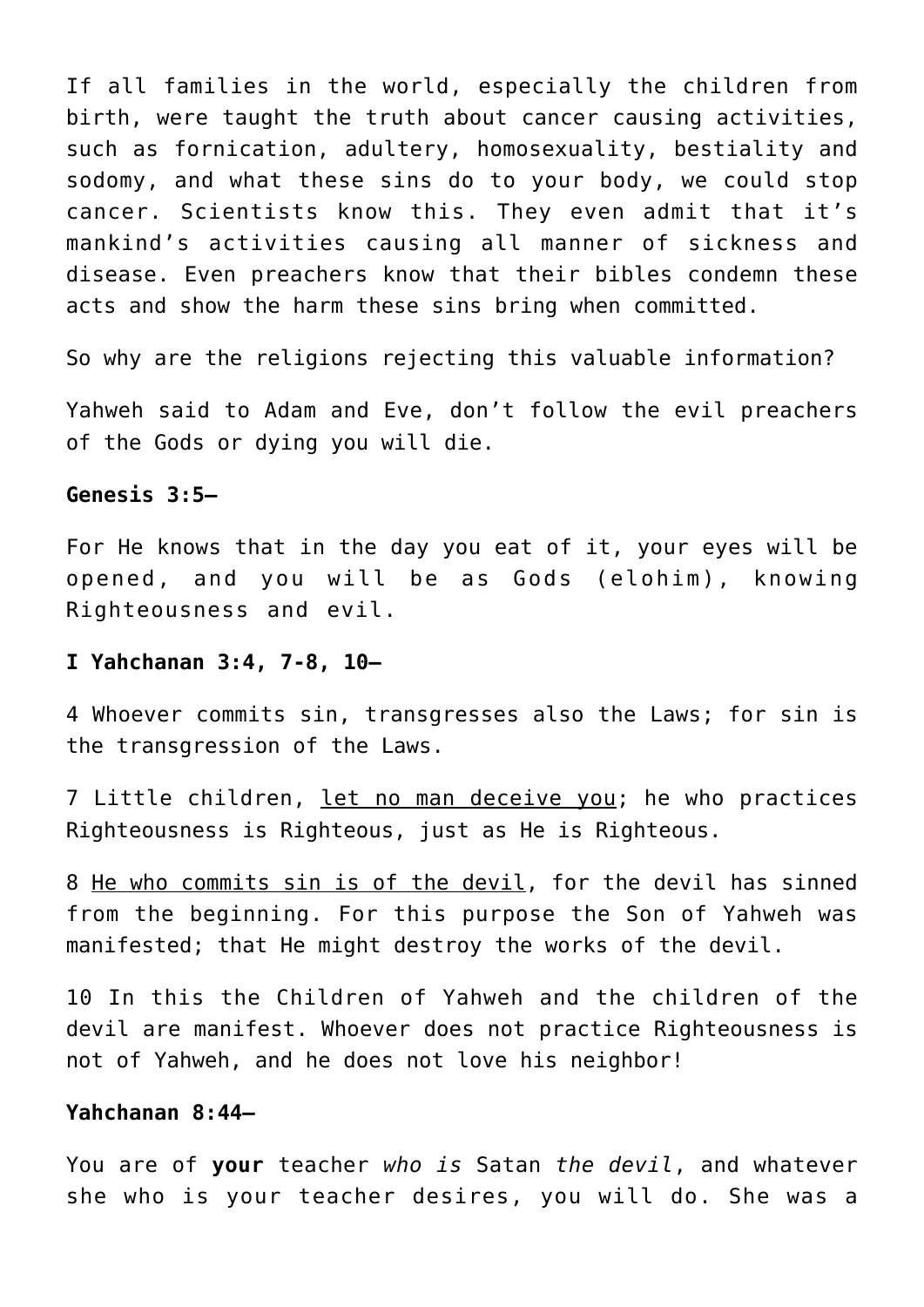murderer from the beginning, and remained not in the Truth, because there is no Truth in her. Therefore, *when* you speak your falsehoods, you speak her words, because she is a liar, and the teacher of *all* lies!

The preachers of the Gods and Satan are shown in your bible to be the deceivers of the whole world. Read this for yourself in your own bible, or better yet read it from *The Book of Yahweh*.

## **Revelation 12:9—**

And the great dragon was cast out, that old serpent, called the devil, and Satan, who deceives the whole world. She was cast out into the earth, and her angels were cast out with her.

## **Mattithyah 24:11-12—**

11 And many false prophets will rise, and will deceive the many.

12 And because iniquity will abound, the love of the many will grow cold.

Iniquity is doing away with the Righteousness of Yahweh.

## **Mattithyah 6:33—**

But seek you first the Kingdom of Yahweh and His Righteousness, and all these things will be added to you.

If you read a *King James Version*, remember that the Roman Catholic Church, by law, required that the Names of the Creator, Yahweh, and the Savior, Yahshua Messiah, be removed from the Inspired Writings of Yahweh's Prophets and Yahshua's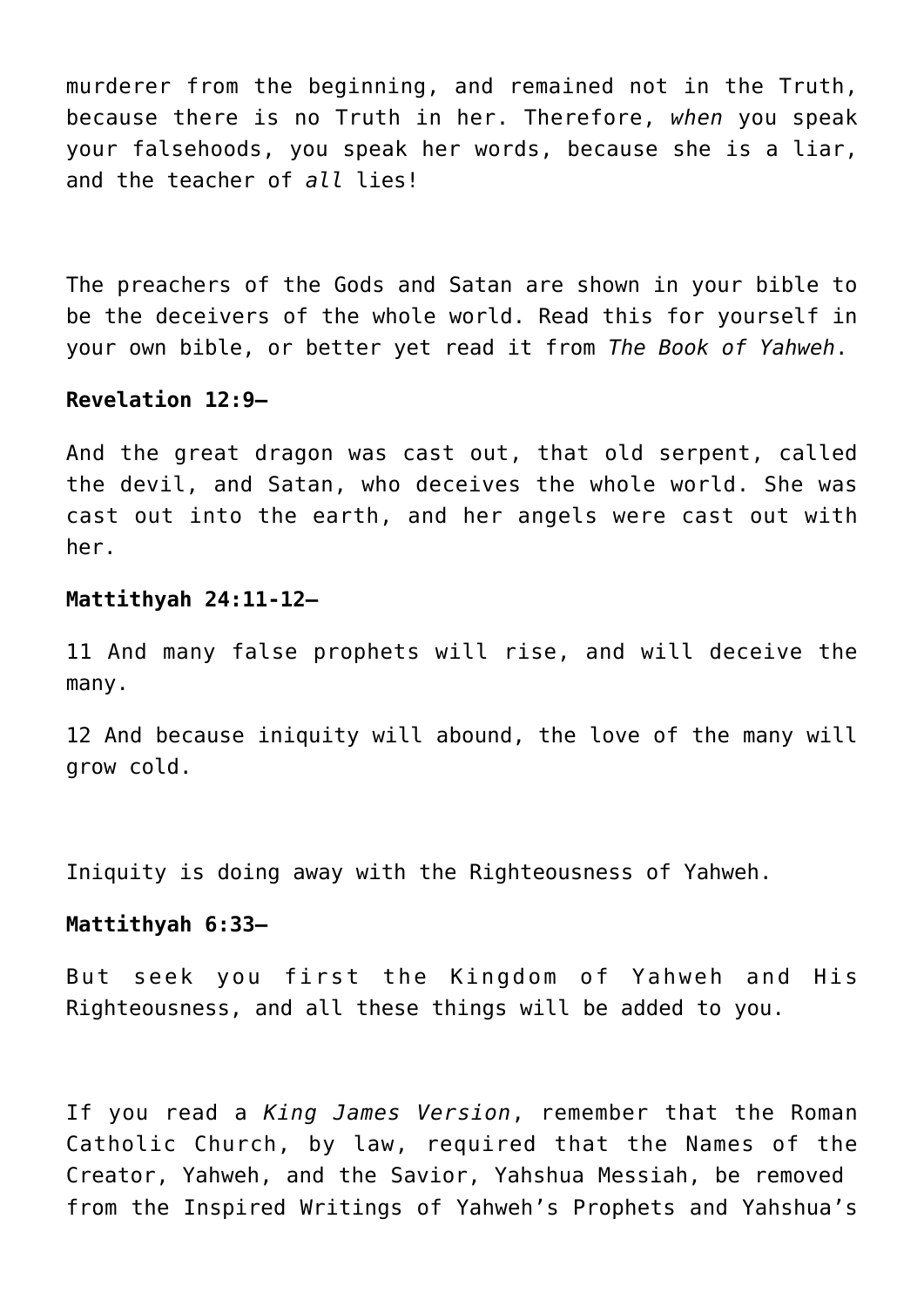Disciples.

In the *Catechism of the Catholic Church* we find the following concerning replacing the Names of the Creator and Savior:

# **II. GOD REVEALS HIS NAME**

**203** God revealed himself to his people Israel by making his name known to them. A name expresses a person's essence and identity and the meaning of this person's life. God has a name; he is not an anonymous force. To disclose one's name is to make oneself known to others; in a way it is to hand oneself over by becoming accessible, capable of being known more intimately and addressed personally.

**206** In revealing his mysterious name, YHWH ("I AM HE WHO IS", "I AM WHO AM" or "I AM WHO I AM"), God says who he is and by what name he is to be called.

**209** Out of respect for the holiness of God, the people of Israel do not pronounce his name. In the reading of Sacred Scripture, the revealed name (YHWH) is replaced by the divine title "LORD" (in Hebrew *Adonai*, in Greek *Kyrios*). It is under this title that the divinity of Jesus will be acclaimed: "Jesus is LORD."

# **IV. LORD**

**446** In the Greek translation of the Old Testament, the ineffable Hebrew name YHWH, by which God revealed himself to Moses,<sup>59</sup> is rendered as *Kyrios*, "Lord". From then on, *"Lord"* becomes the more usual name by which to indicate the divinity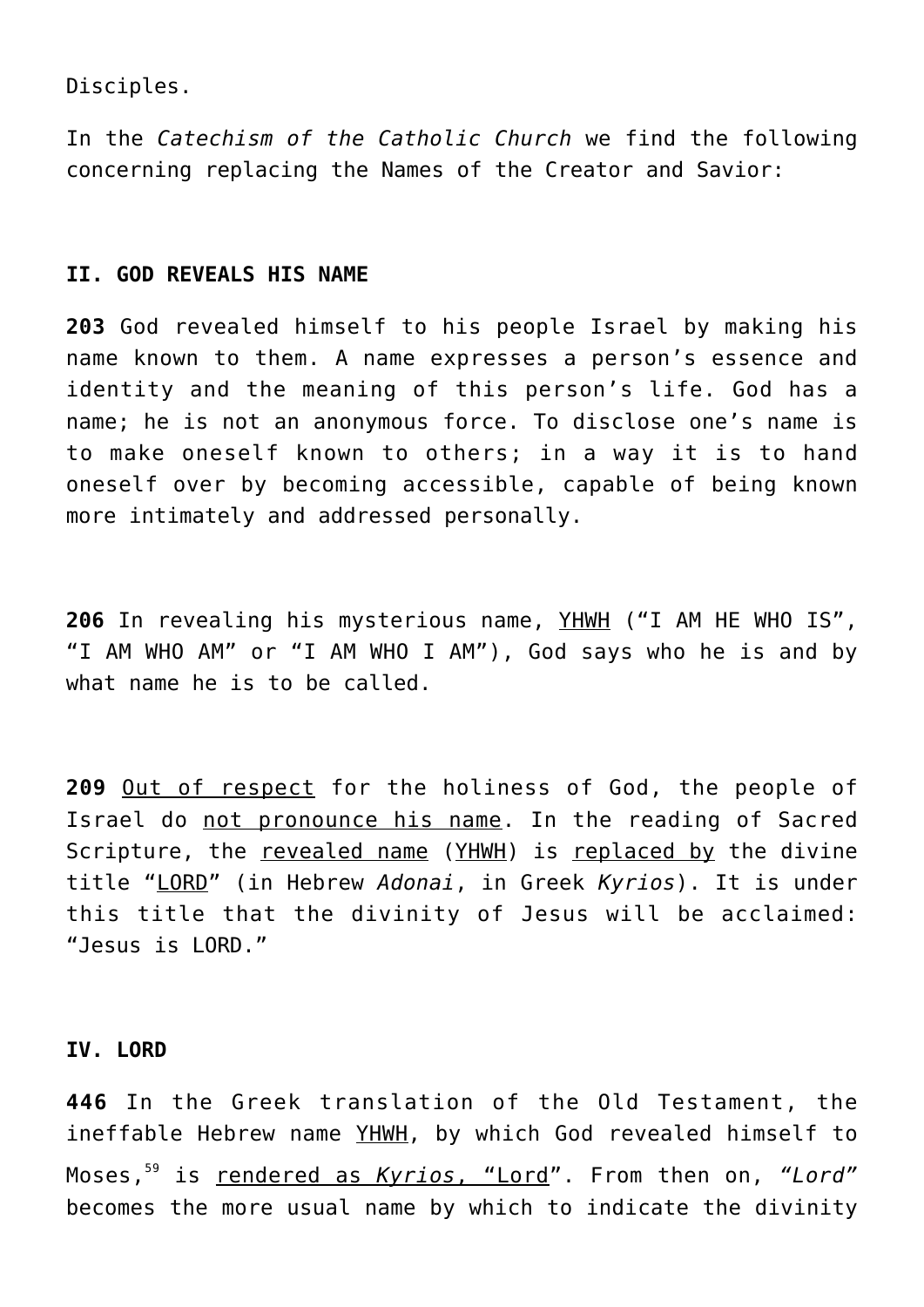of Israel's God. The New Testament uses this full sense of the title "Lord" both for the Father and – what is new – for Jesus [Yahshua], who is thereby recognized as God Himself. $^{60}$ 

The Catholic Church knows that Yahweh is the Name of the Creator and still refuses to let people call with that Name today.

**Vatican directive: "Yahweh" inappropriate for liturgical use**

Aug. 13, 2008 (CWNews.com)

The Vatican has ruled that the Name of [the Creator], commonly rendered as "Yahweh", should not be pronounced in the Catholic liturgy.

The Vatican directive will not require any changes in the language of liturgy, since the Name of God is not spelled out in any authorized translation...

The *King James Version* is one of many that the Roman Catholic Church forbid to spell out the Name of the Creator, Yahweh.

…of the *Roman Missal.* However some hymns may be deemed inappropriate to liturgical use…

They also forbid the Name Yahweh to be used in their hymns, but some songwriters put Yahweh's Name in, despite the pope's ruling.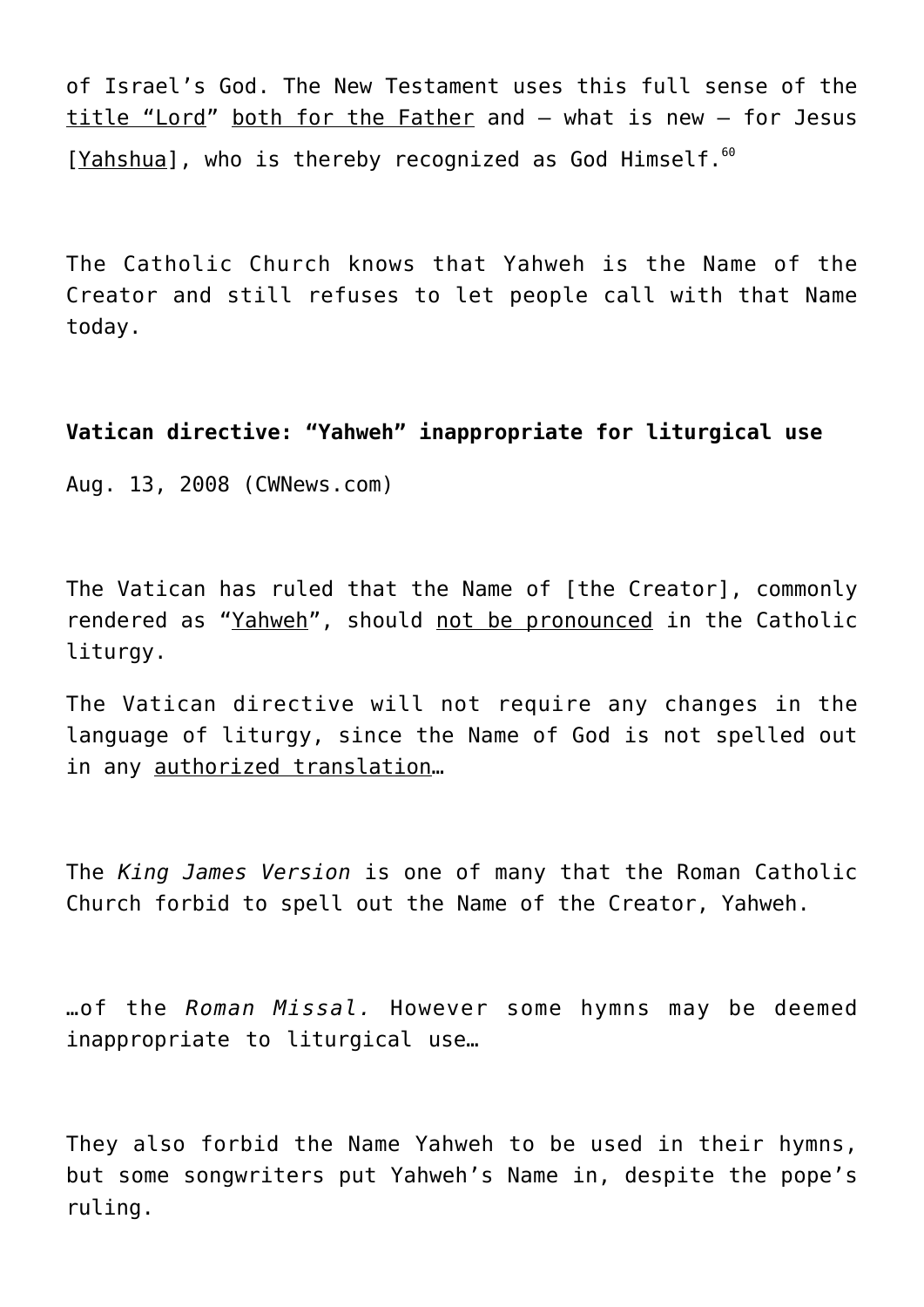…The Congregation for Divine Worship, in issuing the new directive, reminds bishops that in the Hebrew tradition, which the early Christians adopted, the faithful avoided pronouncing the Name of God. The Vatican directive explains that "as an expression of the infinite greatness and majesty of God, it was held to be unpronounceable."

In place of the Name of God (Yahweh), pious Hebrews used the four-letter *tetragrammaton* YHWH, or substituted the terms "Adonai" or "the Lord"...

Read the following:

#### **Yeremyah 23:26-27—**

26 How long will *this* be in the heart of the prophets who prophesy lies? Yes, *they are* prophets of the deceit of their own minds;

27 Who devise; *plan and scheme,* to cause My People to forget My Name through their dreams, which they tell every man to his neighbor, just as their fathers have forgotten My Name for baal; *lord.*

…The first Christians continued this practice, the Vatican notes…

They still reject the Name today with only the authority of the pope. They reject also His Righteousness.

#### **Mattithyah 6:33—**

But seek you first the Kingdom of Yahweh and His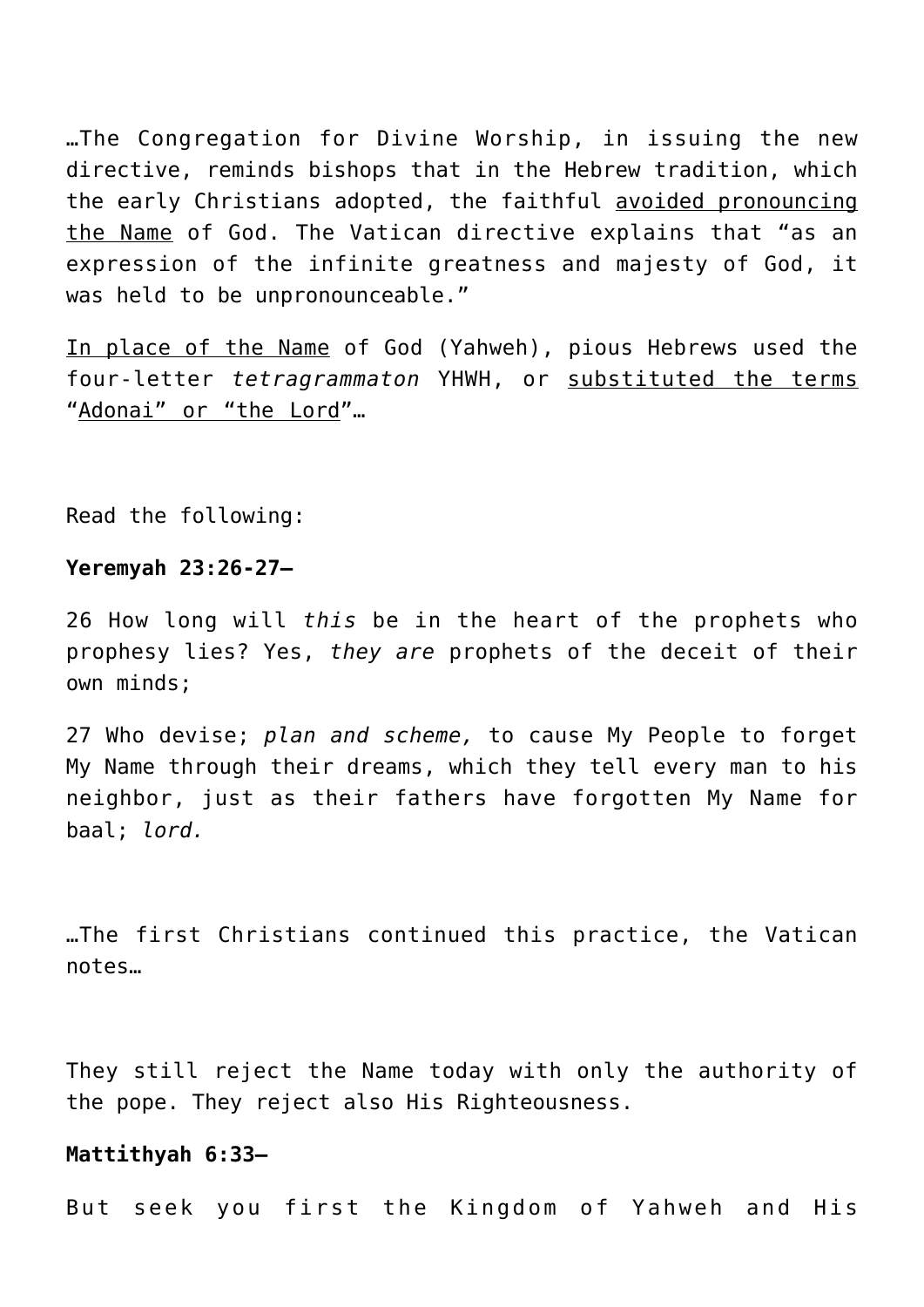Righteousness, and all these things will be added to you.

…The Congregation for Divine Worship observes that the invocation of "the Lord" in Scriptural text follows this practice.

But the word Lord is not a devine title. *Unger's Bible Dictionary,* page 131, gives us the following information about the word **Lord**.

LORD. The rendering of several Heb. and Gk. words, which have different meanings:

1. *Jehovah* (*yahweh: Heb. YHWH*, "self-existent") This is used as a proper name of God and should have been retained in that form by the translators. See (The) Lord; Yahweh.

2. *Lord* (*Heb. Adon*), an early word denoting ownership; hence, absolute control. It is not properly a divine title, being used of the owner of slaves (Gen. 24:14, 27; 39:2, 7, rendered "master"), of kings as the lords of their subjects (Isa. 26:13, "master").

Thus when St. Paul prays that "every tongue confess that Jesus Christ is Lord," the Vatican letter says that his statement "corresponds exactly to a proclamation of [Christ's] divinity"…

But notice what the Apostle really says:

**Phillipians 2:11—**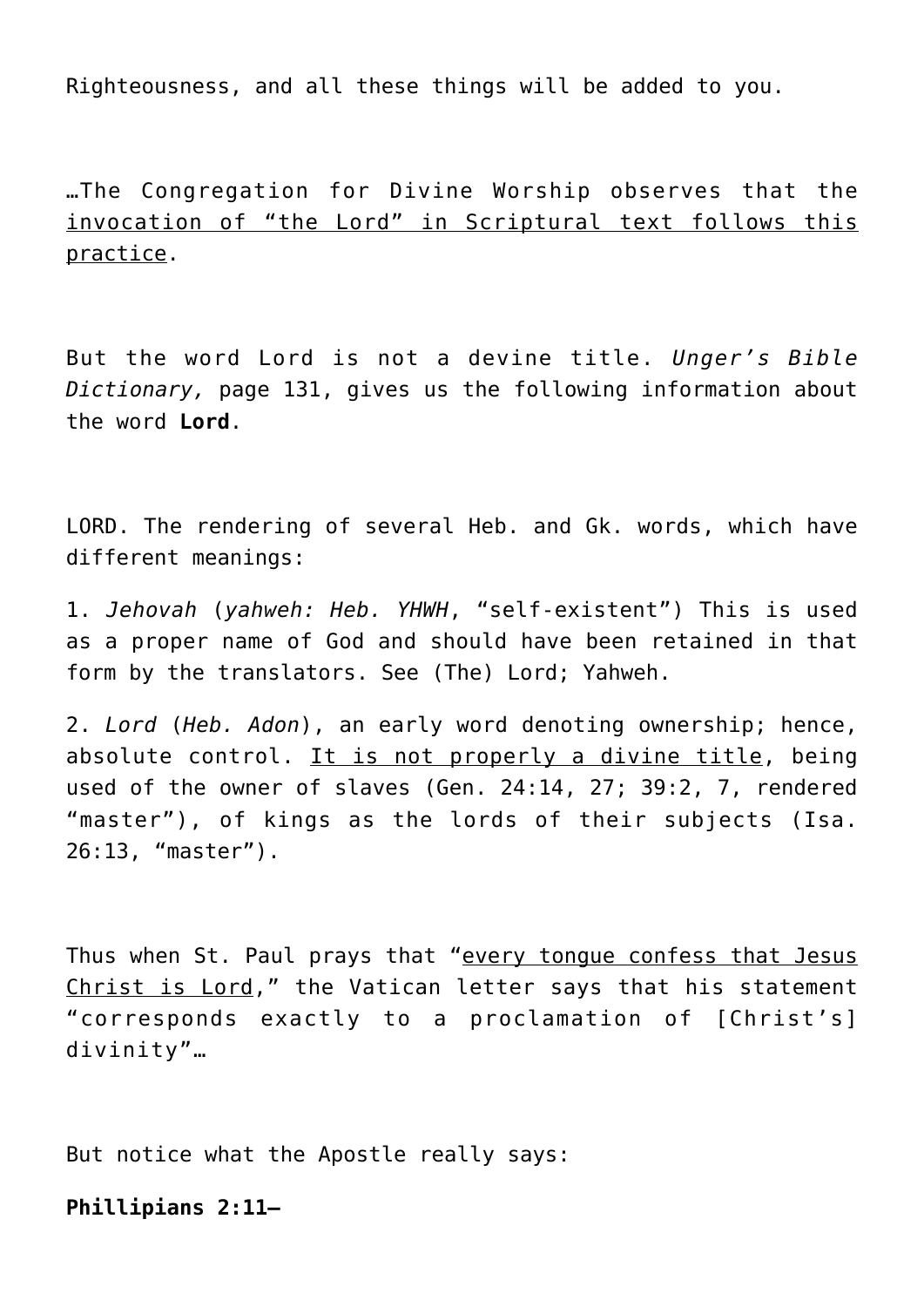And every tongue must confess that Yahshua Messiah *is* King, to the Glory of Yahweh the Father.

…The Bible reflects the Hebrew tradition, and the Name of God is not spelled out in authorized Catholic translations. The Vatican instruction says that liturgical language should adhere carefully to the Scriptural texts, so that the Word of God is "conserved and transmitted in an integral and faithful manner".

However, the instruction notes, "in recent years the practice has crept in" of using the Name of [Yahweh] and spelling out the *tetragrammaton*. That practice should be avoided in the Catholic liturgy, the Vatican says.

The effect of the Vatican directive should be evident in the selection of hymns, since some contemporary liturgical music violates the policy by pronouncing the Name of [Yahweh]. The policy will also call for some care in the preparation of variable elements in the liturgy, such as the Prayers of the Faithful.

The letter from the Congregation for Divine Worship, dated June 29, was signed by Cardinal Francis Arinze (bio-news) and Archbishop Malcom Ranjith, the prefect and secretary, respectively of that congregation.

In an August 8 letter to the bishops of the US hierarchy, relaying the Vatican directive, Bishop Arthur Serratelli the chairman of the US bishops' liturgy committee welcomed the instruction, saying that it "helps to emphasize the theological accuracy of our language and appropriate reverence for the name of God".

catholicweb.com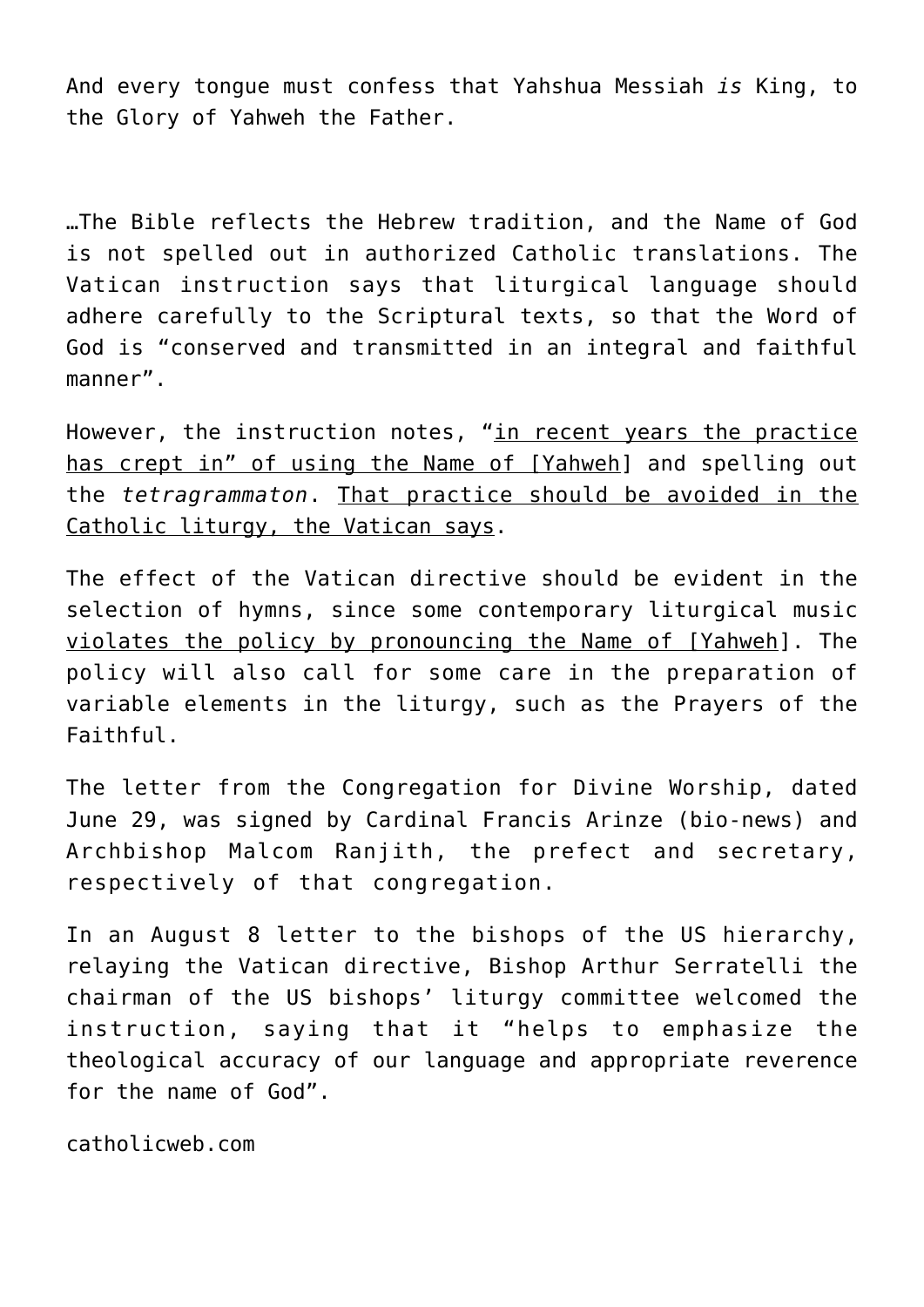So all who worship the pope and his God, **Genesis 3:5** evil Gods, follow them, but all who would worship the Creator Yahweh, follow:

## **Micahyah 4:1-3—**

1 But in the Last Days it will come to pass *that* the mountain; *promotion,* of The House of Yahweh will be established in the chief of the nations. It will be raised above all congregations; and all peoples will *eventually* flow to it.

2 And many people will go and say; Come, and let us go up to the mountain; *uplifting,* of Yahweh, and to the House of the Father of Yaaqob, and He will teach us of His Ways, and we will walk in His Paths. Because the Laws will depart from Zion, and the Word of Yahweh from Yerusalem.

3 And He will judge between many people, and rebuke strong nations afar off; and they will beat their swords into plowshares, and their spears into pruninghooks. Nation will not lift up sword against nation, nor will they learn war anymore.

Yahshua is the Name of the Savior sent by Yahweh. Yahshua means Yahweh will save His People from their sins. So where did they get the name Jesus and Christ? Notice:

# **The First Council of Nicaea and the "missing records"**

Thus, the first ecclesiastical gathering in history was summoned and is today known as the Council of Nicaea. It was a bizarre event that provided many details of early clerical thinking and presents a clear picture of the intellectual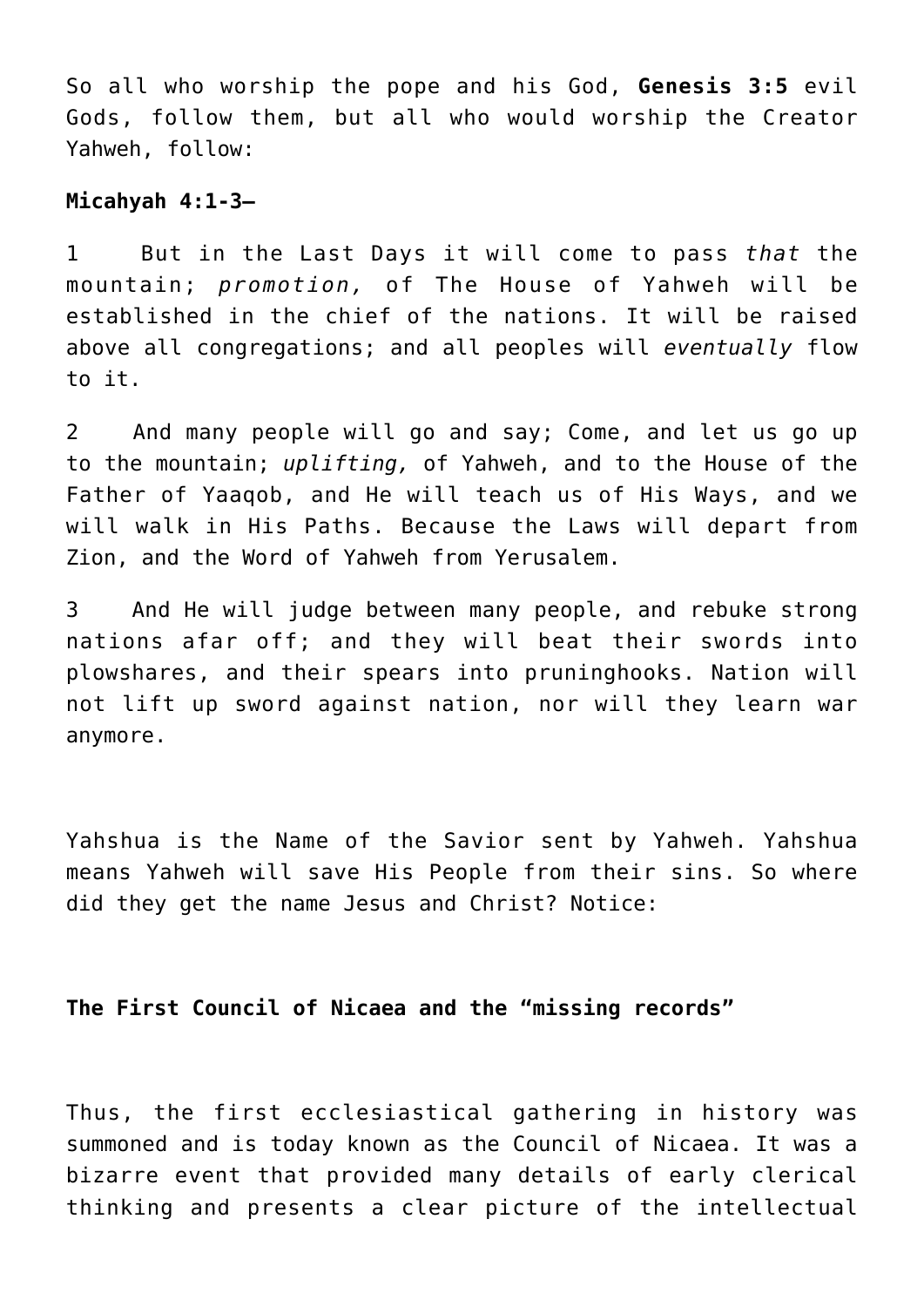climate prevailing at the time. It was at this gathering that Christianity was born and the ramifications of decisions made at the time are difficult to calculate. About four years prior to chairing the Council, Constantine had been initiated into the religious order of Sol Invictus, one of the two thriving cults that regarded the Sun as the one and only Supreme God (the other was Mithraism). Because of his Sun worship, he instructed Eusebius to convene the first of three sittings on the summer solstice, 21 June 325 (Catholic Encyclopedia, New Edition, vol. i, p. 792), and it was "held in a hall of Osius's palace" (Ecclesiastical History Bishop Louis Dupin, Paris, 1986, vol. i, p. 598).

From his extensive research into Church councils, Dr Watson concluded that "the clergy at the Council of Nicaea were all under the power of the devil and the convention was composed of the lowest rabble and patronised the vilest abominations" (An Apology for Christianity, op. cit.). It was that infantile body of men who were responsible for the commencement of a new religion and the theological creation of Jesus Christ.

Constantine's intention at Nicaea was to create an entirely new god for his empire who would unite all religious factions under one deity. Presbyters were asked to debate and decide who their new God would be. ... the names of 53 gods were tabled for discussion. "As yet, no God had been selected by the council, and so they balloted in order to determine that matter… For one year and five months the balloting lasted…" (God's Book of Eskra, Prof. S.L. MacGuire's translation, Salisbury, 1922, chapter xlviii, paragraphs 36, 41).

At the end of that time, Constantine returned to the gathering to discover that the presbyters had not agreed on a new deity but had balloted down to a short list of five prospects: Caesar, Krishna, Mithra, Horus and Zeus (Historia Ecclesiastica, Eusebius, c. 325). Constantine was the ruling spirit at Nicaea and he ultimately decided upon a new god for them. To involve British factions, he ruled that the name of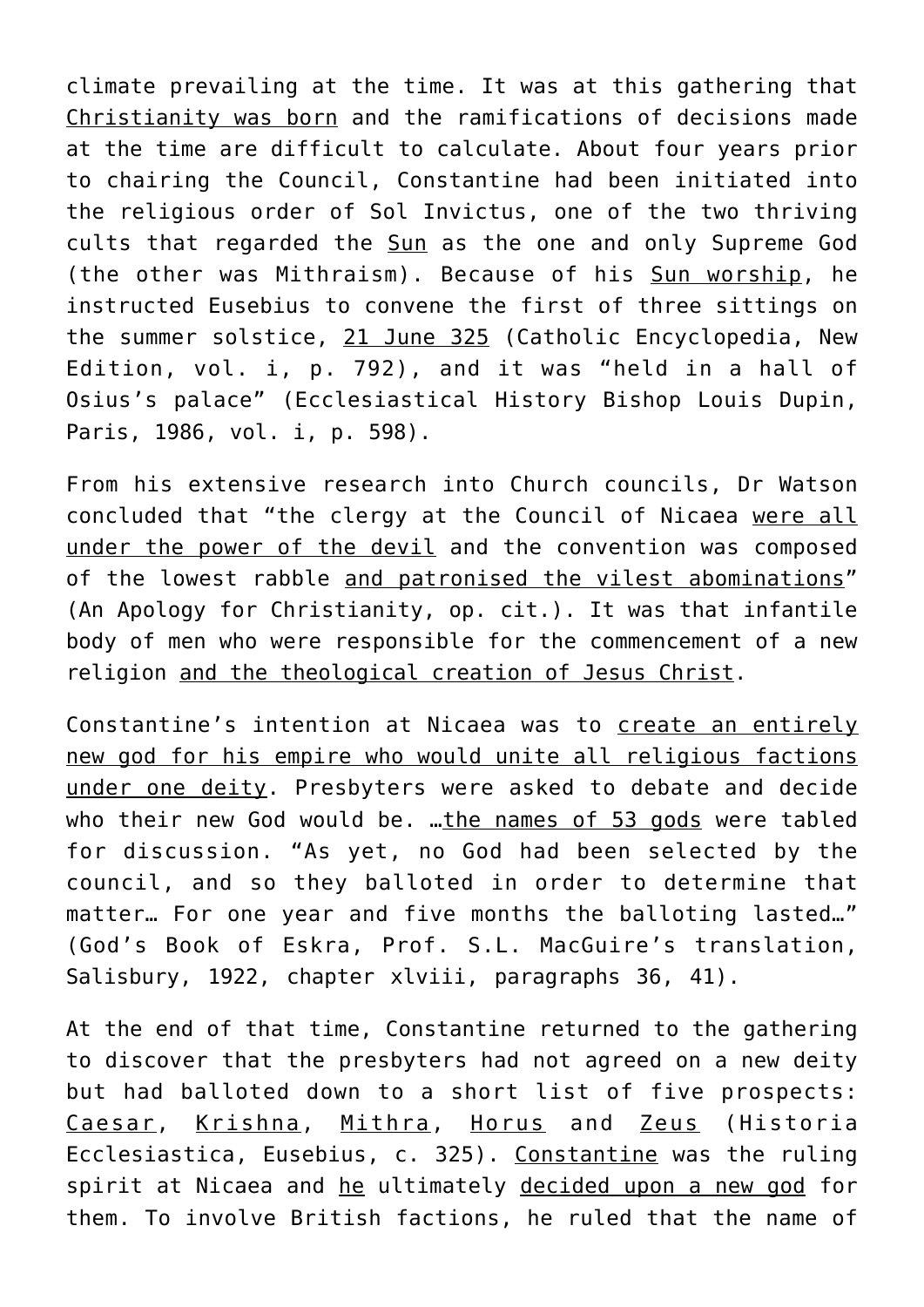the Druid god, Hesus, be joined with the Eastern Saviour-god, Krishna (Krishna is Sanskrit for Christ), and thus Hesus Krishna would be the official name of the new Roman god. A vote was taken and it was with a majority show of hands (161 votes to 157) that both divinities become one God. Following long-standing heathen custom, Constantine used the official gathering and the Roman apotheosis decree to legally deify two deities as one, and did so by democratic consent. A new god was proclaimed and "officially" ratified by Constantine (Acta Concilii Nicaeni, 1618). That purely political act of deification effectively and legally placed Hesus and Krishna among the Roman gods as one individual composite. That abstraction lent Earthly existence to amalgamated doctrines of the Empire's new religion; and because there was no letter "J" in alphabets until around the sixteenth century, the name subsequently evolved into "Jesus Christ".

*Nexus Magazine, Volume 14, Number 4*

How can we Scripturally identify a false preacher who belongs to Satan? From the Inspired Scriptures themselves, of course. (**Isayah 8:20, Mattithyah 7:15-18**)

**I Yahchanan 3:4, 7-8, 10**

4 Whoever commits sin, transgresses also the Laws; for sin is the transgression of the Laws.

7 Little children, let no man deceive you; he who practices Righteousness is Righteous, just as He is Righteous.

8 He who commits sin is of the devil, for the devil has sinned from the beginning. For this purpose the Son of Yahweh was manifested; that He might destroy the works of the devil.

10 In this the Children of Yahweh and the children of the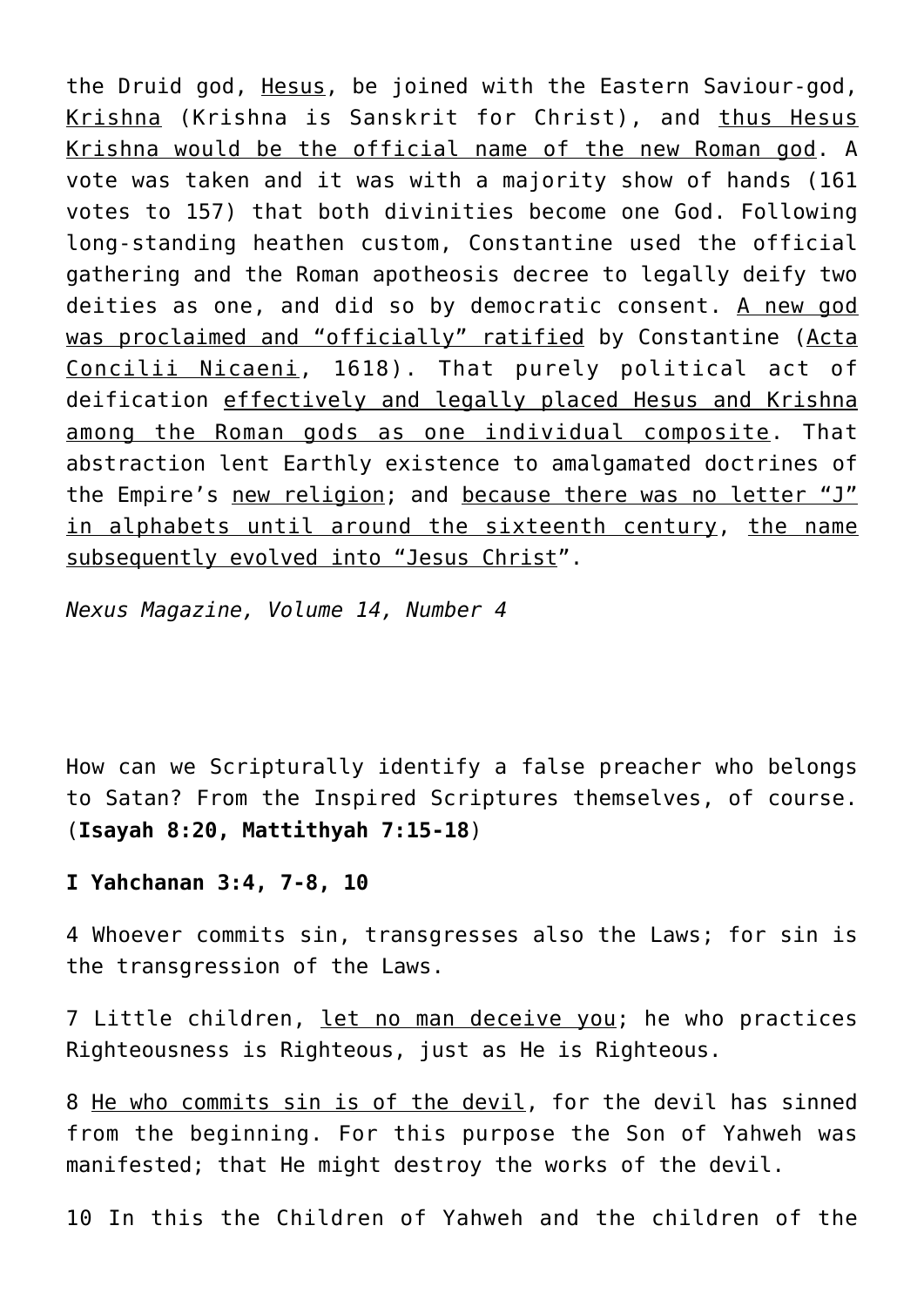devil are manifest. Whoever does not practice Righteousness is not of Yahweh, and he does not love his neighbor!

From the mouth of the Prophets came the Message that the True Savior is Yahshua Messiah, not the Sun-God, Baal whose birthday is December 25th. You can look this up in any encyclopedia or write for our free booklet. The twelve Disciples of Yahshua Messiah knew the answer too. It's answer is found in **verse 8**. He who practices sin, which is the breaking of Yahweh's Laws, belongs to Satan. Sin is ever at the doors and the curses of sin which are sickness, diseases and wars. These "Cain why are you angry" curses are reaching into your bodies, the soil, the water and air.

# **Revelation 18:5—**

For her sins have reached into the heaven and Yahweh has remembered her iniquities.

All religions both teach and practice sin today, so says your bible. They belong to Satan, so says your bible (**I Yahchanan 3:4, 7-8, 10**). They tell people the same message that Satan told Eve in the beginning. They say, 'you will not die'. However, this does not agree with the Writings of the Prophets, nor with Yahshua Messiah's Words. I remind you that the Inspired Scriptures of Yahweh's Prophets and the Apostles are the Only Authority for man's future. Yahshua Messiah says:

#### **Luke 24:25—**

Then He said to them: O fools, and slow of heart to believe all that the Prophets have spoken!

The Great Prophet Yechetzqyah inspired by Yahweh wrote: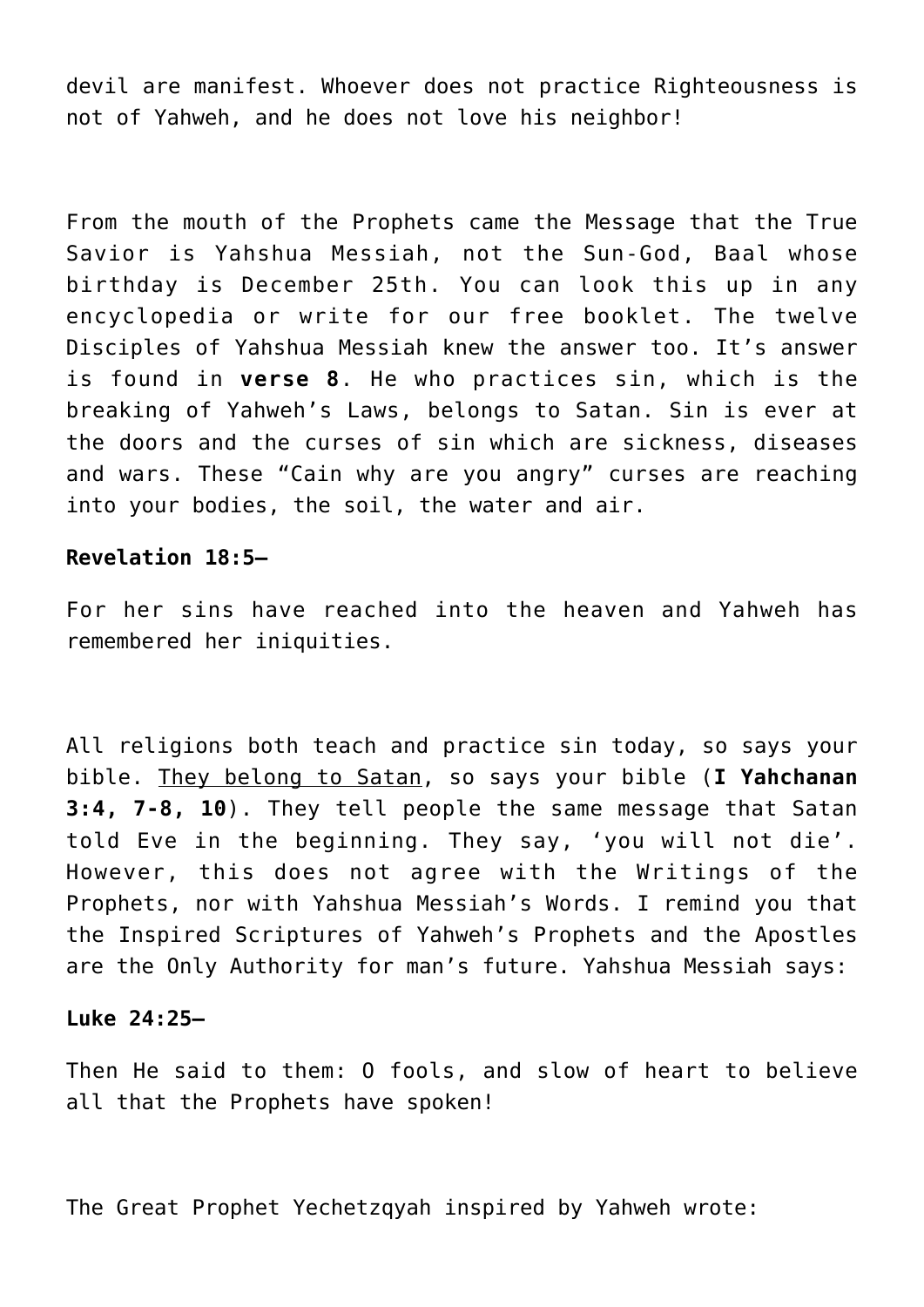## **Yechetzqyah 18:4, 20-22**

4 Behold, all souls are Mine. *Just* as the soul of the father, so also the soul of the son is Mine; the soul that sins, it will die.

20 The soul that sins, it will die. The son will not bear the iniquity of the father, nor will the father bear the iniquity of the son. The Righteousness of the Righteous will be upon himself, and the wickedness of the wicked will be upon himself.

21 But if the wicked will turn from all his sins that he has committed, and keep all My Statutes, and do that which is Lawful and right, *then* he will surely live; he will not die.

22 And his transgressions that he has committed will not be mentioned against him; in his Righteousness that he has done, he will live.

**Verse 22**, Righteousness? Remember:

# **I Yahchanan 3:4, 7-8, 10**

4 Whoever commits sin, transgresses also the Laws; for sin is the transgression of the Laws.

7 Little children, let no man deceive you; he who practices Righteousness is Righteous, just as He is Righteous.

8 He who commits sin is of the devil, for the devil has sinned from the beginning. For this purpose the Son of Yahweh was manifested; that He might destroy the works of the devil.

10 In this the Children of Yahweh and the children of the devil are manifest. Whoever does not practice Righteousness is not of Yahweh, and he does not love his neighbor!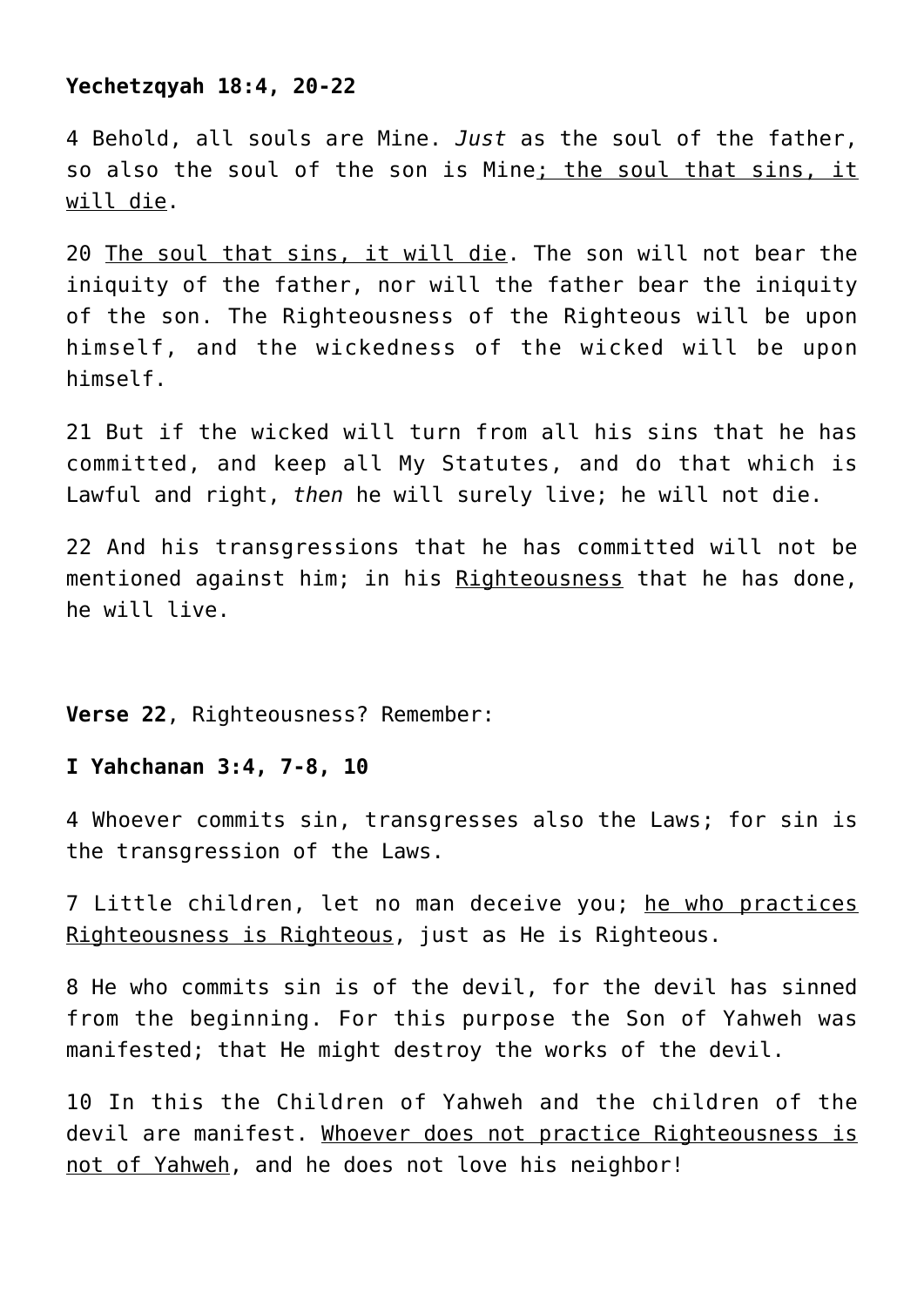Notice that in **verse 10** whoever does not practice the Righteousness of keeping Yahweh's Laws, **verse 8** says they are of Satan, that old serpent, called Satan the Devil.:

## **Genesis 3:1-5**

1 Now the serpent was more subtle *and* crafty than any beast of the field which Yahweh had made. And she said to the woman; Has Yahweh indeed said: You shall not eat of every tree of the garden?

2 And the woman said to the serpent; We may eat the fruit of the trees of the garden;

3 But of the fruit of the tree which *is* in the midst of the garden, Yahweh has said: You shall not eat it, nor shall you touch it, or you will die.

4 And the serpent said to the woman; You will not surely die.

5 For He knows that in the day you eat of it, your eyes will be opened, and you will be as Gods (elohim), knowing Righteousness and evil.

Satan's lie is that you will not die by being evil like the Gods. Satan can't give life. Yahweh is the only Being Who can give Life. History shows that Yahweh raised the dead in several instances. Yahshua was only one example of that Power. If Satan could raise the dead, she would have raised all of the popes and those of the religions that belong to her. Yahweh, alone, Who made mankind for the purpose of building for Himself a Family and a Kingdom, can and has raised the dead.

Notice why you were created.

**Genesis 1:26**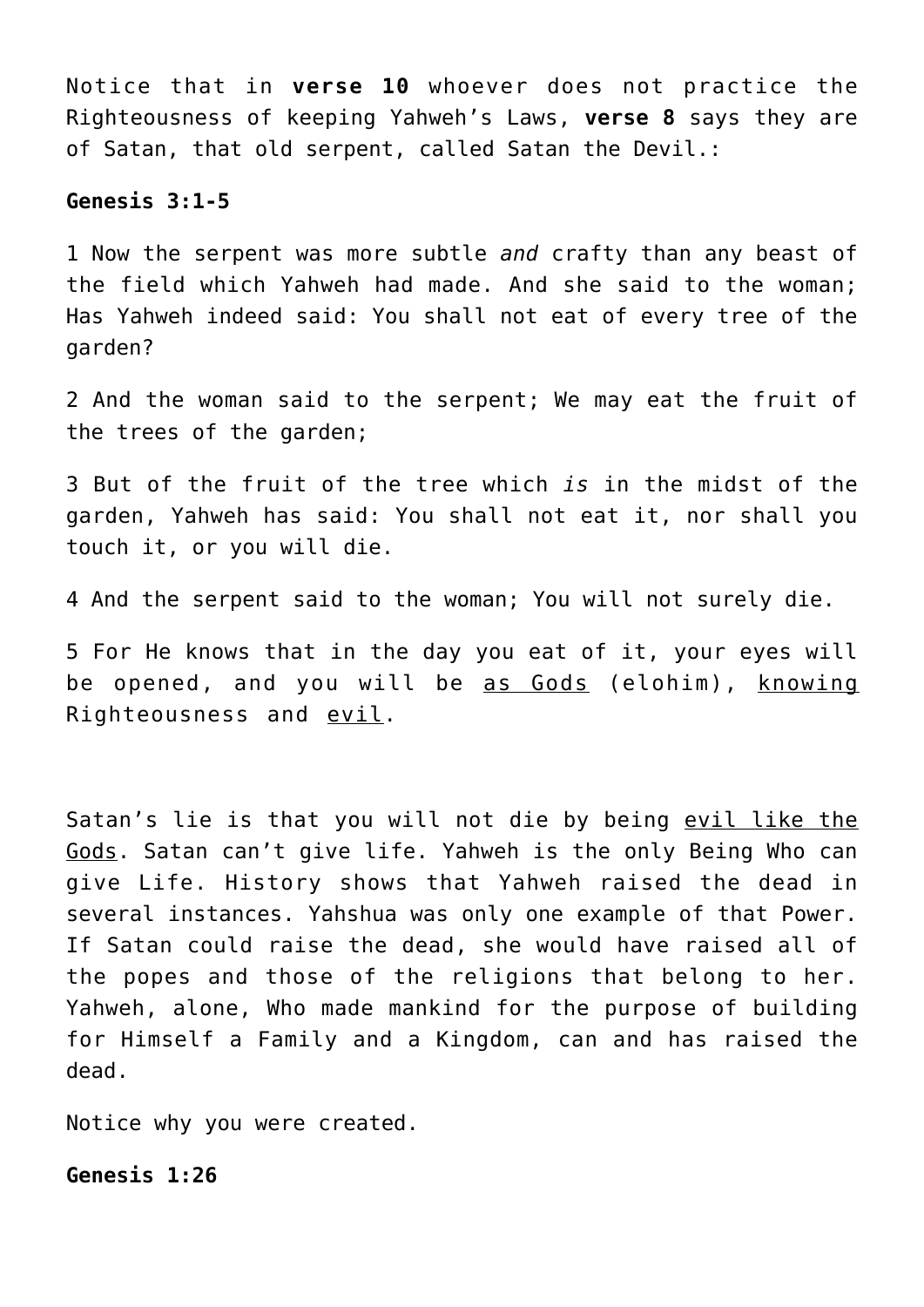Then Yahweh said: I will make man in My Image, according to My Likeness; they will have Authority over the fish of the sea, over the birds of the air, over the cattle, and over all the earth and over every creeping thing that creeps upon the earth.

#### **Psalm 8:1-6**

1 How excellent is Your Great Name in all the earth, Yahweh our Father! You have Your Glory firmly set above the starry frame; *the heavens.*

2 From the mouths of babes and sucklings strength by You is ordained, so You would still the enemy; the avenger would be crushed!

3 When we consider Your heavens, the work Your Fingers framed, the work of the moon and of the stars, which were by You ordained;

4 What is man that You are mindful of him? And the son of man, that You visit him?

5 For You have made him a little lower than the malakim, but You will crown him with glory and honor.

6 You made man to be the ruler over the works of Your Hands; You will put all things under his feet;

As you see, Yahweh created mankind for a reason. If you refuse the purpose for which you were created, then there is no reason to resurrect you once you die the second death.

Yahweh gave us Laws to guide us to perfect health and a perfect way of thinking. He shows us that if these Laws are broken, it causes trouble in and beyond the family circle. A confused being is not likely to make right decisions. If that confused person deals with others, the confusion can cause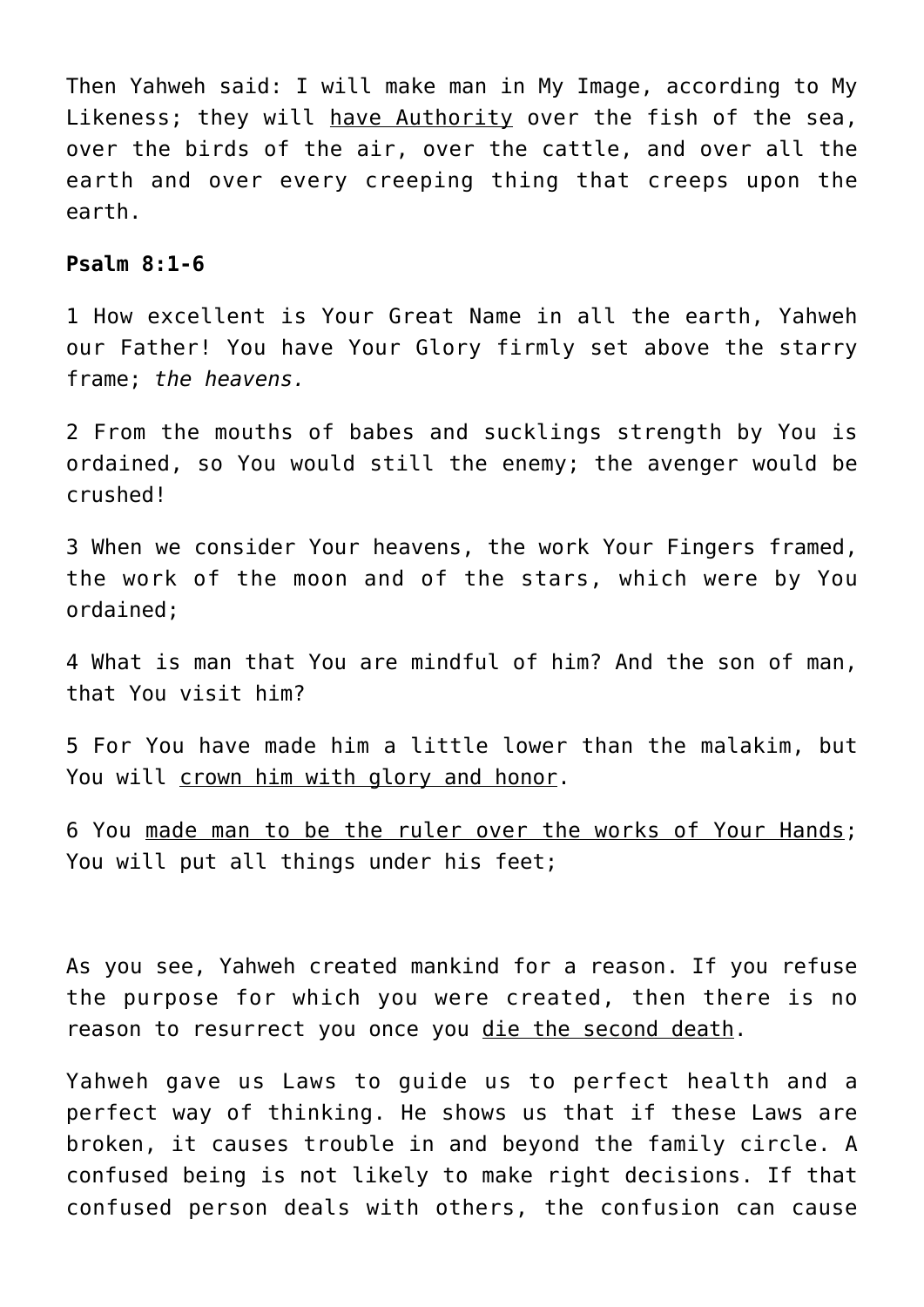harm, such as school shootings. Confused minds are mentally ill. So the person who did the shooting, bombing, abortion, murder, or builds nuclear bombs is not the guilty party. The parents, teachers, preachers, society as a whole, all contributed to his confused mind by pushing pork consumption, which activates the desire to practice fornication, adultery, homosexuality, sodomy, and bestiality. All of these sins cause damage to the brain and cause even more confusion. This is shown in your bible.

Read and study the following very carefully.

# **Leviticus 18:1-30**

1 And Yahweh spoke to Mosheh, saying:

2 Speak to the children of Israyl and say to them; I *am* Yahweh your Father.

3 After the doings of the land of Egypt where you dwelt, shall you not do; and after the doings of the land of Canaan, where I am bringing you, shall you not do; neither shall you walk in their ordinances.

4 You shall observe and do My Judgments, and keep My ordinances, to walk in them. I *am* Yahweh.

5 You must therefore keep My Statutes, and My Judgments, which, if a man does, he will live through them. I *am* Yahweh.

6 None of you shall approach anyone who is near of kin to him, *in order* to have sexual relations. I *am* Yahweh.

7 The nakedness of your father, which is the nakedness of your mother, you shall not uncover; she is your mother. Do not have sexual relations with her.

8 Do not have sexual relations with your father's wife, *though not your own mother;* it is your father's nakedness.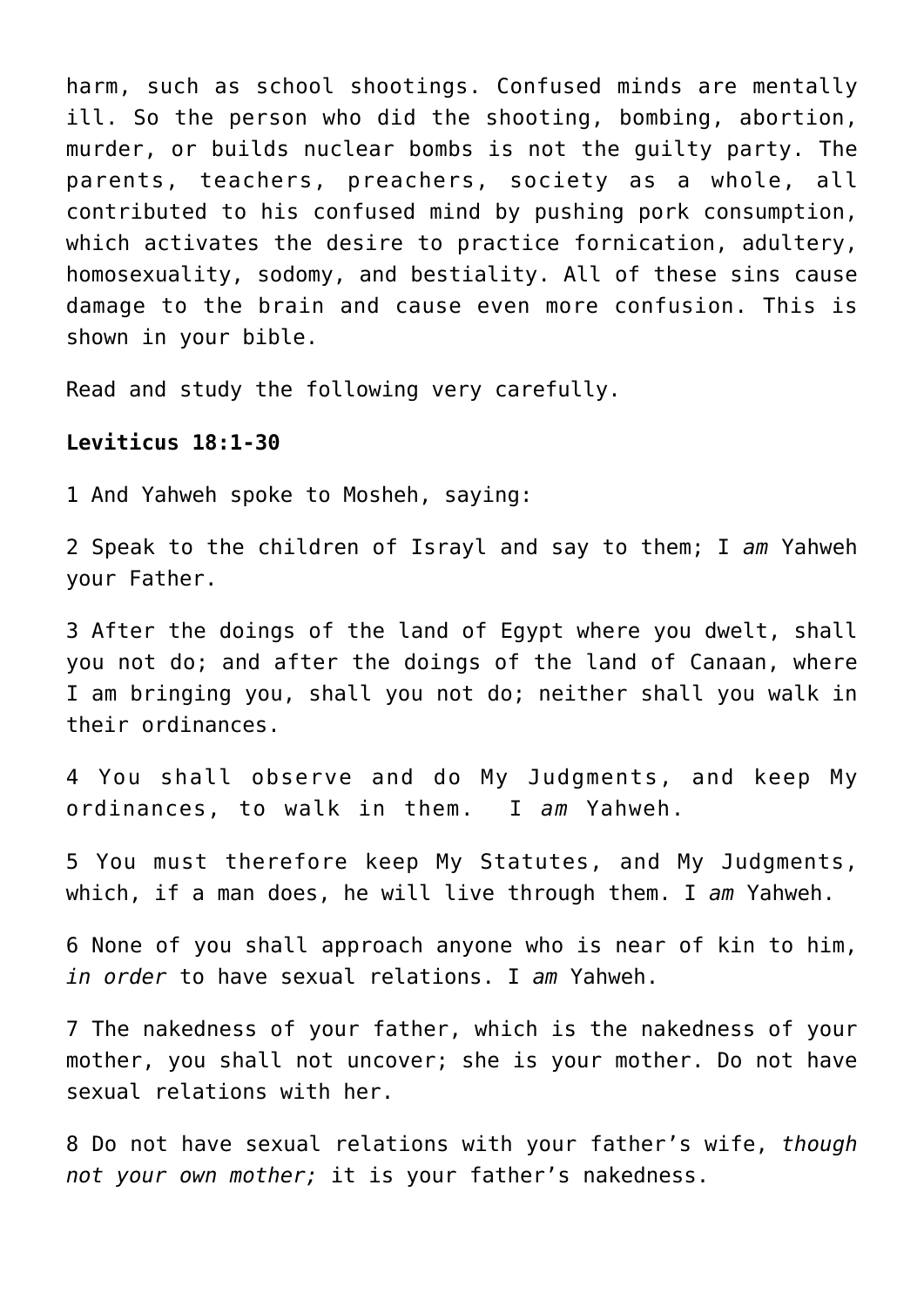9 You shall not have sexual relations with your sister, the daughter of your father or of your mother, whether born at home or born abroad.

10 You must not have sexual relations with your son's daughter or your daughter's daughter; *your granddaughters.* Their nakedness you shall not uncover, for they are your own flesh.

11 You must not have sexual relations with your father's wife's daughter, begotten by your father; she is your sister; you shall not uncover her nakedness.

12 You shall not have sexual relations with your father's sister; *your aunt.* She is your father's near kinswoman.

13 You shall not have sexual relations with your mother's sister; *your aunt.* She is your mother's near kinswoman.

14 You shall not have sexual relations with your father's brother's wife. You shall not approach his wife; she is your aunt.

15 You shall not uncover the nakedness of your daughter-inlaw. She is your son's wife; you shall not have sexual relations with her.

16 You shall not have sexual relations with your brother's wife; *your sister-in-law.* She belongs to your brother.

17 You shall not marry a woman and her daughter, nor shall you take her son's daughter or her daughter's daughter; *her granddaughter,* to have sexual relations. They are her near kinswomen; it is wickedness and lewdness.

18 You must not marry a woman in addition to her sister, to be a rival to her, having sexual relations with the second sister *while in the* dwelling *in which* the *first* sister is living.

19 Also, you shall not have sexual relations with a woman during the uncleanness of her monthly period; *niddah,* nor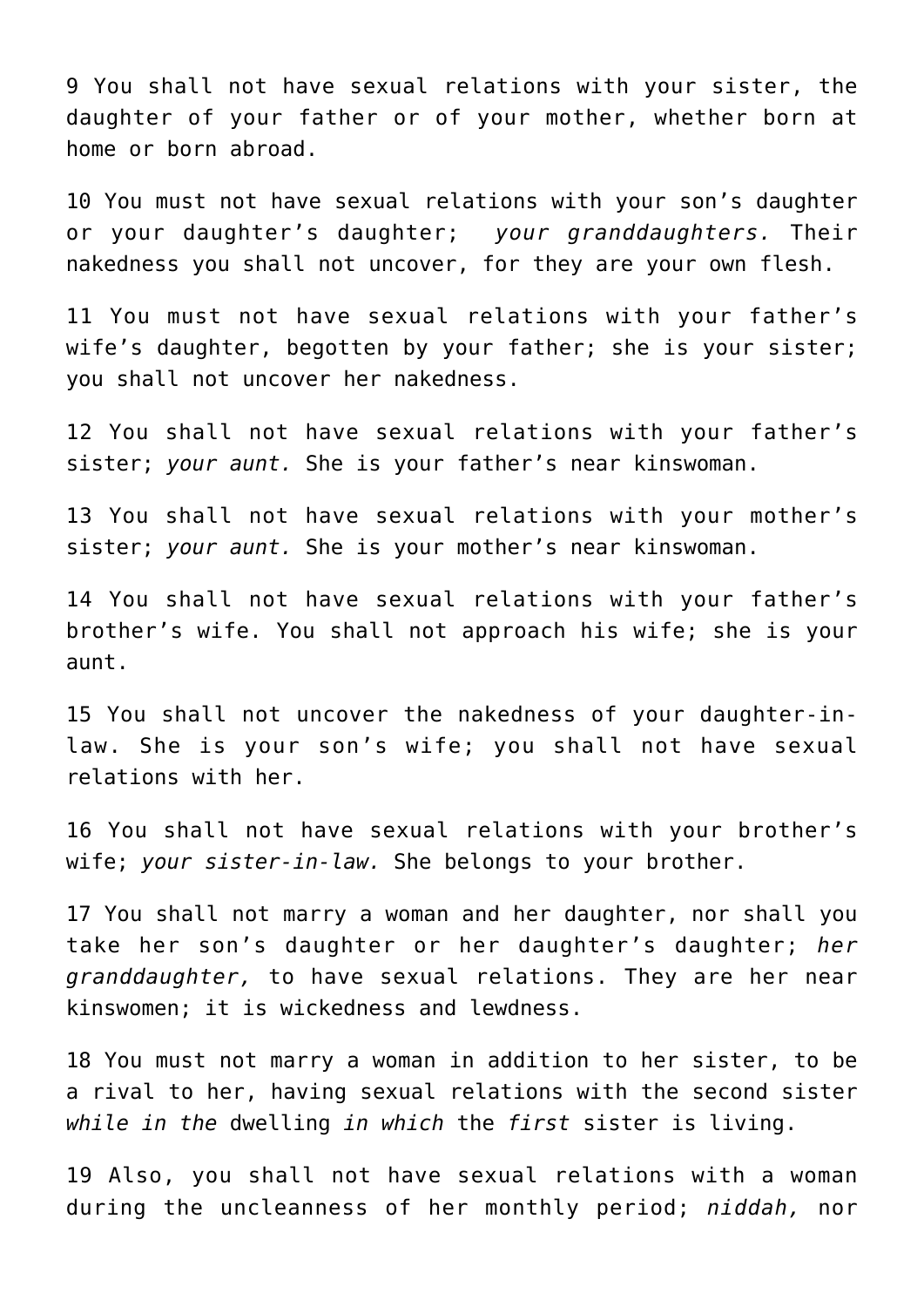during any similar uncleanness; *zavah.*

20 Moreover, you shall not have sexual relations with your neighbor's wife, to defile yourself, *along* with her.

21 You shall not give any of your children to be passed through the fire, to sacrifice them to Molech. You shall not profane the Name of Yahweh *by giving your children to gods (elohim).* I *am* Yahweh.

22 You shall not have sexual relations with a man, as with a woman. It is an abomination.

23 Neither shall you have sexual relations with any animal and defile yourself, *along* with it; neither shall any woman present herself to have sexual relations with an animal. It is confusion and perversion.

24 Do not defile yourselves in any of these ways, for this is how the nations who are going to be driven out before you became defiled:

25 For the world is defiled because they have given themselves over to sin; and the land itself vomits out her inhabitants.

26 You shall therefore keep My Statutes and My Judgments, and you must not commit any of these abominations; neither any of your own nation nor any of the strangers that sojourn among you**\_\_**

27 (For all these abominations have the people of the land done, who were before you, and thus the land is defiled; *unholy)***\_\_**

28 Or the land will vomit you out, if you defile it, as it vomited out the nations that were before you.

29 For whosoever shall commit any of these abominations, the person who commits them shall be cut off from among his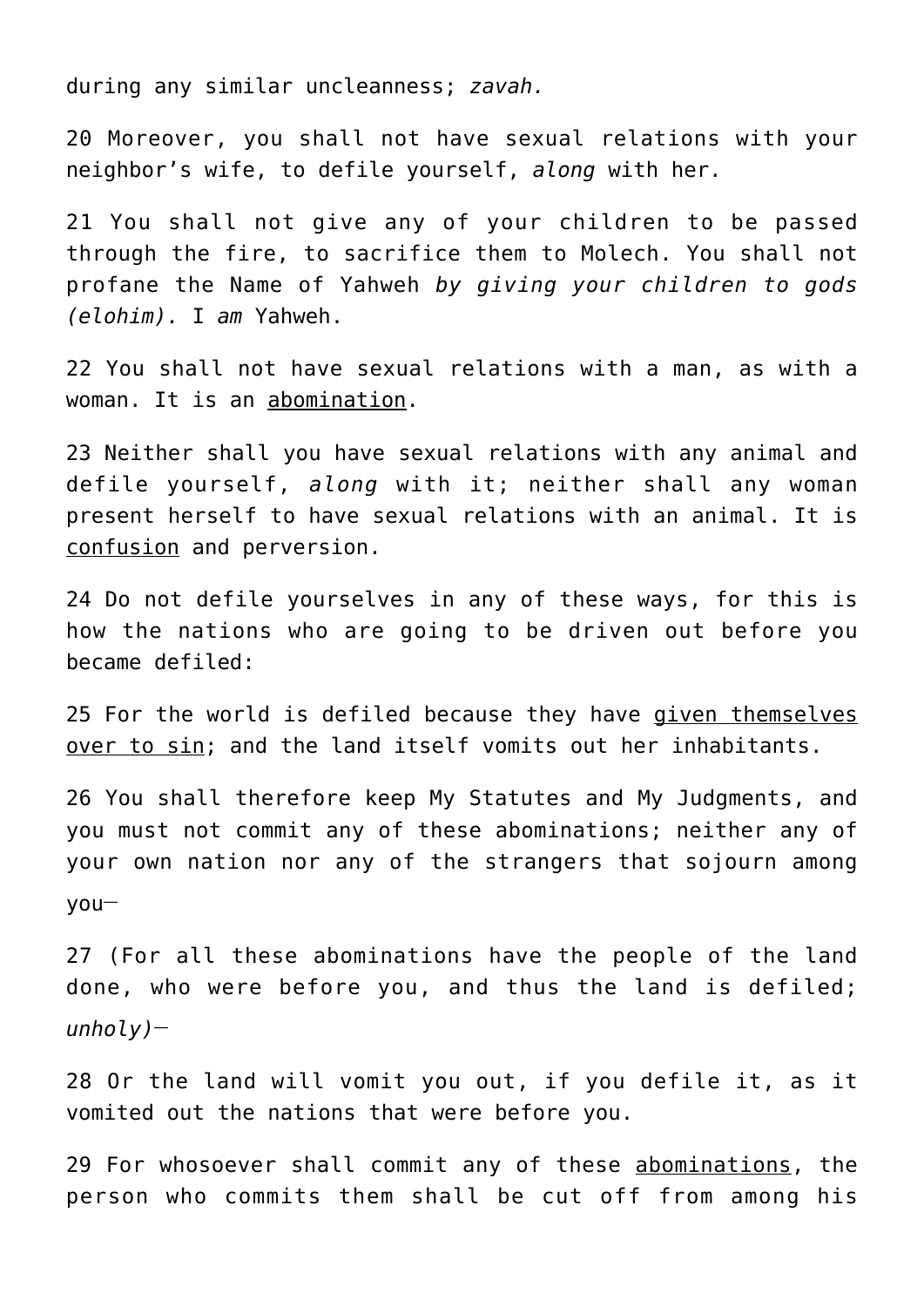people.

30 Therefore you shall keep My Ordinance, and commit none of these abominable customs, which were committed before you, and that you do not defile yourselves with them. I *am* Yahweh your Father.

# **Leviticus 11:1-13**

1 And Yahweh spoke to Mosheh and Aaron, saying to them:

2 Speak to the children of Israyl, saying; These *are* the animals you may eat among all the beasts upon the land:

3 You may eat any animal that has a split hoof, completely divided, and which chews the cud; these you may eat.

4 Nevertheless, there are some that only chew the cud, or only have a split hoof, you must not eat these: the camel, because it chews the cud, but does not have a split hoof, it is unclean to you.

5 The coney, *or rock badger,* because it chews the cud, but does not have a split hoof, it is unclean to you;

6 The rabbit, because it chews the cud, but does not have a split hoof, it is unclean to you;

7 And the pig, although it has a split hoof completely divided, yet it does not chew the cud; it *is* unclean to you.

8 Their meat you shall not eat, and their carcasses you shall not touch. They *are* unclean to you.

9 These you may eat of all that *are* in the waters: whatever has *both* fins and scales in the waters, whether in the seas or in the rivers, that you may eat.

10 But everything in the seas or in the rivers that does not have *both* fins and scales, whether among all the fish that school, or among all the other living creatures in the water: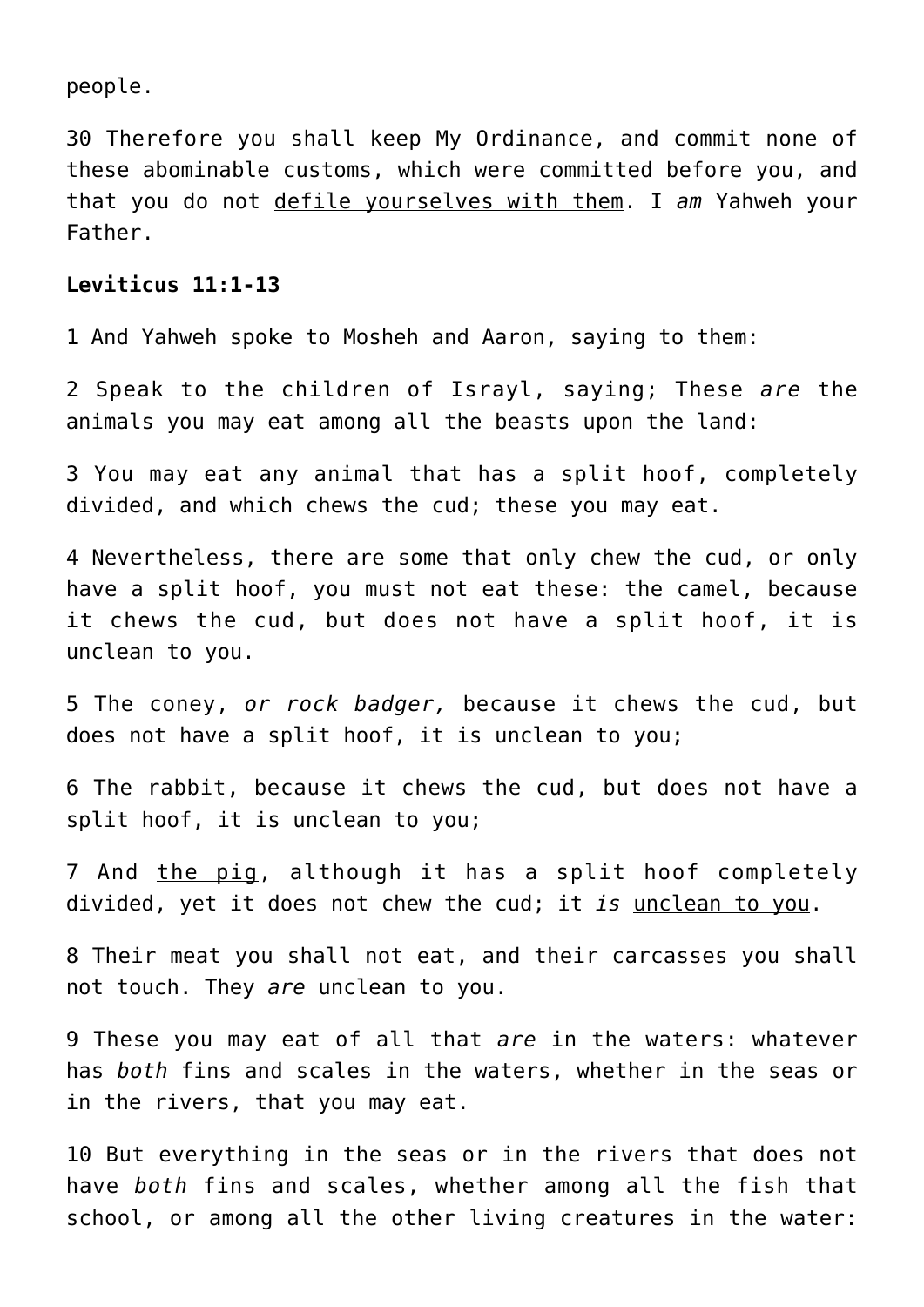they *are an* abomination;

11 *And* they will be an abomination to you. You must not eat their flesh, but you shall regard their carcasses as an abomination.

12 Whatever is in the waters, not having *both* fins and scales, is to be abominable to you.

13 These you shall regard as abominable among the birds; they shall not be eaten, for they *are* an abomination: the eagle, the vulture, the buzzard.

## *Zoonotic Diseases of Pigs*

By Dr Tom Spencer, University of Pretoria on behalf of the Pig Veterinary Society

Diseases that are transferred from animals to man are called zoonotic diseases. The zoonotic disease can affect man directly, or be foodborne. Pork is not often implicated as a cause of foodborne disease, as the injunction "cook pork well" has been taken to heart by most cooks. However, if all the causes of foodborne disease are analysed, pigs and pork could theoretically be implicated in over 40% of cases. The CDC (Center for Disease Control) in 2003, found that in America, Norovirus caused about 36% of all food poisoning cases.

Zoonotic diseases caused by pigs can therefore affect the farm workers, pig handlers, abattoir workers, those who consume pork and anyone else who comes into contact with any part of a pig.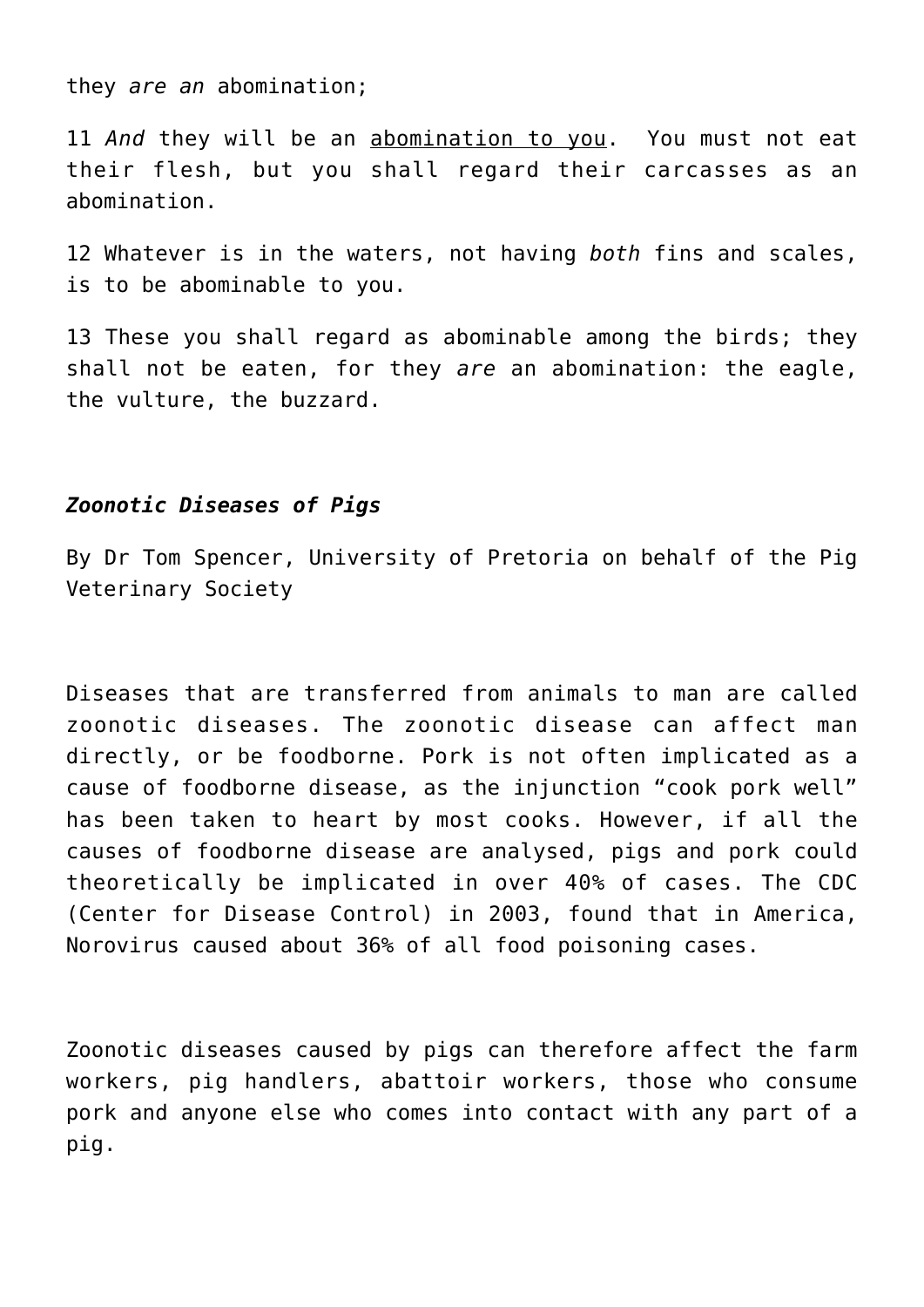The biggest risk of a zoonosis from pigs is the tapeworm or measles. Here measly pork (pork infected with rice grain-like cysts in the muscles) is infective to humans if this pork is eaten. The little cysts develop in the intestine of the human to form a tapeworm. This long worm attaches its head into the lining of the intestine and segments develop along its length. As these segments develop they mature and become full of infective proglottids.

The proglottids perceive the gastric acids of the human stomach as the right environment to develop and develop as if in the pig. The onchospheres are released from the intestine and form cysts in the muscles or take an aberrant route and land up in the brain producing a cyst. This is neurocysticercosis and humans have persistent headaches or if the cyst is formed in an important part of the brain there are learning disabilities or muscle control (motor neuron) impairment.

Trichinella spiralis is a similar type of condition…

Nipah virus was found in 1998/9 at Nipah in Malaysia. 105/265 people developed an encephalitis which led to a coma and finally death. 90% of the persons affected were closely associated with pigs, being pig farmers.

www.sapork.biz

# **Coalition Calls for USDA Answers on "Mad Pig Disease"**

A coalition of veterinarians, inspectors and consumer organizations today called for the U.S. Department of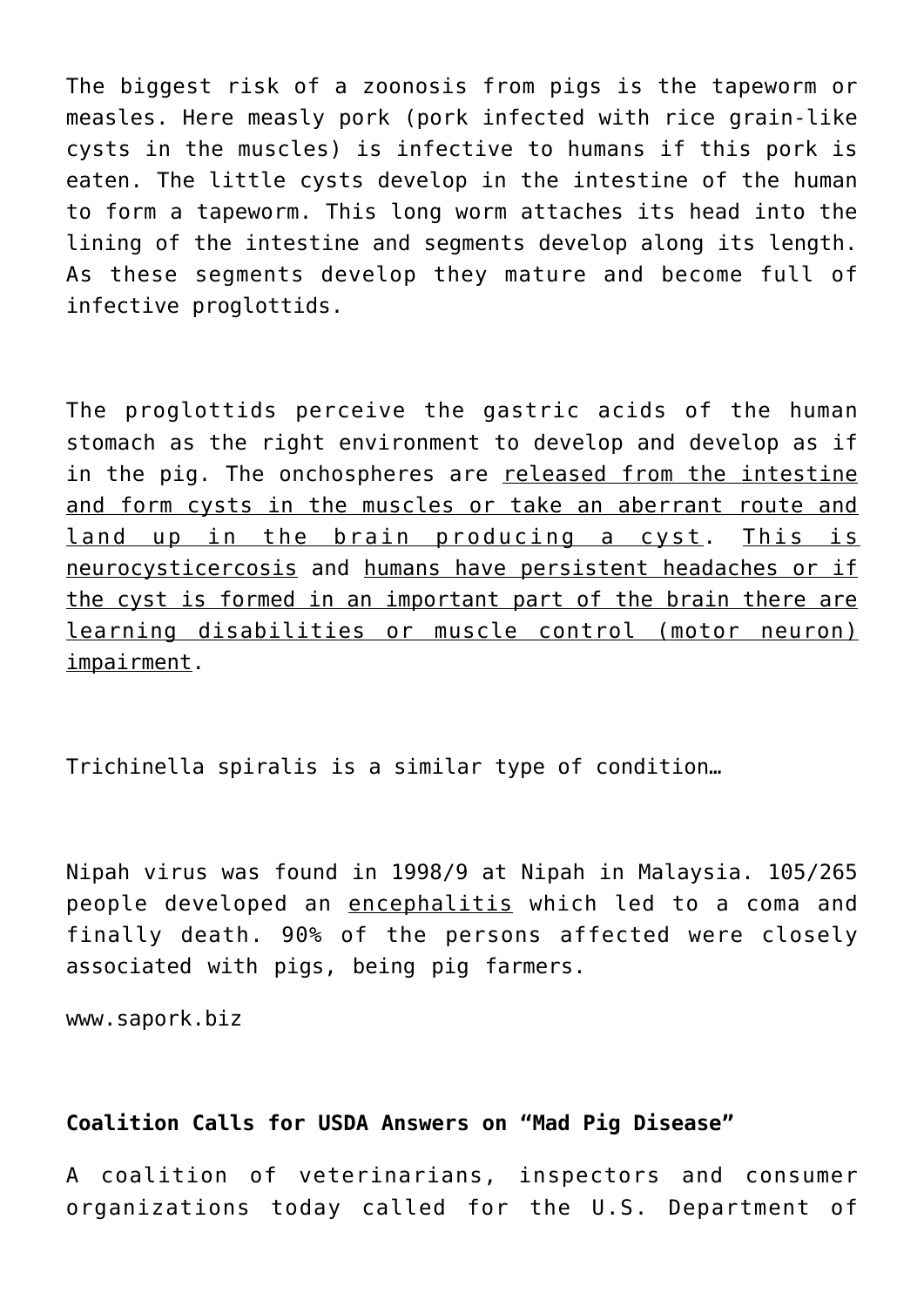Agriculture (USDA) and the Food and Drug Administration (FDA) to address long-dormant questions about whether public health concerns from England's "Mad Cow Disease" also apply to hogs.

Consumers Union simultaneously recommended that the Food and Drug Administration include hogs in its proposed ban on animal protein in animal feed. The FDA's proposal is supposed to prevent spread of Transmissible Spongiform Encephalopathies (TSE), the scientific name for the disease. "Ignoring hogs could be the Achilles heel of U.S. efforts to protect Americans from TSE threats like Mad Cow Disease," warned GAP Legal Director Tom Devine. "The credibility of the President's Food Safety initiative is at stake."

# **Gene tests show killer flu came from pigs**

SCIENTISTS have confirmed that the flu virus which swept around the world in 1918, killing 20 million people, originated in pigs. Samples taken from the lungs of a young soldier who died in the epidemic provided enough genetic material to prove the hypothesis, says a report in Science.

mad-cow.org

Isayah, the Great Prophet of Yahweh, shows that the priests and preachers who practice these sins will be consumed together.

#### **Isayah 66:17**

They who sanctify themselves, and purify themselves in the gardens, following after the priest in the midst of those who eat swine's flesh, that which is offered to Gods (elohim) and the rodent-will be consumed together: says Yahweh.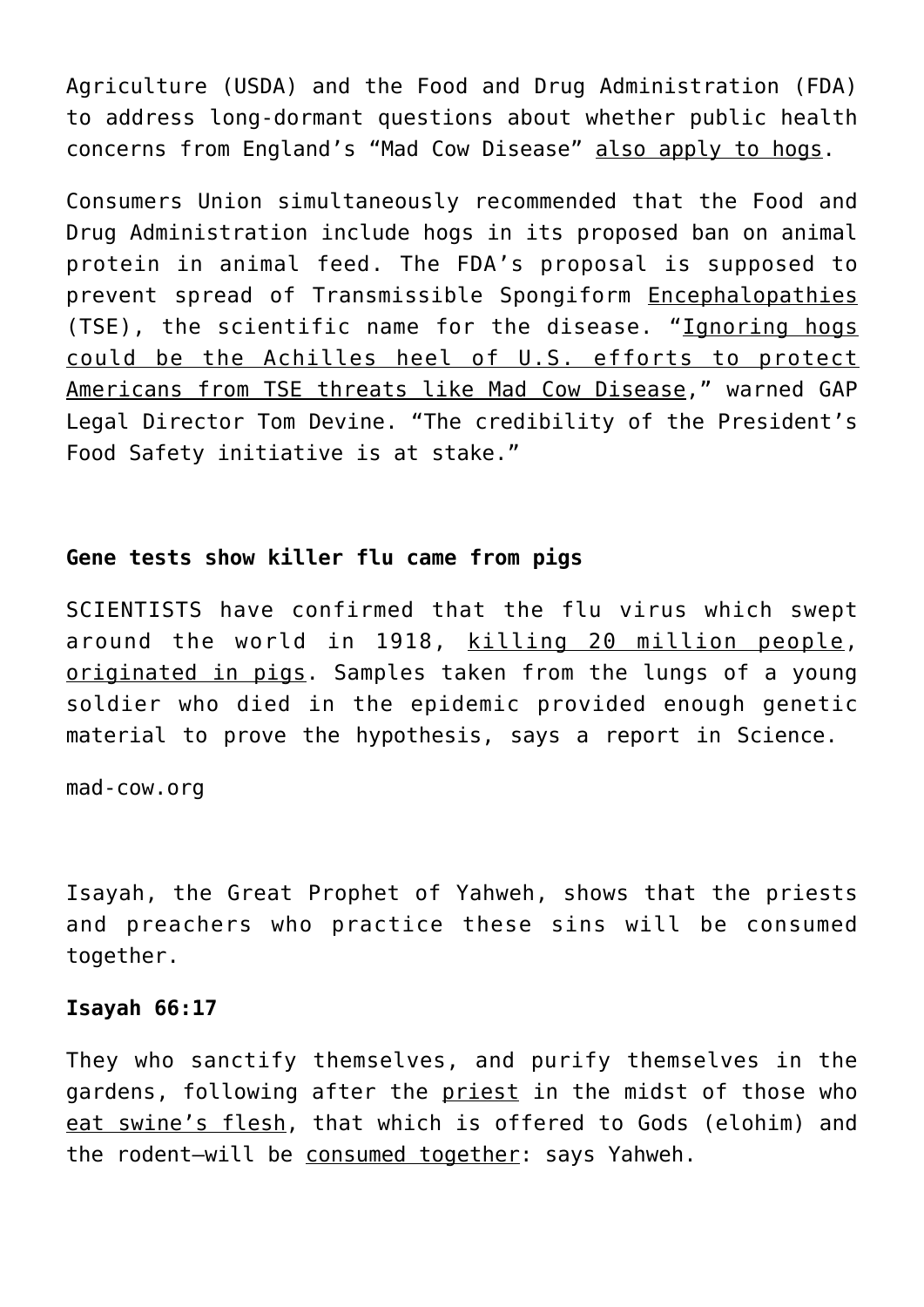Consumed?

#### **Isayah 24:1-6**

1 Before Yahweh's *very* Eyes, the earth is made empty and it is made waste; the face of it is perverted and its inhabitants scattered abroad;

2 And it will be: as with the people, so with the priest; as with the servant, so with his owner; as with the maid, so with her mistress; as with the buyer, so with the seller; as with the lender, so with the borrower; as with him who takes usury, so with him who gives usury to him:

3 The land will be utterly emptied and utterly plundered, for it has come to pass that this Judgment has been pronounced.

4 The earth mourns and fades away, the world mourns and fades away, and the haughty people of the earth languish.

5 The earth also is defiled under the inhabitants of it, because they have transgressed the Laws, changed the Ordinance, and broken the Everlasting Covenant.

6 Because of this, the curse has devoured the earth, and they who dwell therein are desolate; therefore, the inhabitants of the earth are burned, and few men left.

Please notice the cause for this global destruction.

#### **Isayah 24:5-6**

5 The earth also is defiled under the inhabitants of it, because they have transgressed the Laws, changed the Ordinance, and broken the Everlasting Covenant.

6 Because of this, the curse has devoured the earth, and they who dwell therein are desolate; therefore, the inhabitants of the earth are burned, and few men left.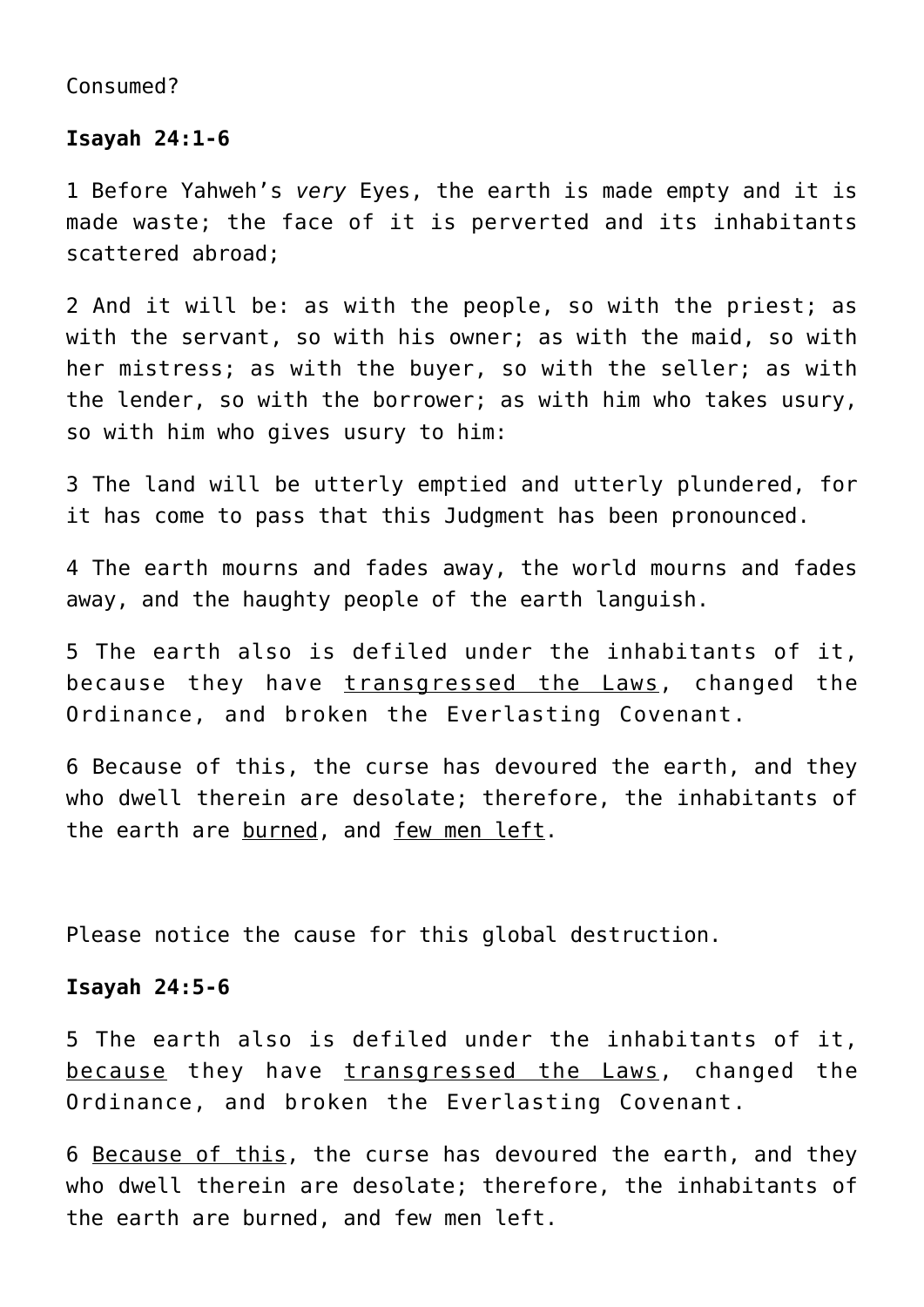Compare this with Yahshua Messiah's Words.

# **Mattithyah 24:1-2**

1 Yahshua went out and was leaving the temple, when His Disciples came to show *Him* the buildings of the temple.

2 But Yahshua said to them: Do you see all these things? Truly I say to you: There will not be one stone left *sitting* on *top of* another, which will not be thrown down.

They murdered Yahshua. Then they moved some of the temple artifacts to Rome where they had already headquartered themselves. Later, they had the temple destroyed and the remaining artifacts moved to Rome. Notice the history of Titus seizing the temple.

## **The Second Temple Destroyed – As Predicted**

During the last days of his life [Yahshua] had assembled his disciples together on the Mt. of Olives overlooking the Temple. The disciples opened the conversation by talking about the beauty of the temple and its courts. [Yahshua] opened his amazing and detailed reply by predicting the soon-coming destruction of that magnificent building:

[Yahshua] left the temple and was going away, when his disciples came to point out to him the buildings of the temple. But he answered them, "You see all these, do you not? Truly, I say to you, there will not be left here one stone upon another, that will not be thrown down." As he sat on the Mount of Olives, the disciples came to him privately, saying, "Tell us, when will this be, and what will be the sign of your coming and of the close of the age?" (Matthew 24:1-3)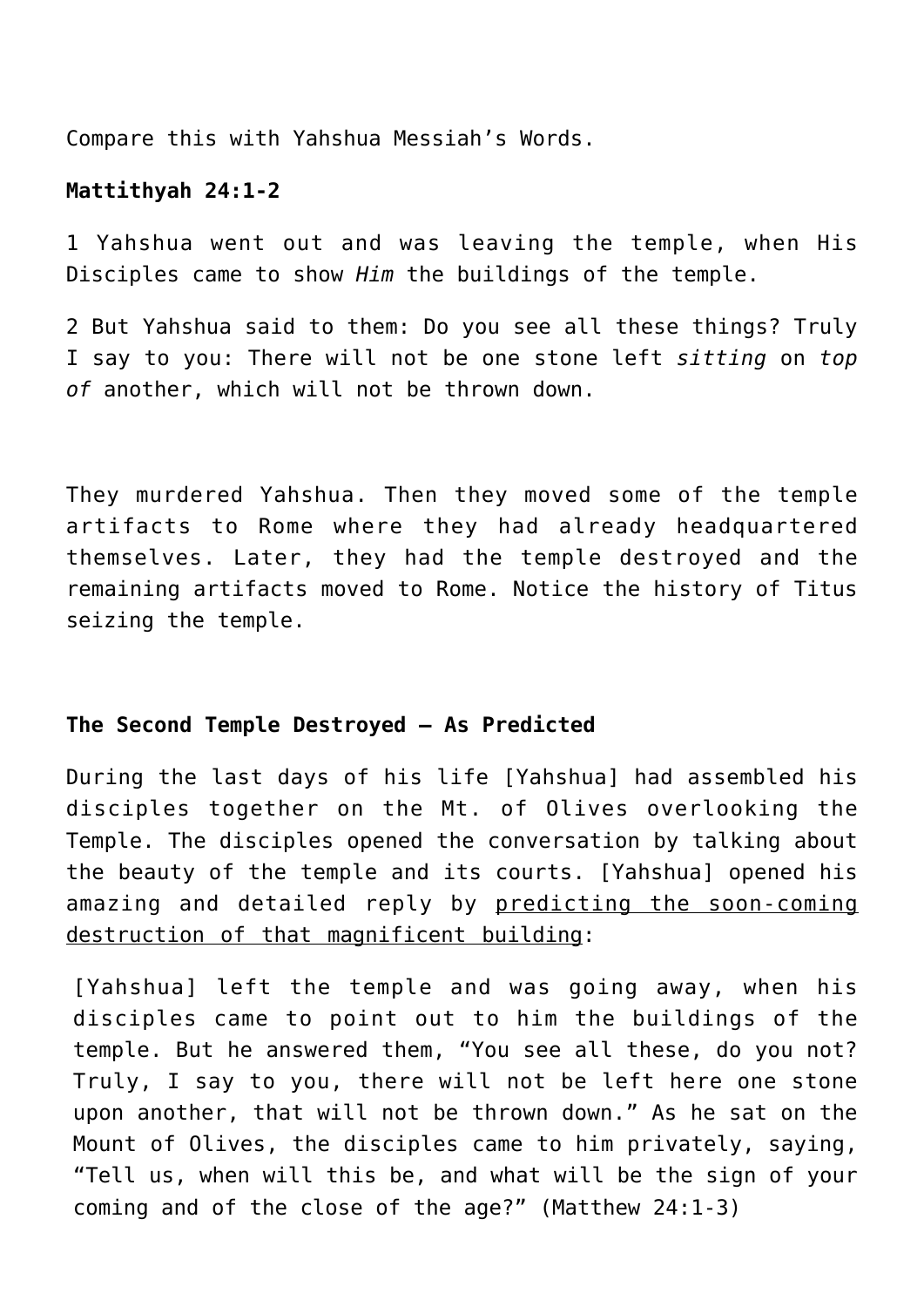Both the Temple and the City of Jerusalem were indeed about to be destroyed. With four Legions, Titus the Roman General, later to become Caesar, began the siege of Jerusalem in April, A.D. 70. He posted his 10th legion on the Mount of Olives, directly east of and overlooking the Temple Mount. The 12th and 15th legions were stationed on Mount Scopus, further to the east and commanding all ways to Jerusalem from east to north. The 5th legion was held in reserve.

On the 10th of August, in A.D. 70…Titus took the city and…the Temple.

Jerusalem was totally destroyed and as [Yahshua] had predicted – not one stone was left upon another. The Menorah and vessels were carried to Rome and the treasury was robbed.

As Daniel had predicted the Temple was destroyed *after* the Messiah had come, not before.

Bible scholar Ray C. Stedman comments on the predictions of [Yahshua] and their fulfillment in history a few years later:

In Luke 21:20 we have other details of this predicted overthrow of the city and the Temple. There [Yahshua] adds, "But when you see Jerusalem surrounded by armies, then know that its desolation has come near." Forty years later the Roman armies under Titus came in and fulfilled the prediction to the very letter.

*ldolphine.org*

## **What is the Arch of Titus?**

The Victory Arch of Titus commemorates Titus' victorious conquest of Judaea, leading the sacking of Jerusalem and ending the Jewish wars. The arch was constructed after Titus's death in 81 c.e. after his becoming a God.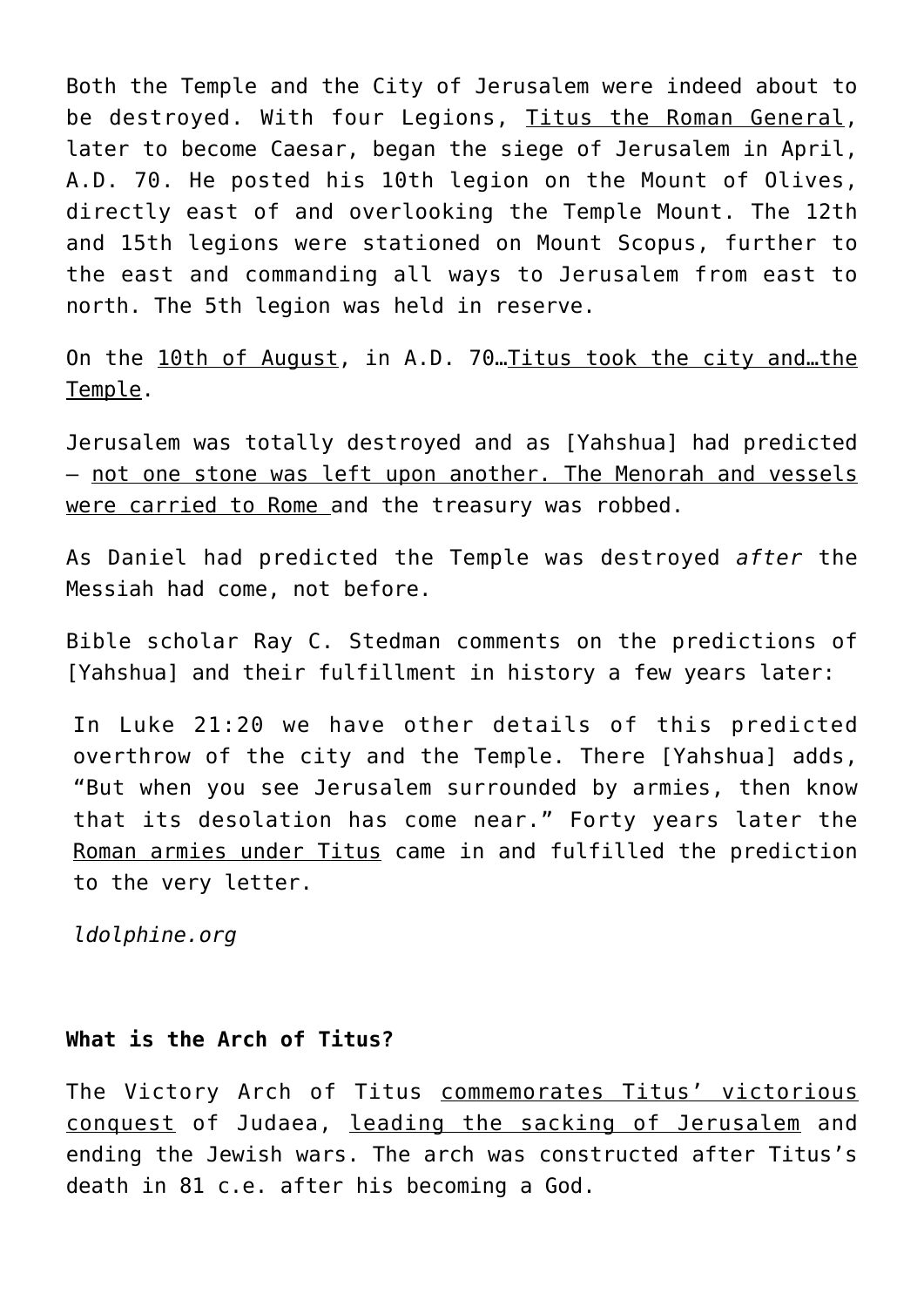# **Where is the Arch of Titus?**

The Arch of Titus is located on the highest point of the Via Sacra, a road leading to the Roman Forum. This is a single arch, 15.4m high, 13.5m wide, and 4.75m deep. The marble reliefs stand nearly 2.5m in height. On the Arch of Titus is a relief depicting the Romans' triumphal procession, returning with spoils from the Jewish Temple in Jerusalem. Especially prominent is the sacred Menorah, but we can also see the Table of the Shewbread, and the silver trumpets which called Jews to Rosh Hashanah.

*about.com*

About forty-one years after Yahshua Messiah spoke those words, that Prophecy was fulfilled to the letter. This proves we can trust the Prophecies of the Inspired Writings of the Prophets, Yahshua Messiah, and the Apostles. Now notice the Prophecies for this present generation.

## **Mattithyah 24:3-7**

3 Now as He sat on the Mount of Olives, the Disciples came to Him privately, saying; Tell us, when will these things be? What *will be* the sign of Your coming and The End of the Ages?

4 Yahshua answered, and said to them: Be on guard, so that no man deceives you;

5 For many will come against My Name, saying: I am anointed *to preach salvation!—*and will deceive many.

6 And you will hear of wars and rumors of wars. See that you are not troubled; for all *these* things must come to pass. But the end is not yet.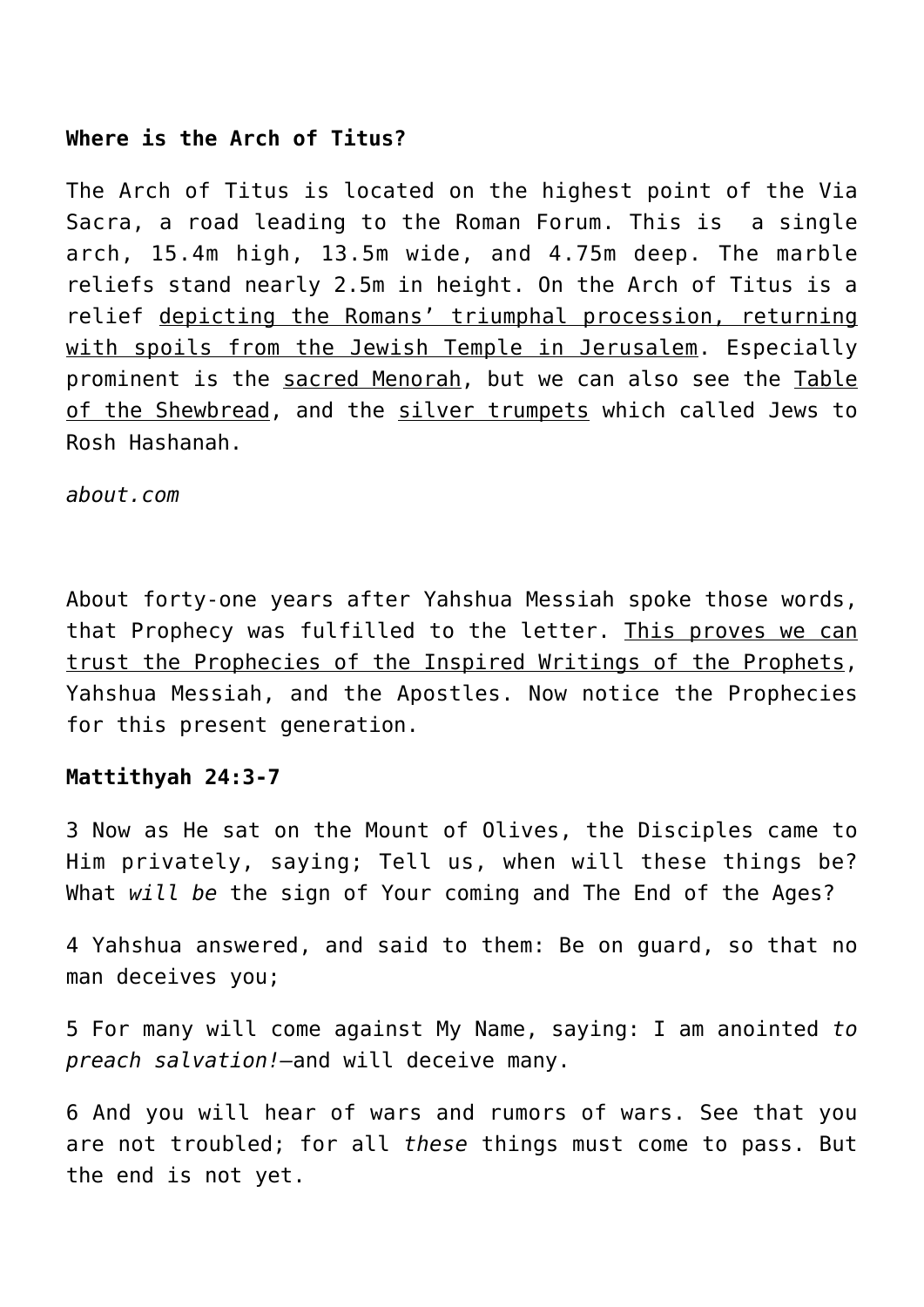7 For nation will rise against nation, and kingdom against kingdom, and there will be famines, and pestilences; *disease epidemics,* and earthquakes; *environmental disasters,* in place after place:

Remember what qualifies one as a deceiver.

# **I Yahchanan 3:4, 7-8, 10**

4 Whoever commits sin, transgresses also the Laws; for sin is the transgression of the Laws.

7 Little children, let no man deceive you; he who practices Righteousness is Righteous, just as He is Righteous.

8 He who commits sin is of the devil, for the devil has sinned from the beginning. For this purpose the Son of Yahweh was manifested; that He might destroy the works of the devil.

10 In this the Children of Yahweh and the children of the devil are manifest. Whoever does not practice Righteousness is not of Yahweh, and he does not love his neighbor!

A deceiver or false prophet is one who does away with Yahweh's Laws in trying to keep the people from practicing the Laws of Righteousness.

## **Mattithyah 7:21-23**

21 Not everyone who says to Me; Teacher! Teacher! will enter into the Kingdom of Yahweh, but *only* he who does the will of My Father Who is in heaven.

22 Many will say to Me in that day; Teacher! Teacher! Have we not prophesied in Your Name, and cast out demons in Your Name, and in Your Name performed many wonderful works?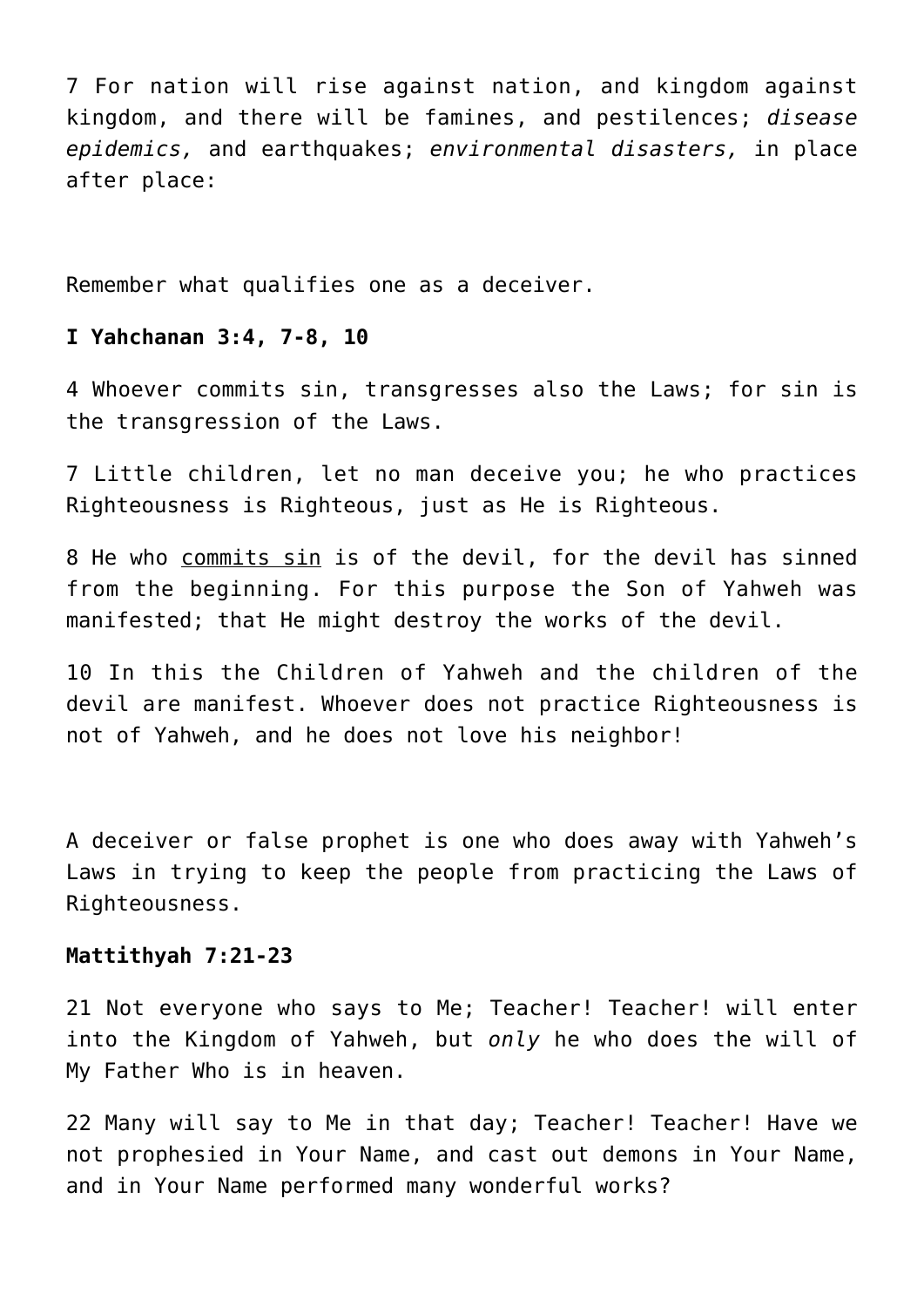23 But then I will declare to them; I never knew you. Get away from Me, you who practice iniquity.

Iniquity is the sin of doing away with Yahweh's Laws of Righteousness, a sin of which all the world is guilty.

## **Revelation 12:9—**

And the great dragon was cast out, that old serpent, called the devil, and Satan, who deceives the whole world. She was cast out into the earth, and her angels were cast out with her.

These blessings will follow those who practice Righteousness.

# **Deuteronomy 28:1-14**

1 And it will be, if you will listen diligently to the voice of Yahweh your Father, by observing and doing all His Laws which I command you this day, that Yahweh your Father will set you high above all the nations on earth *as His kings and priests.*

2 And all these blessings will come upon you, and accompany you, because you obey Yahweh your Father:

3 Blessed will you be in the city, and blessed will you be in the country.

4 Blessed will be the fruit of your body, the produce of your ground, and the young of your livestock: the calves of your herds and the lambs of your flocks.

5 Blessed will be your basket and your storehouse.

6 Blessed will you be when you come in, and blessed will you be when you go out.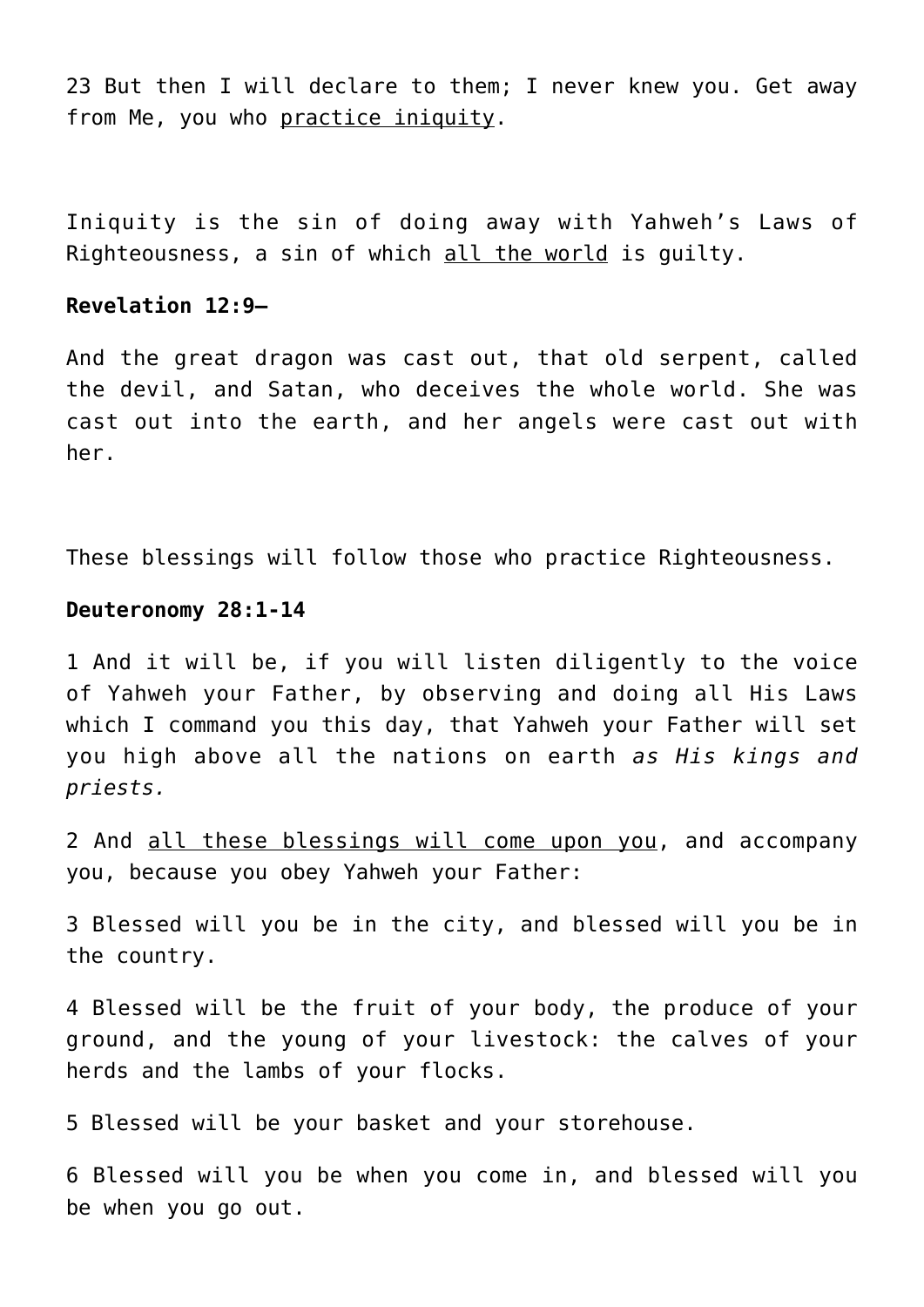7 Yahweh will cause your enemies, who rise up against you, to be defeated in front of you; they will come out against you from one direction, but flee from you in seven directions.

8 Yahweh will send a blessing on your barns and storehouses, and in everything you set your hand to do. Yahweh will bless you in the land which Yahweh your Father is giving you.

9 Yahweh will establish you as His holy people unto Himself, as He promised you on oath, if you will keep the Laws of Yahweh your Father, and walk in all His ways.

10 Then all the people on the earth will see that you are called by the Name of Yahweh, and they will reverence you.

11 Yahweh will grant you plenteous possessions—in the fruit of your body, in the increase of your livestock, and in the produce of your ground—in the land Yahweh vowed on oath to your forefathers to give you.

12 Yahweh will open the heavens, the storehouse of His bountiful treasure, to send rain upon your land in its season, and to bless all the work of your hands. You will lend to many nations, but you will borrow from none.

13 Yahweh will make you the head, and not the tail. You will be at the top only, and never be at the bottom, if you will pay attention to the Laws of Yahweh your Father, which I command you this day, and are *then* careful to observe and do them.

14 *For if you diligently observe and do all of Yahweh's Law,* then you will not turn aside from any of the Laws which I command you this day, to the right hand nor to the left; *by* going after any God (el) to serve it.

The Savior said: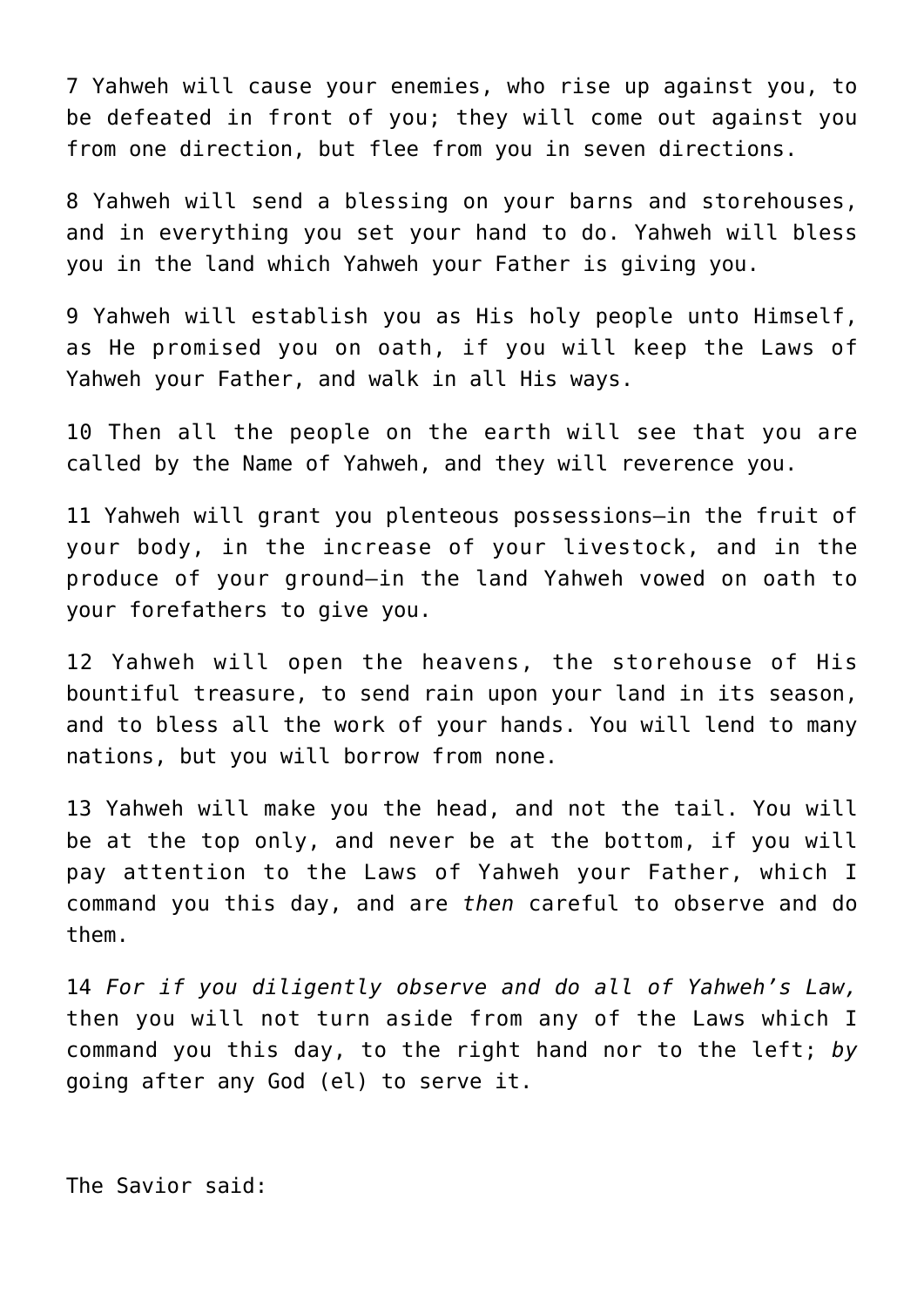# **Mattithyah 6:33—**

But seek you first the Kingdom of Yahweh and His Righteousness, and all these things will be added to you.

Now, notice this final blessing.

# **Revelation 22:12-14**

12 And behold, I come quickly, and My Reward *is* with Me, to give every man according as his work will be.

13 I am the First and the Last, the Beginning and the End.

14 Blessed *are* those who keep His Laws, that they may have right to the Tree of Life, and may enter in through the gates into the City.

These are promises found in your bible that Satan and her preachers do not want you to know about. The false preachers of Satan who say that Yahweh's Laws of Righteousness have been done away with, teach you to continue sinning. They teach you to think that you can find a pill to stop your disease with curses that reach far inside your body to every organ. They even reach into the earth!

#### **Isayah 24:5-6—**

5 The earth also is defiled under the inhabitants of it, because they have transgressed the Laws, changed the Ordinance, and broken the Everlasting Covenant.

6 Because of this, the curse has devoured the earth, and they who dwell therein are desolate; therefore, the inhabitants of the earth are burned, and few men left.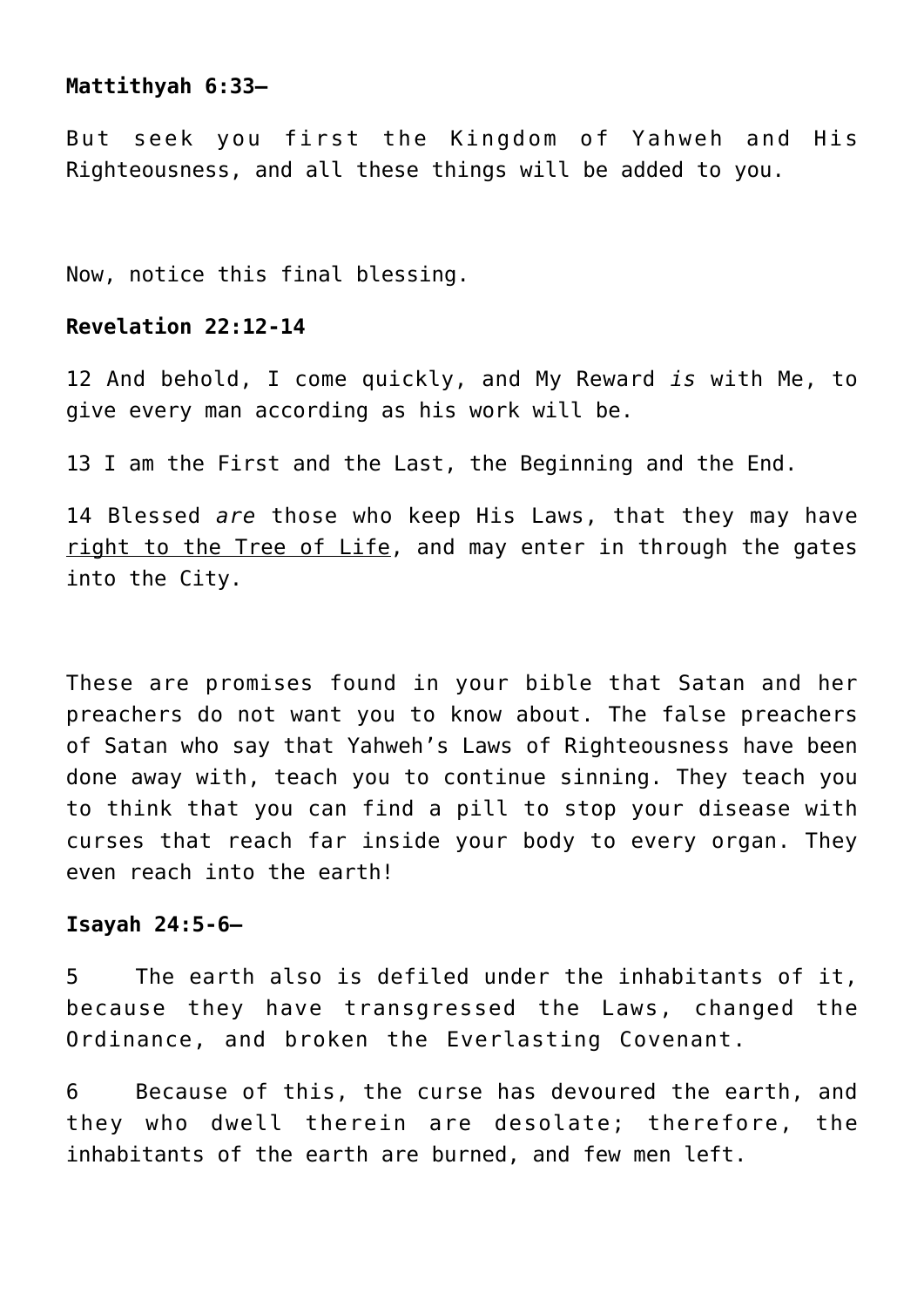They reach into the heavens.

## **Revelation 18:5—**

For her sins have reached unto heaven, and Yahweh has remembered her iniquities!

Call or write today to get your copies of the 6/2007 and 11/2012 issues of *The Prophetic Word* magazine about the real cause of global warming. If you continue to follow Satan and her preachers' teachings, you, too, will receive the same Judgment.

# **Revelation 20:11-15**

11 And I saw a Great White Throne, and Him Who sat on it, from Whose Face the powers of the earth and the powers of the heavens, *including* the Gods (elohim), were driven away; for the verdict was reached that there is no place for them.

12 And I saw the dead, small and great, standing before Yahweh. And the books were opened; and another book was opened, which is *The Book* of Life. And the dead were judged out of those things which were written in the books, according to their works.

13 And the sea gave up the dead which were in it; and death and sheol; *the grave,* delivered up the dead which were in them. And they were judged, every man, according to his works.

14 And death and sheol were cast into the lake of fire. This is the second death.

15 And whoever was not found written in The Book of Life was cast into the lake of fire.

## **I Corinthians 6:9-10**

9 Do you not know that the unrighteous will not inherit the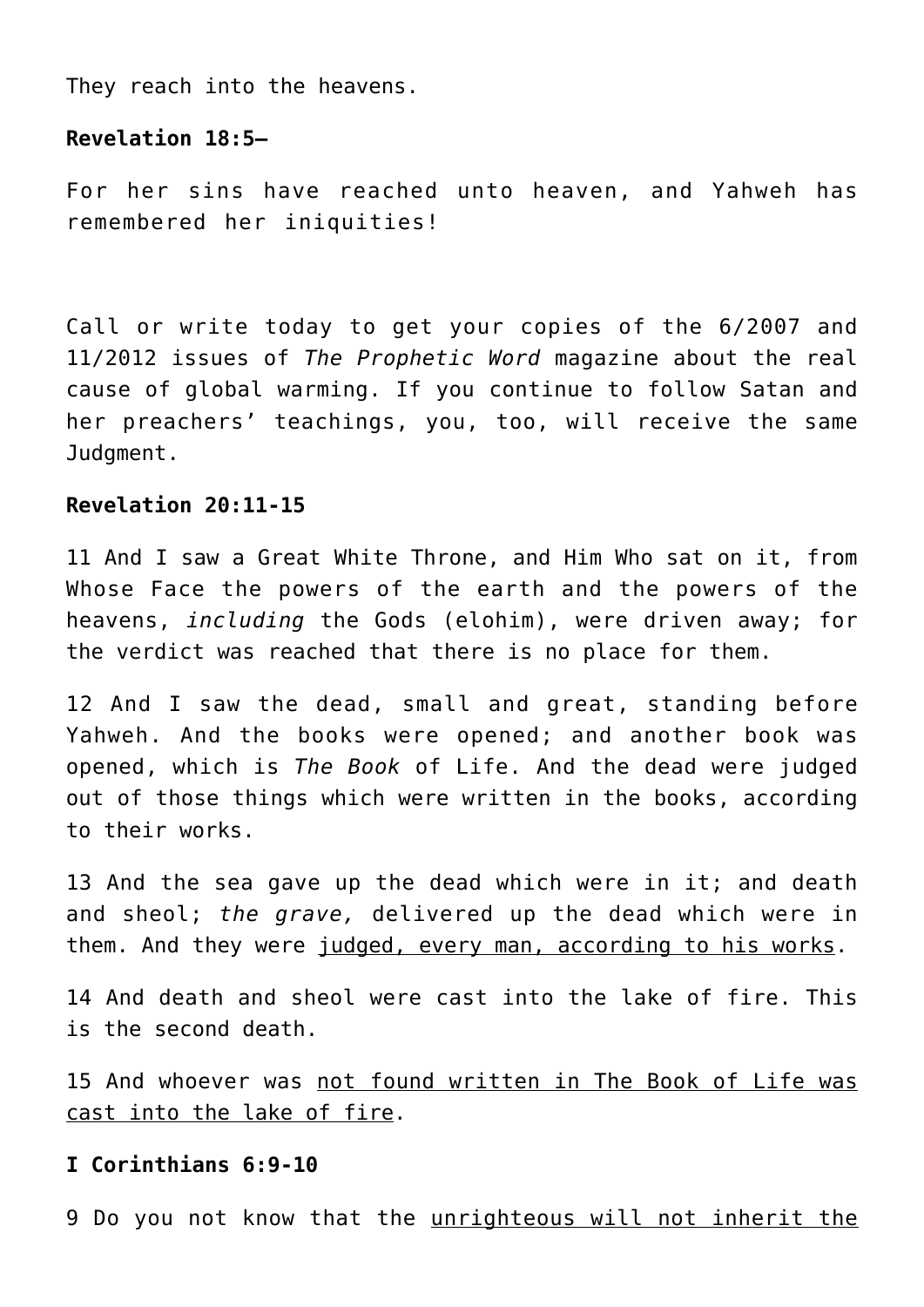Kingdom of Yahweh? Do not deceive yourselves. Neither fornicators, nor God worshipers (worshipers of elohim), nor adulterers, nor men who commit sexual perversions with boys, nor men who commit sexual perversions with other men,

10 Nor thieves, nor covetous, nor drunkards, nor revilers, nor extortioners, will inherit the Kingdom of Yahweh.

In this generation, with the increase in knowledge, Hollywood was created as a work of Satan. It enters homes, the school system, and churches teaching fornication, adultery, homosexuality, bestiality, and sodomy; therefore, sin has increased. With the increase in sin came the greatest sicknesses, diseases, hatred and wars, ever in the history of man. The mutations of viruses alone would wipe out all of mankind in time. That will be accelerated with the detonation of the nuclear bomb invented in 1934 with the increase in knowledge. With every disease and its thousands of mutations in this generation, notice what mankind has brought upon themselves.

# **Mattithyah 24:7, 11-12, 21-22, 29, 33-34**

7 For nation will rise against nation, and kingdom against kingdom, and there will be famines, and pestilences; *disease epidemics,* and earthquakes; *environmental disasters,* in place after place:

11 And many false prophets will rise, and will deceive the many.

12 And because iniquity will abound, the love of the many will grow cold.

21 For then will be Great Tribulation, such as has not come to pass since the beginning of the world to this time—no, nor ever will be.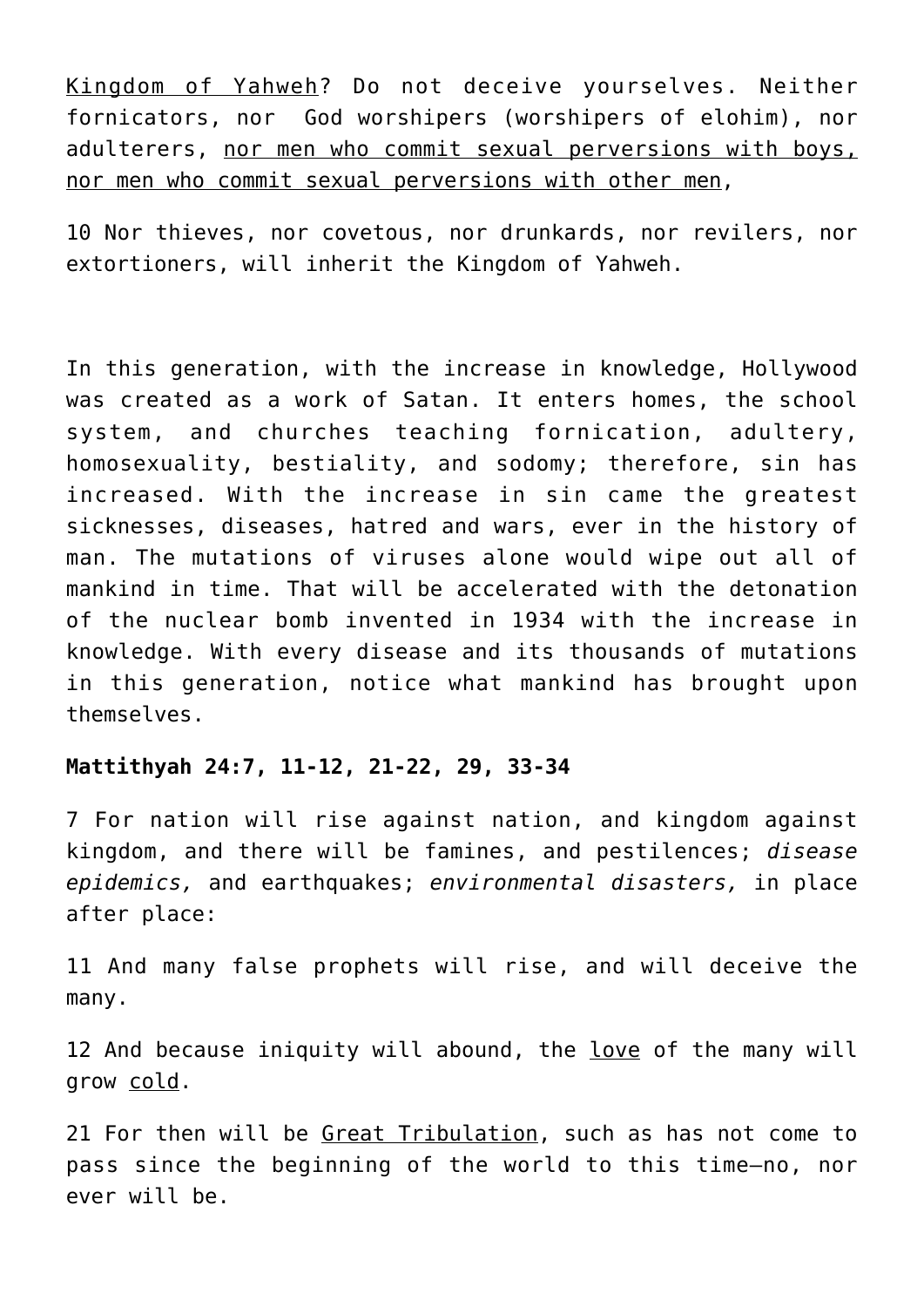22 And unless those days were shortened, there would no flesh be saved; but for the Elect's sake, those days will be shortened.

29 Immediately, *but* after the *Great* Tribulation of those days will the sun be darkened, and the moon will not give her light, and the stars will fall from heaven, and the powers of the heavens will be shaken.

33 In the same way, when you see all these things, know that *His coming and The End of the Ages* are near, at the very door.

34 Truly I say to you: That generation will not pass *away,* until all these things are fulfilled.

Pills cannot save you, nor can any other pharmaceuticals. Your only protection from diseases and destruction is Yahweh, but only if you repent and are converted.

#### **Acts 3:19**

Repent therefore, and be converted, that your sins may be blotted out; that times of refreshing may come from the Presence of Yahweh.

#### **Isayah 59:1-2**

1 Behold, Yahweh's Hand is not shortened, that it cannot save; nor His Ear heavy, that it cannot hear.

2 But your *own* iniquities have separated you from your Father; and your *own* sins have *caused Him* to hide *His* face from you, so He will not listen.

Join the only group where Yahweh has made it possible for you to come out of the Great Tribulation.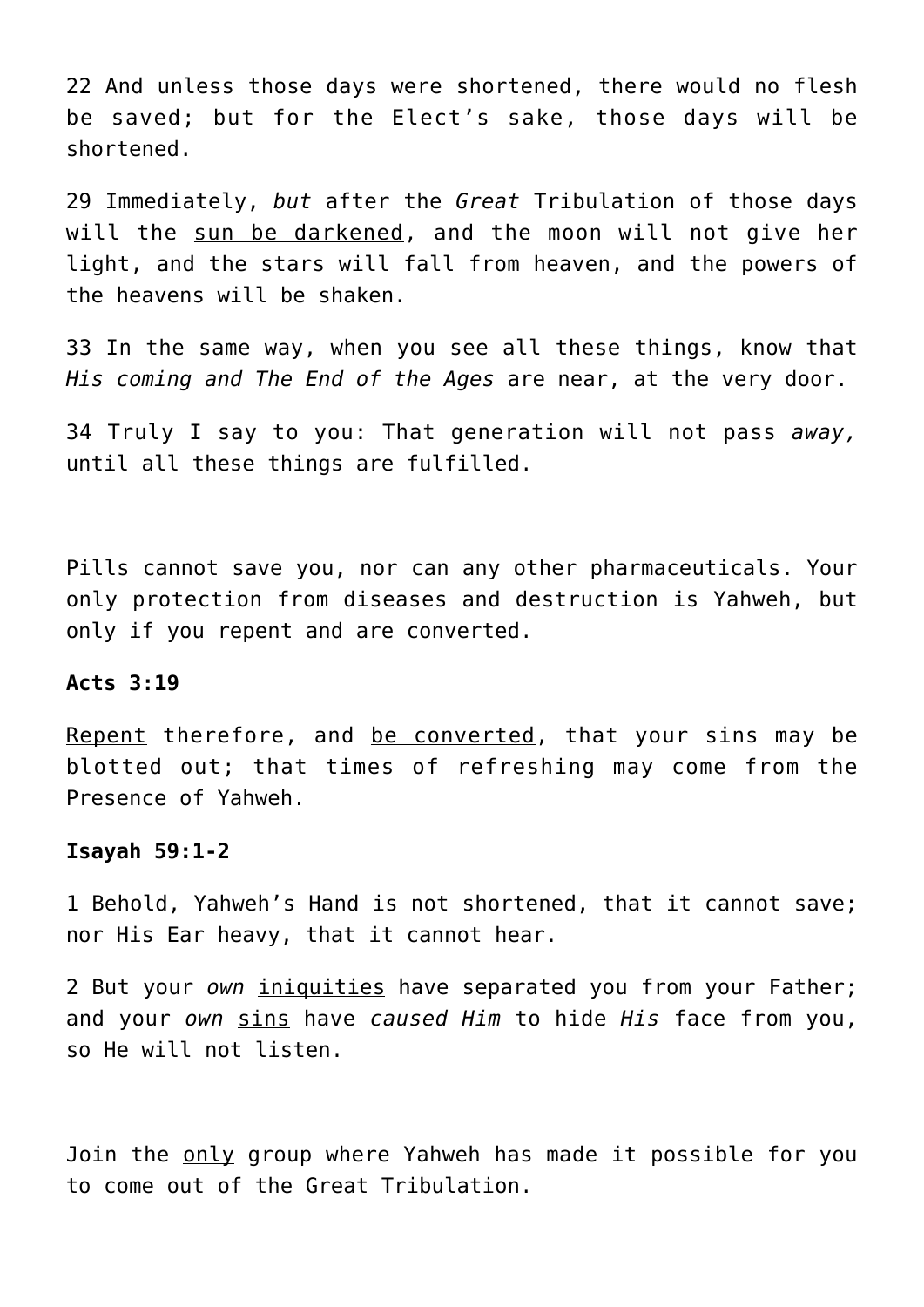## **Revelation 7:9-17**

9 After this I looked, and behold, a great multitude, which no man could number, of all nations, tribes, peoples, and tongues, standing before the Throne and before the Lamb, clothed with white robes, and with palm branches; *taught to keep Yahweh's Feasts,* in their hands;

10 And crying with a loud voice, saying: Salvation to our Father Who sits upon the Throne, and unto the Lamb!

11 And all the malakim stood surrounding the Throne, the elders, and the four living creatures; and fell before the Throne on their faces, and worshiped Yahweh,

12 Saying: HalleluYahweh! Blessing, and Glory, and Wisdom, and Thanksgiving, and Honor, and Power, and Might, *belong* to our Father forever and ever! HalleluYahweh!

13 And one of the elders asked, saying to me: Who are these who are arrayed in white robes, and where did they come from?

14 And I said to him: Ruler, you know. And he said to me: These are the ones who come out of the Great Tribulation, who have truly purified themselves by forsaking God (the Gods) and those who worship God (the Gods), and who have repented from their murders (bloodshed, war).

15 Therefore, they are before the Throne of Yahweh, and serve Him day and night in His House. And He Who sits on the Throne will dwell among them.

16 They will hunger no more, neither thirst anymore; neither will the sun strike them, nor any heat.

17 For the Lamb Who is in the midst of the Throne will feed them, and will lead them to Living Fountains of Waters. And Yahweh will wipe away all tears from their eyes.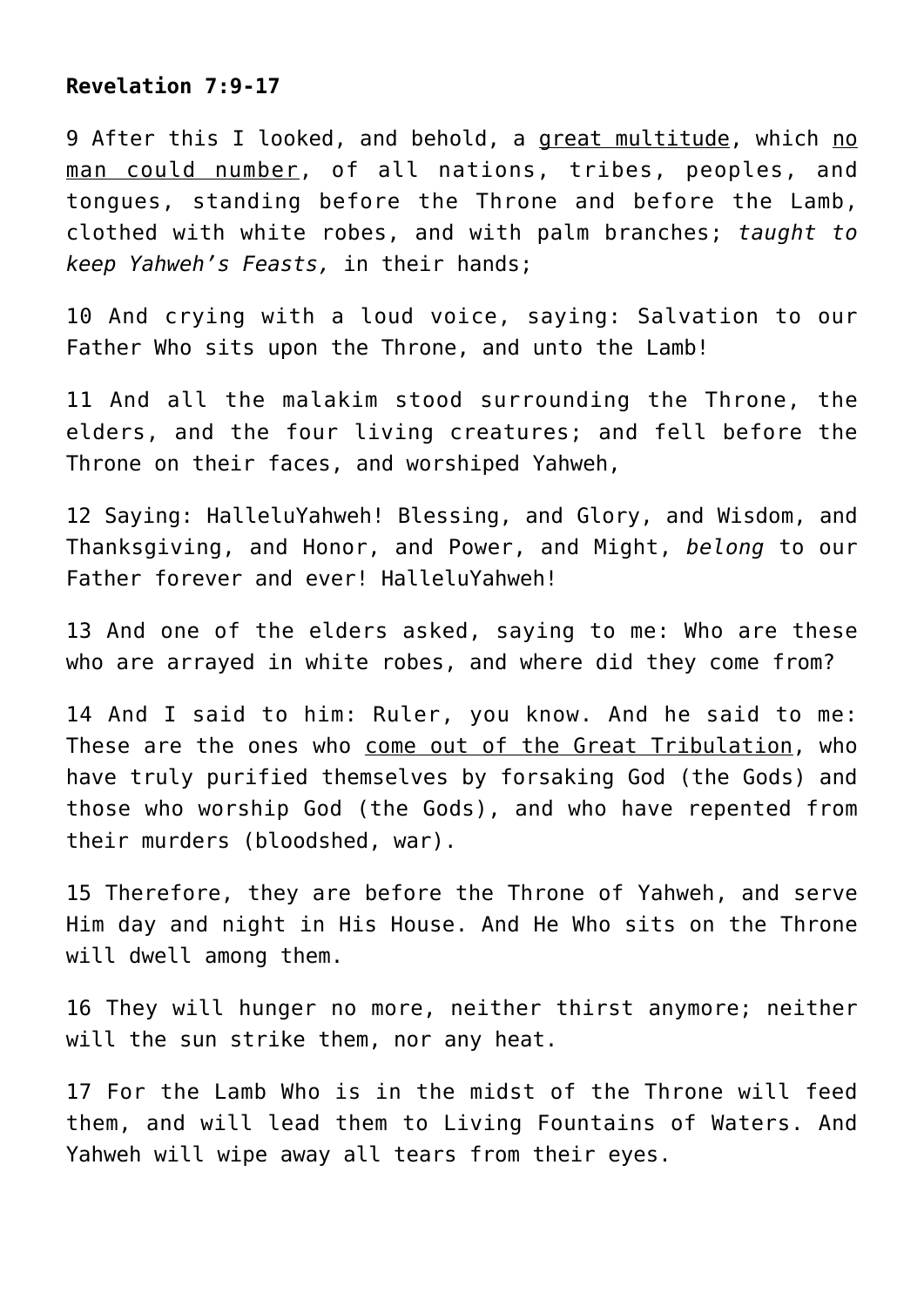What brings them to Yahweh? Remember the Roman Catholic Church and their Roman army created by the Pharisees, Sadducees, Essenes and Herodians. This army destroyed The House of Yahweh and took the artifacts to Rome along with *The Book of Yahweh* and the manuscripts written by the Apostles of Yahshua. The Pharisees, Sadducees, Essenes and Herodians were allowed to take Yahweh's Righteousness away from the world.

# **Daniyl 7:24-26—**

24 And the ten horns out of this kingdom *are* ten kings *that* will arise; and another will rise after them; and he will be different from the first *ones,* and he will subdue three kings.

25 And he will speak *great* words against Yahweh, and will wear out; *mentally attack to cause to fall away,* the Saints of Yahweh, and think to change times; *Yahweh's Feast Days,* and Laws; and they will be given into his hand until a time, and times, and the dividing of time.

26 But the judgment will sit, and they will take away his government, to consume and to destroy *it* completely.

For over 1500 years, the Pharisees, Sadducees, Essenes and Herodians, under the name Holy Roman Empire, were allowed to keep Yahweh's Name and *The Book of Yahweh* away from the world. Yahweh allowed this to show how the world would digress as proof as to what we would become.

That time period ended in 1962 when the Two Witnesses went public, exposing the sins of the world, having been trained in the Scriptures from children.

The Scriptures were only allowed back into the hands of the people when the printing press was invented a short time before the birth of the Two Witnesses.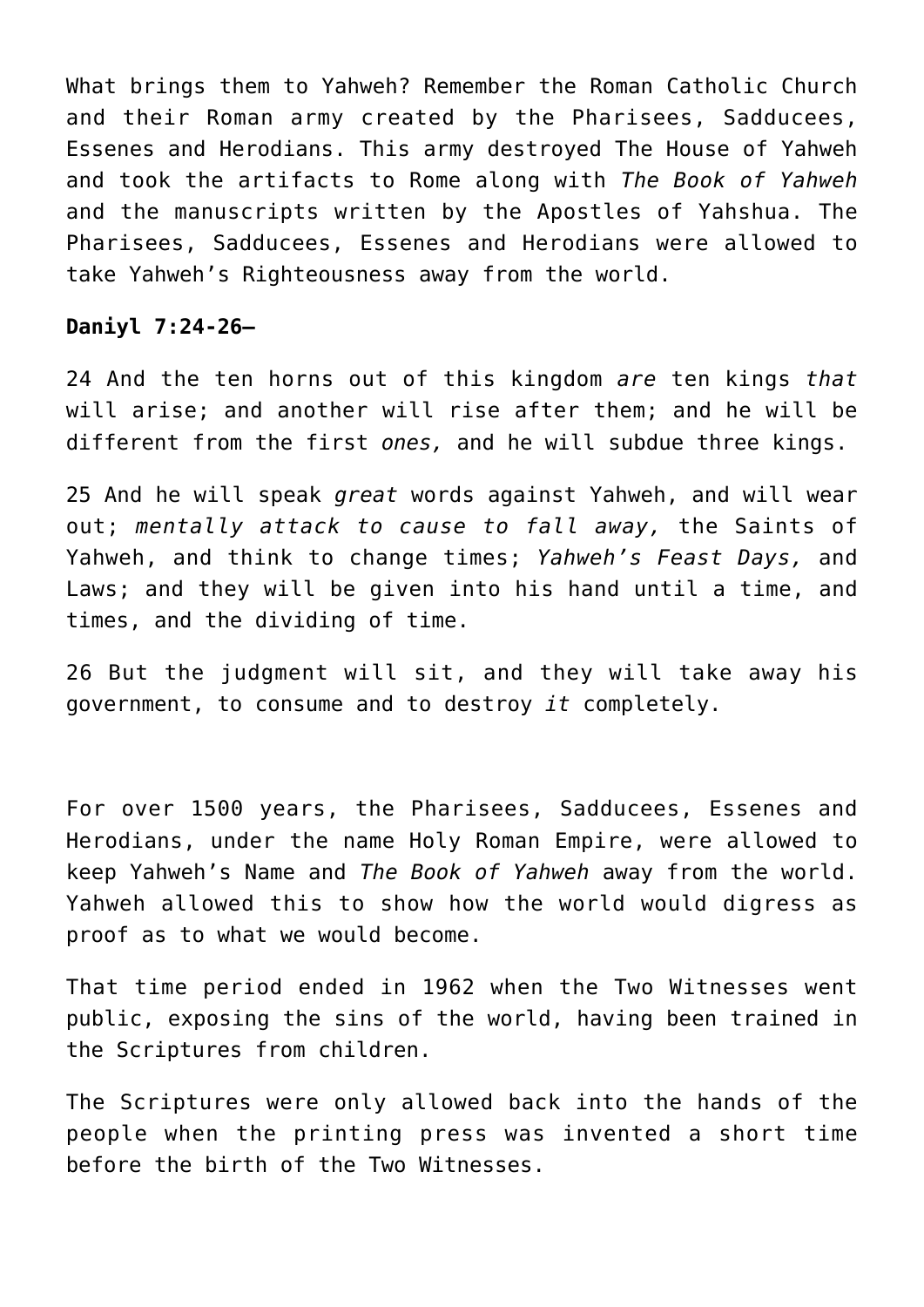# **English Bible History**

The first hand-written English language Bible manuscripts were produced in the 1380's AD by John Wycliffe, an Oxford professor, scholar, and theologian. Wycliffe, (also spelled "Wycliff" & "Wyclif"), was well-known throughout Europe for his opposition to the teaching of the organized Church, which he believed to be contrary to the Bible. With the help of his followers, called the Lollards, and his assistant Purvey, and many other faithful scribes, Wycliffe produced dozens of English language manuscript copies of the scriptures. They were translated out of the Latin Vulgate, which was the only source text available to Wycliffe.

William Tyndale was the Captain of the Army of Reformers, and was their spiritual leader. Tyndale holds the distinction of being the first man to ever print the New Testament in the English language. … in 1525-1526 the Tyndale New Testament became the first printed edition of the scripture in the English language.

They were burned as soon as the Bishop could confiscate them, but copies trickled through and actually ended up in the bedroom of King Henry VIII. The more the King and Bishop resisted its distribution, the more fascinated the public at large became. The church declared it contained thousands of errors as they torched hundreds of New Testaments confiscated by the clergy, while in fact, they burned them because they could find no errors at all. One risked death by burning if caught in mere possession of Tyndale's forbidden books.

In 1539, Thomas Cranmer, the Archbishop of Canterbury, hired Myles Coverdale at the bequest of King Henry VIII to publish the "Great Bible". It became the first English Bible authorized for public use, as it was distributed to every church, chained to the pulpit, and a reader was even provided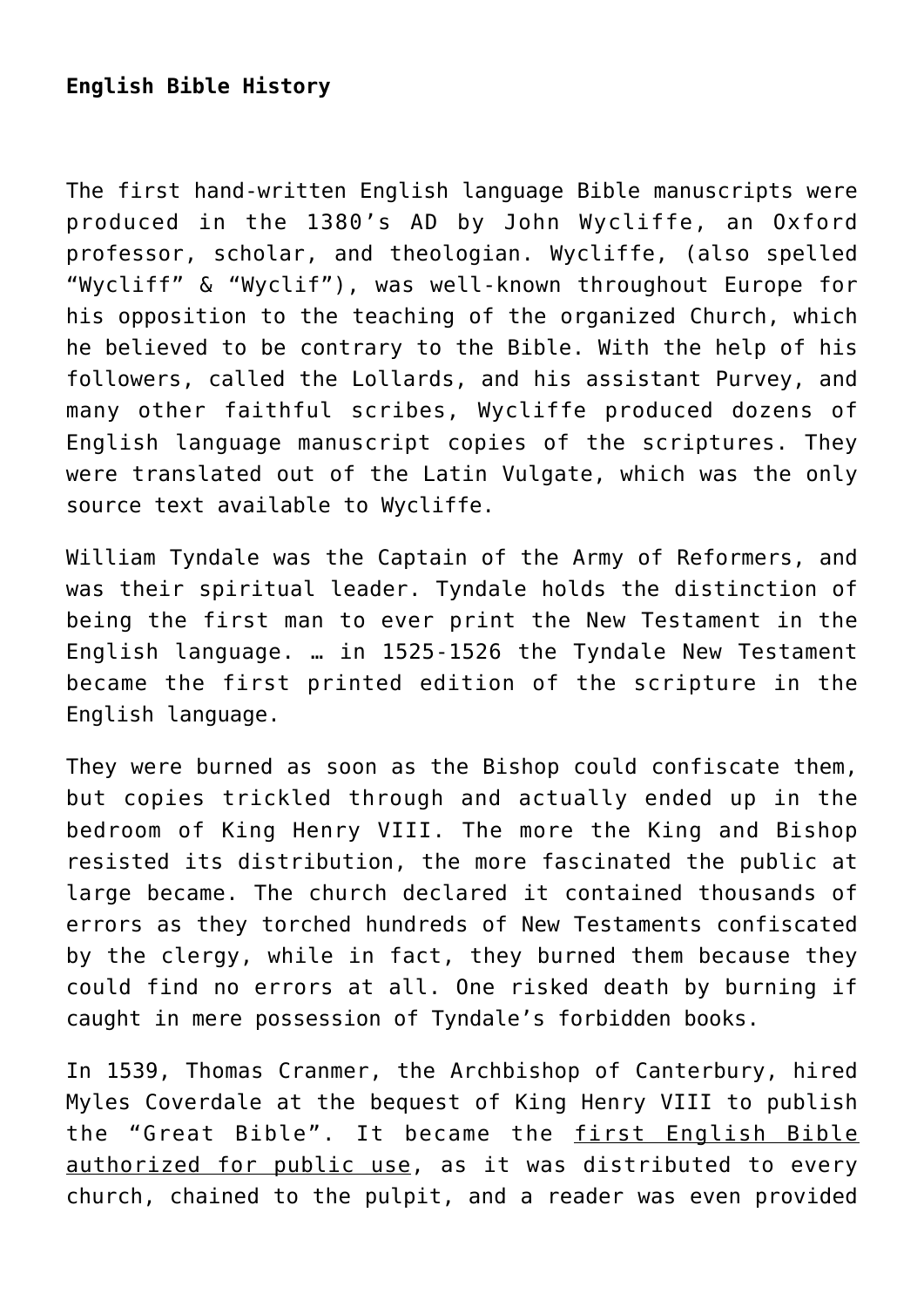so that the illiterate could hear the Word of God in plain English.

In 1582, the Church of Rome surrendered their fight for "Latin only" and decided that if the Bible was to be available in English, they would at least have an official Roman Catholic English translation. And so, using the corrupt and inaccurate Latin Vulgate as the only source text, they went on to publish an English Bible with all the distortions and corruptions that Erasmus had revealed and warned of 75 years earlier. Because it was translated at the Roman Catholic College in the city of Rheims, it was known as the Rheims New Testament (also spelled Rhemes). The Douay Old Testament was translated by the Church of Rome in 1609 at the College in the city of Douay (also spelled Doway & Douai). The combined product is commonly referred to as the "Doway/Rheims" Version.

The Protestant clergy approached the new King (James I of England) in 1604 and announced their desire for a new translation to replace the Bishop's Bible first printed in 1568. They knew that the Geneva Version had won the hearts of the people because of its excellent scholarship, accuracy, and exhaustive commentary. However, they did not want the controversial marginal notes (proclaiming the Pope an Anti-Christ, etc.)

This "translation to end all translations" (for a while at least) was the result of the combined effort of about fifty scholars. From 1605 to 1606 the scholars engaged in private research. From 1607 to 1609 the work was assembled. In 1610 the work went to press, and in 1611 the first of the huge (16 inch tall) pulpit folios known today as "The 1611 King James Bible" came off the printing press.

…for over 250 years…until the appearance of the English Revised Version of 1881-1885…the King James Version reigned without much of a rival. One little-known fact, is that for the past 200 years, all King James Bibles published in America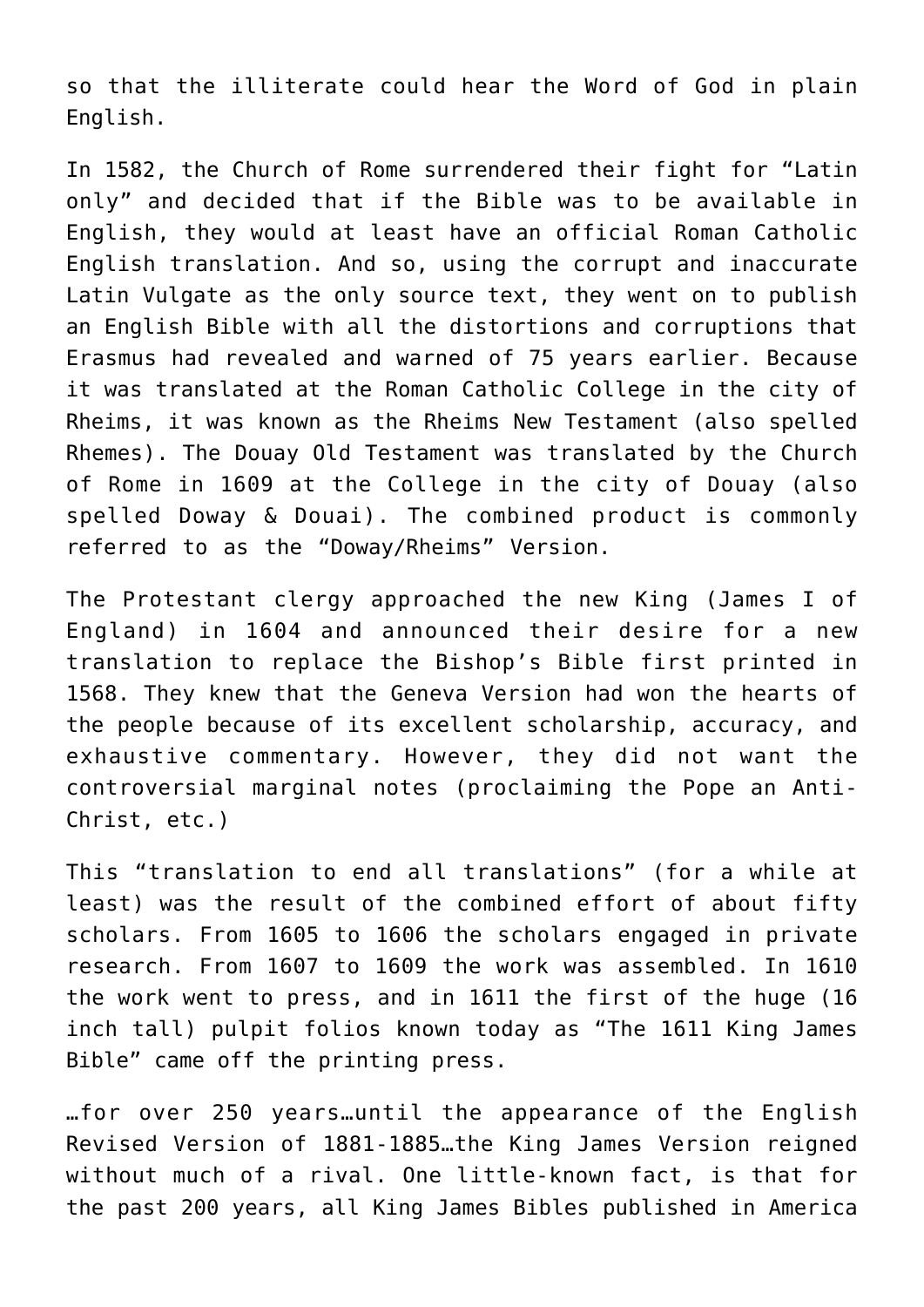are actually the 1769 Baskerville spelling and wording revision of the 1611. The original "1611" preface is deceivingly included by the publishers, and no mention of the fact that it is really the 1769 version is to be found…

…the first English language Bible to be printed in America by Robert Aitken in 1782 was a King James Version.

Greatsite.com

The bible had to be released for the Prophecy to be fulfilled. Notice:

## **Micahyah 4:1-3**

1 But in the Last Days it will come to pass *that* the mountain; *promotion,* of The House of Yahweh will be established in the chief of the nations. It will be raised above all congregations; and all peoples will *eventually* flow to it.

2 And many people will go and say; Come, and let us go up to the mountain; *uplifting,* of Yahweh, and to the House of the Father of Yaaqob, and He will teach us of His Ways, and we will walk in His Paths. Because the Laws will depart from Zion, and the Word of Yahweh from Yerusalem.

3 And He will judge between many people, and rebuke strong nations afar off; and they will beat their swords into plowshares, and their spears into pruninghooks. Nation will not lift up sword against nation, nor will they learn war anymore.

Did you notice Yahweh's Way will stop all wars? That Message was prophesied to be taught in the Last Days (**verse 1**). Compare the time period.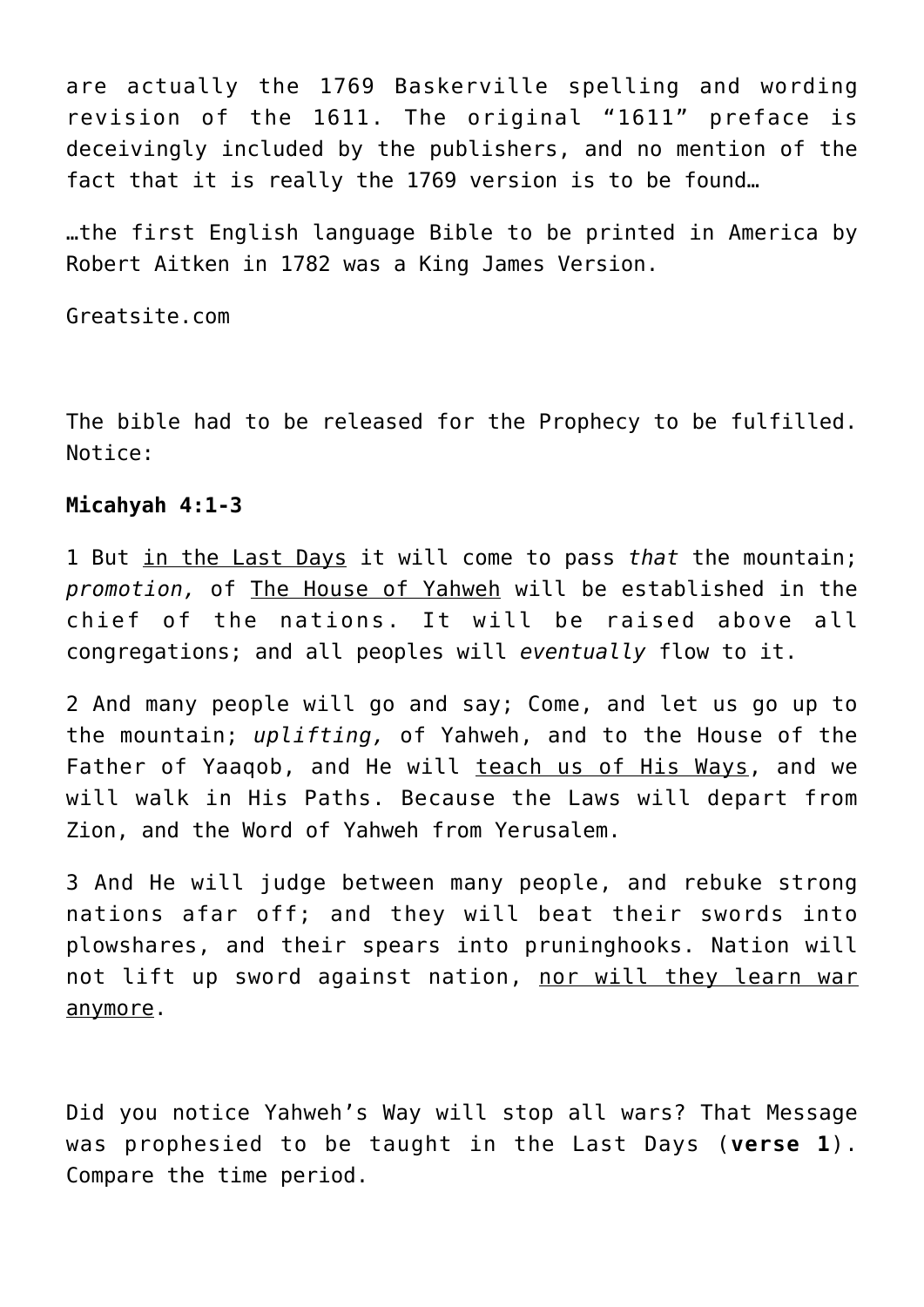#### **Mattithyah 24:3, 33-34**

3 Now as He sat on the Mount of Olives, the Disciples came to Him privately, saying; Tell us, when will these things be? What *will be* the sign of Your coming and The End of the Ages?

33 In the same way, when you see all these things, know that *His coming and The End of the Ages* are near, at the very door.

34 Truly I say to you: That generation will not pass *away,* until all these things are fulfilled.

Just before the greatest part of the Great Tribulation would come, Yahweh has established His House in the chief of the nations where there is freedom of speech and His Message, a warning, is now fulfilling Prophecies.

Just before the greatest part of the Great Tribulation would come, Yahweh has established His House in the chief of the nations where there is freedom of speech, and His Message of Warning is now fulfilling Prophecy.

# **Mattithyah 24:21-29**

21 For then will be Great Tribulation, such as has not come to pass since the beginning of the world to this time—no, nor ever will be.

22 And unless those days were shortened, there would no flesh be saved; but for the Elect's sake, those days will be shortened.

23 Then if any man says to you; Behold, here *is* the Messiah! or; He *is* there! *Do* not believe *it.*

24 For there will arise false messiahs and false prophets *who* will show great signs and wonders; insomuch that, if *it were* possible, they would deceive the very elect.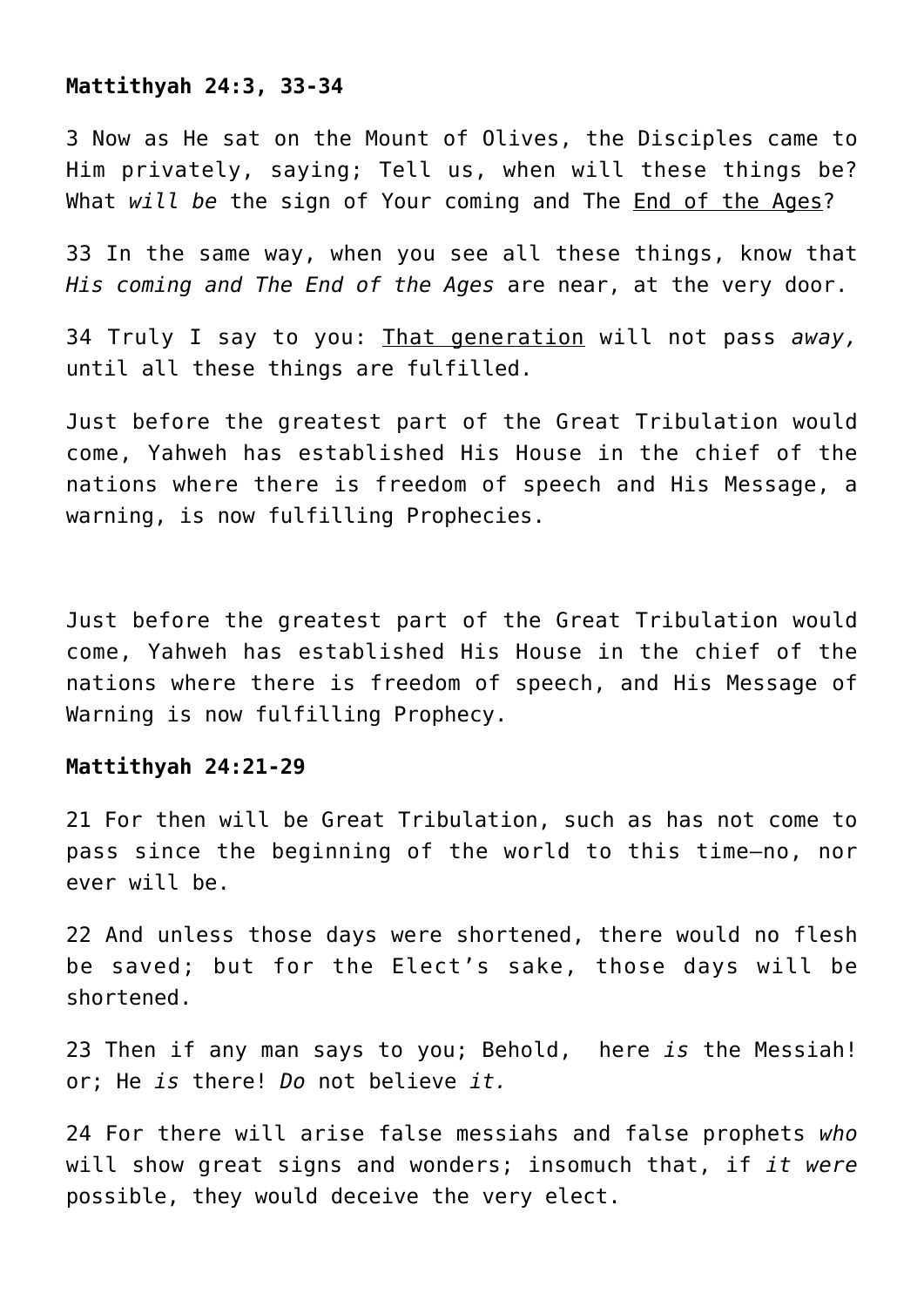25 Behold, I have warned you beforehand!

26 So when they say to you; Behold, He is in the desert!**\_\_**do not go out. Behold, He is in the Holy Place!-do not believe it.

27 For as the lightning comes out of the east and flashes to the west, so also will the coming of the Son of Man be.

28 For wherever the carcasses are, there will the eagles be gathered together.

29 Immediately, *but* after the *Great* Tribulation of those days will the sun be darkened, and the moon will not give her light, and the stars will fall from heaven, and the powers of the heavens will be shaken.

#### **Mattithyah 24:14—**

And this joyous Message of the Kingdom of Yahweh shall be preached in all the world *from* The House of Yahweh *at* Abel by the Witness Yisrayl; for Yahweh will be with him. *He will preach this Message* to all nations; and then The End will come.

Yes, Yahweh has the Power to protect.

# **Luke 24:25**

Then He said to them: O fools, and slow of heart to believe all that the Prophets have spoken!

## **Revelation 21:8**

But the fearful, and unbelieving, and the abominable, and murderers, and whoremongers, and sorcerers, and worshipers of Gods (elohim), and all liars, will have their part in the lake which burns with fire and brimstone—which is the second death.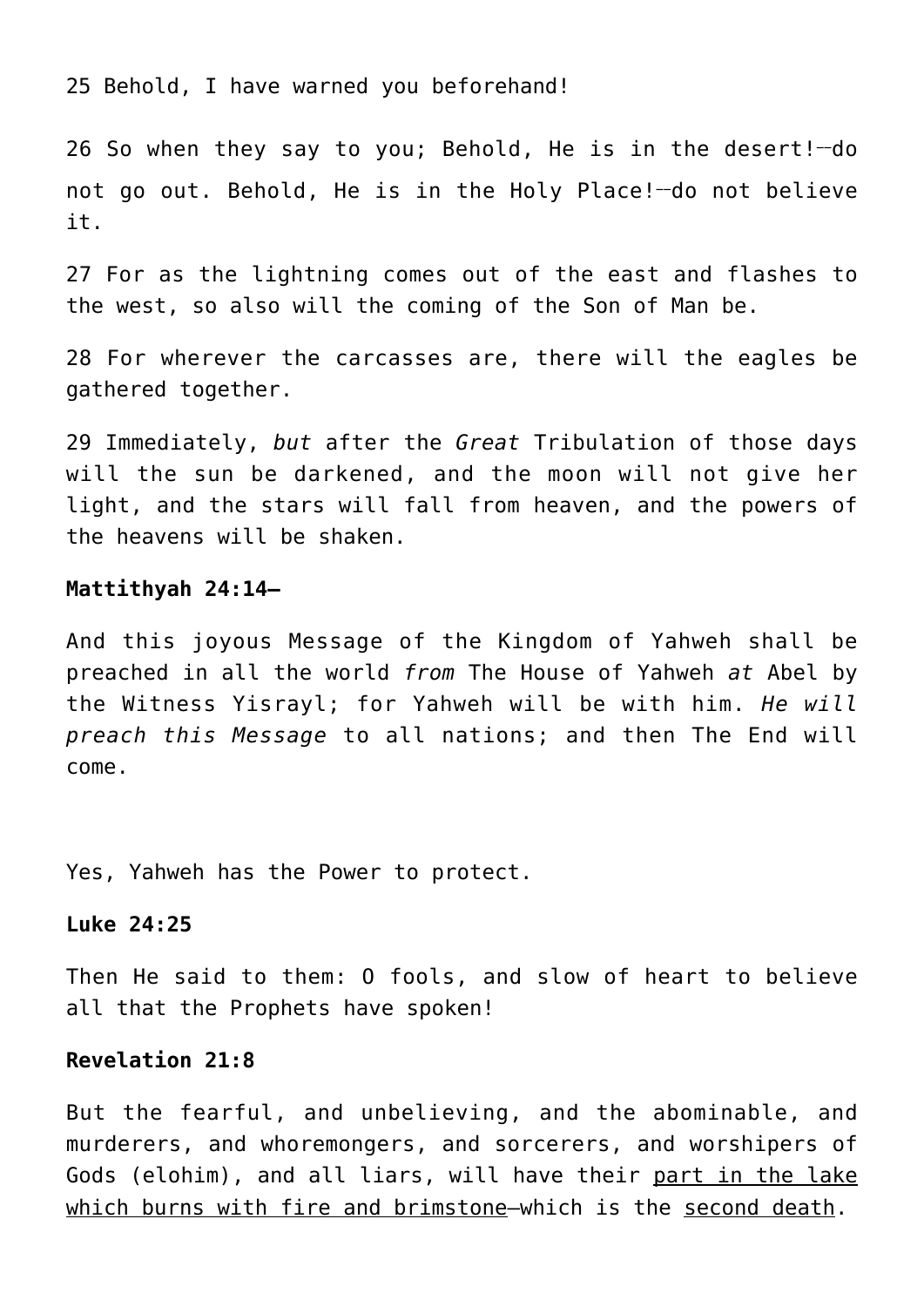Revelation 7 is now being fulfilled with the Last Days' Prophecy of the Two Witnesses. You need the book entitled *The Two Witnesses*.

The pill (pharmaceuticals) will never save you, nor will the doctors you trust, or the false preachers who are leading you into global catastrophe. The only place on earth where there is Yahweh's Protection is The House of Yahweh that was reestablished in this generation, which started 1934, and is now opposing Babylon.

Satan and the false prophets were only allowed authority until:

## **Daniyl 7:25-27—**

25 And he will speak *great* words against Yahweh, and will wear out; *mentally attack to cause to fall away,* the Saints of Yahweh, and think to change times; *Yahweh's Feast Days,* and Laws; and they will be given into his hand until a time, and times, and the dividing of time.

26 But the Judgment will sit, and they will take away his government, to consume and to destroy *it* completely.

27 Then the kingdoms and governments, and the greatness of the kingdoms under the whole heaven, will be given to the people of the Saints of Yahweh, Whose Kingdom *is* an Everlasting Kingdom, and all governments will serve and obey Him.

#### **Daniyl 7:4-13—**

4 The first *was* like a lion, and had eagles' wings. I beheld, until its wings were plucked, and it was lifted up from the earth; and made to stand upon the feet like a man, and a man's heart was given to it.

5 Then behold another beast, the second, *that was* like a bear,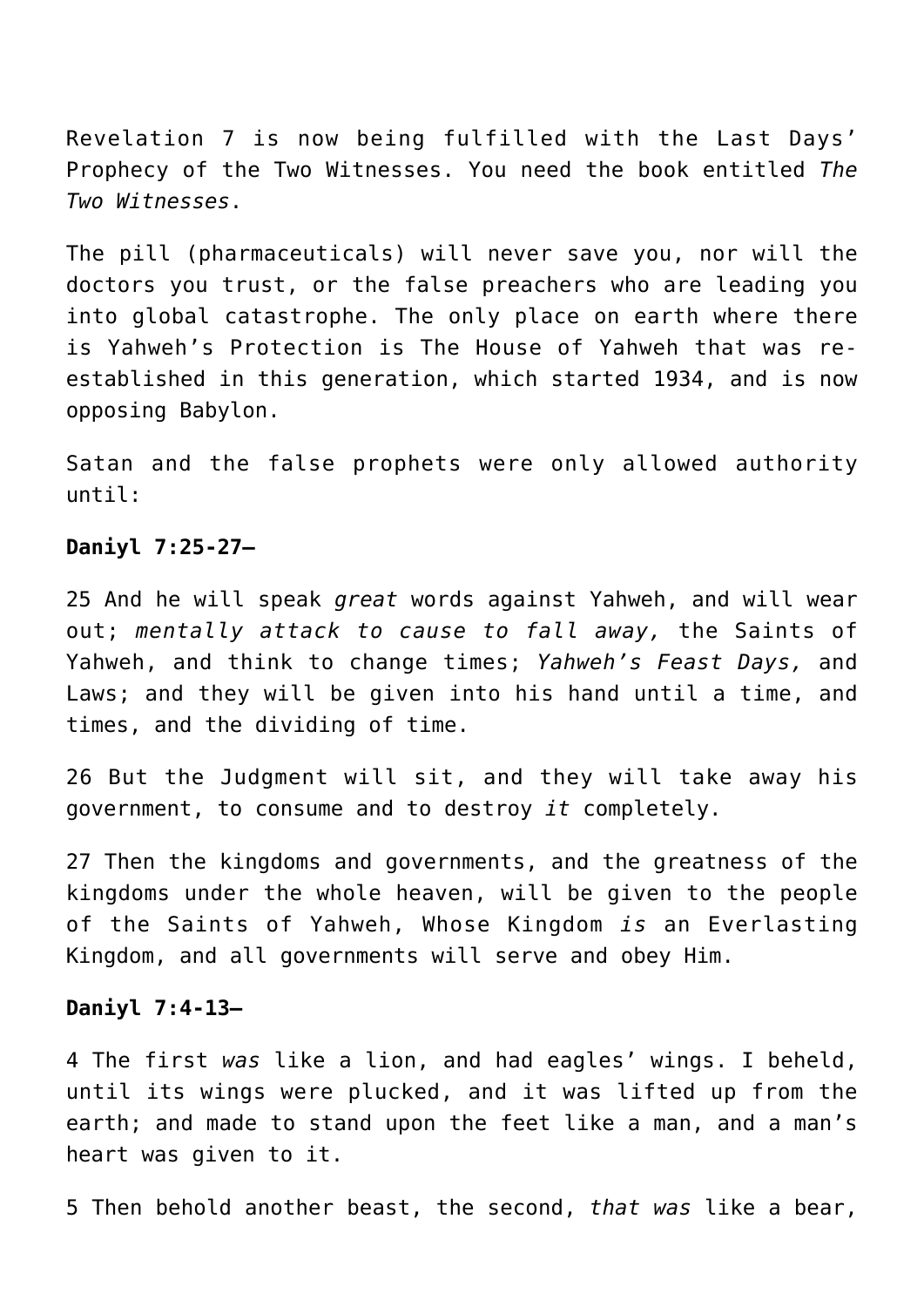and it raised itself up on one side, and *it had* three ribs in its mouth, between its teeth; and they said this to it: Arise, devour much flesh!

6 After this I beheld, and lo another, like a leopard, which had four wings like a fowl upon its back; this beast also had four heads, and it was given *authority to* rule.

7 After this I saw in the night visions, and behold, a fourth beast, dreadful and terrible, and exceedingly strong; and it had great iron teeth; it devoured and broke in pieces, then trampled the residue with its feet. It *was* different from all the beasts that *were* before it; and it had ten horns.

8 I considered the horns, and behold, there came up among them another little horn, before whom there were three of the first horns plucked up by the roots; and behold, in this horn *were* eyes like the eyes of man, and a mouth speaking great things.

9 I beheld until the thrones were set in place, and the Ancient of days did sit, Whose vesture *was* white as snow, and the hair of His head like the pure wool; His throne *was like* the fiery flame, *and* His wheels *as* burning fire.

10 A fiery stream issued and came forth from before Him; thousand thousands ministered to Him, and ten thousand times ten thousand stood before Him; the judgment was set, and the books were opened.

11 I beheld, then, because of the voice of the great words which the horn spoke; I beheld until the beast was slain, and his body destroyed, and given to the burning flame.

12 As concerning the rest of the beasts, they had their governments taken away; yet their lives were prolonged for a season and time.

13 I saw in the night visions, and behold, *One* like the Son of man came with the clouds of heaven, and came to the Ancient of